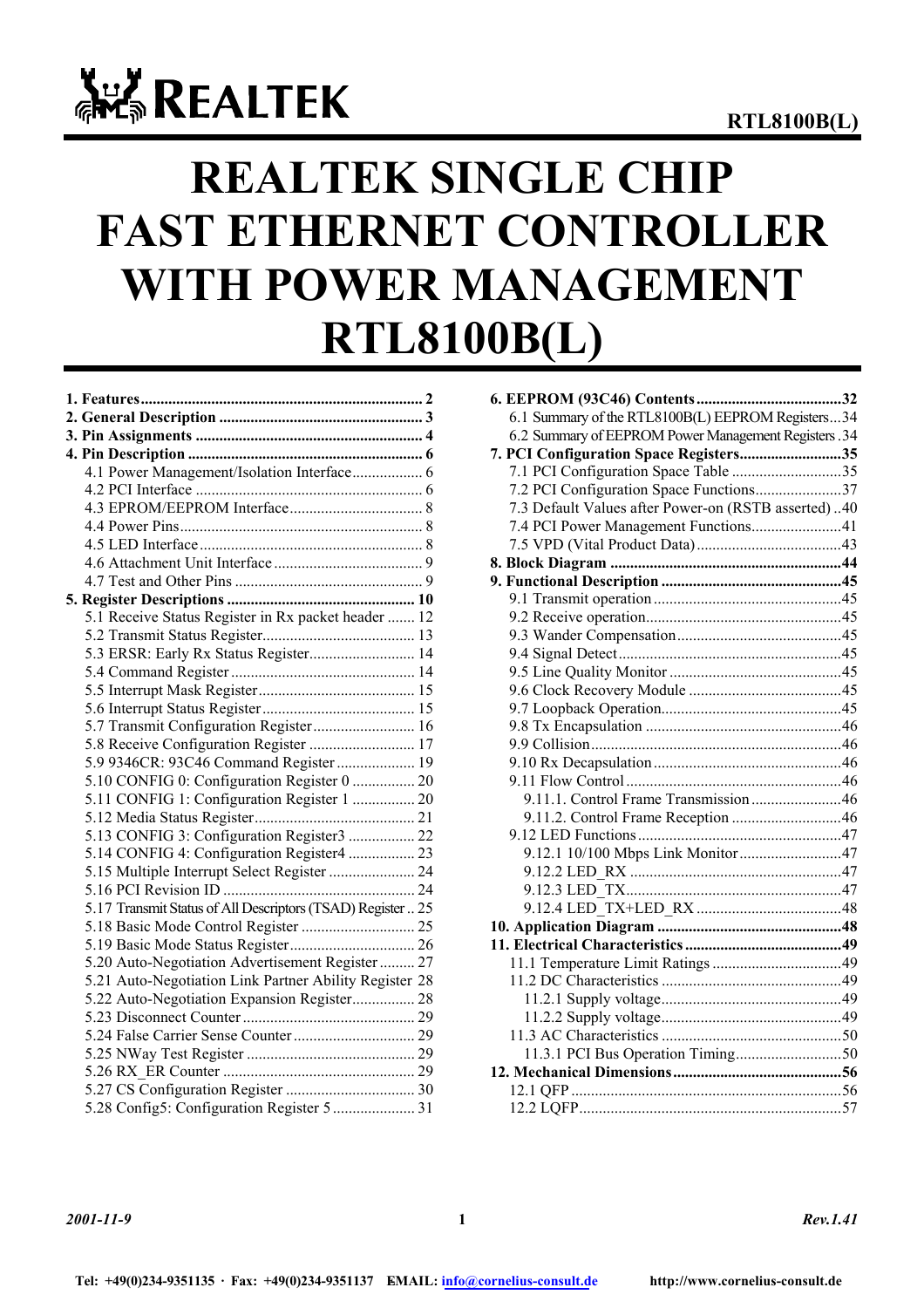# **ALL REALTEK**

### **RTL8100B(L)**

### **1. Features**

- 100 pin QFP/LQFP
- Integrated Fast Ethernet MAC, Physical chip and transceiver in one chip
- $\bullet$  10 Mb/s and 100 Mb/s operation
- $\bullet$  Supports 10 Mb/s and 100 Mb/s N-way Auto-negotiation operation
- PCI local bus single-chip Fast Ethernet controller
	- Compliant to PCI Revision 2.2
	- $\div$  Supports PCI clock 16.75MHz-40MHz
	- $\Diamond$  Supports PCI target fast back-to-back transaction
	- Provides PCI bus master data transfers and PCI memory space or I/O space mapped data transfers of RTL8100B(L)'s operational registers
	- $\Diamond$  Supports PCI VPD (Vital Product Data)
	- $\diamond$  Supports ACPI, PCI power management
- Supports 25MHz crystal or 25MHz OSC as the internal clock source. The frequency deviation of either crystal or OSC must be within 50 PPM.
- Compliant to PC99/PC2001 standard
- Supports Wake-On-LAN function and remote wake-up (Magic Packet\*, LinkChg and Microsoft® wake-up frame)
- $\bullet$  Supports 4 Wake-On-LAN (WOL) signals (active high, active low, positive pulse, and negative pulse)
- Supports auxiliary power-on internal reset, to be ready

for remote wake-up when main power still remains off

- Supports auxiliary power auto-detect, and sets the related capability of power management registers in PCI configuration space.
- Includes a programmable, PCI burst size and early Tx/Rx threshold.
- Supports a 32-bit general-purpose timer with the external PCI clock as clock source, to generate timer-interrupt
- Contains two large (2Kbyte) independent receive and transmit FIFOs
- Advanced power saving mode when LAN function or wakeup function is not used
- $\bullet$  Uses 93C46 (64\*16-bit EEPROM) to store resource configuration, ID parameter, and VPD data.
- $\bullet$  Supports LED pins for various network activity indications
- Supports loopback capability
- $\bullet$  Half/Full duplex capability
- $\bullet$  Supports Full Duplex Flow Control (IEEE 802.3x)
- 2.5/3.3V power supply with 5V tolerant I/Os.
- $\bullet$  0.25u CMOS process
- \* Third-party brands and names are the property of their respective owners.

Note: The model number of the QFP package is RTL8100B. The LQFP package model number is RTL8100BL.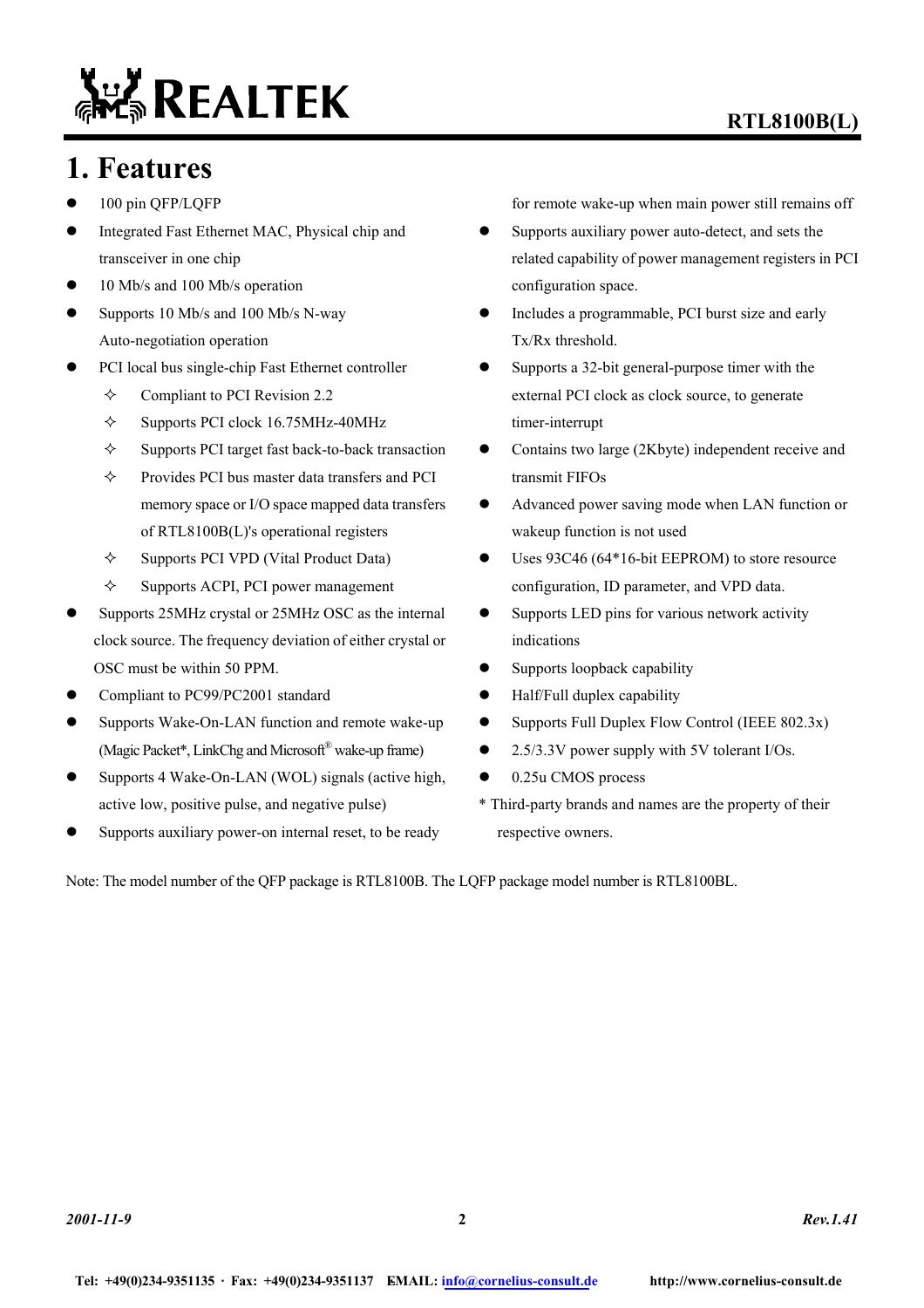

# **2. General Description**

The Realtek RTL8100B(L) is a highly integrated, cost-effective single-chip Fast Ethernet controller that provides 32-bit performance, PCI bus master capability, and full compliance with IEEE 802.3u 100Base-T specifications and IEEE 802.3x Full Duplex Flow Control. It also supports the Advanced Configuration Power management Interface (ACPI), PCI power management for modern operating systems that are capable of Operating System Directed Power Management (OSPM) to achieve the most efficient power management possible. The RTL8100B(L) does not support CardBus mode as the RTL8139C does.

In addition to the ACPI feature, the RTL8100B(L) also supports remote wake-up (including AMD Magic Packet, LinkChg, and Microsoft<sup>®</sup> wake-up frame) in both ACPI and APM environments. The RTL8100B(L) is capable of performing an internal reset through the application of auxiliary power. When auxiliary power is applied and the main power remains off, the RTL8100B(L) is ready and waiting for the Magic Packet or Link Change to wake the system up. Also, the LWAKE pin provides 4 different output signals including active high, active low, positive pulse, and negative pulse. The versatility of the RTL8100B(L) LWAKE pin provides motherboards with Wake-On-LAN (WOL) functionality.

The RTL8100B(L) also supports Analog Auto-Power-down, that is, the analog part of the RTL8100B(L) can be shut down temporarily according to user requirements or when the RTL8100B(L) is in a power down state with the wakeup function disabled. In addition, when the analog part is shut down and the IsolateB pin is low (i.e. the main power is off), then both the analog and digital parts stop functioning and the power consumption of the RTL8100B(L) will be negligible. The RTL8100B(L) also supports an auxiliary power auto-detect function, and will auto-configure related bits of their own PCI power management registers in PCI configuration space.

The PCI Vital Product Data(VPD) is also supported to provide the information that uniquely identifies hardware (i.e., the OEM brand name of RTL8100B(L) LAN card). The information may consist of part number, serial number, and other detailed information.

To provide cost down support, the RTL8100B(L) is capable of using a 25MHz crystal or OSC as its internal clock source.

The RTL8100B(L) keeps network maintenance costs low and eliminates usage barriers. It is the easiest way to upgrade a network from 10 to 100Mbps. It also supports full-duplex operation, making 200Mbps bandwidth possible at no additional cost. To improve compatibility with other brands' products, the RTL8100B(L) is also capable of receiving packets with InterFrameGap no less than 40 Bit-Time. The RTL8100B(L) is highly integrated and requires no "glue" logic or external memory.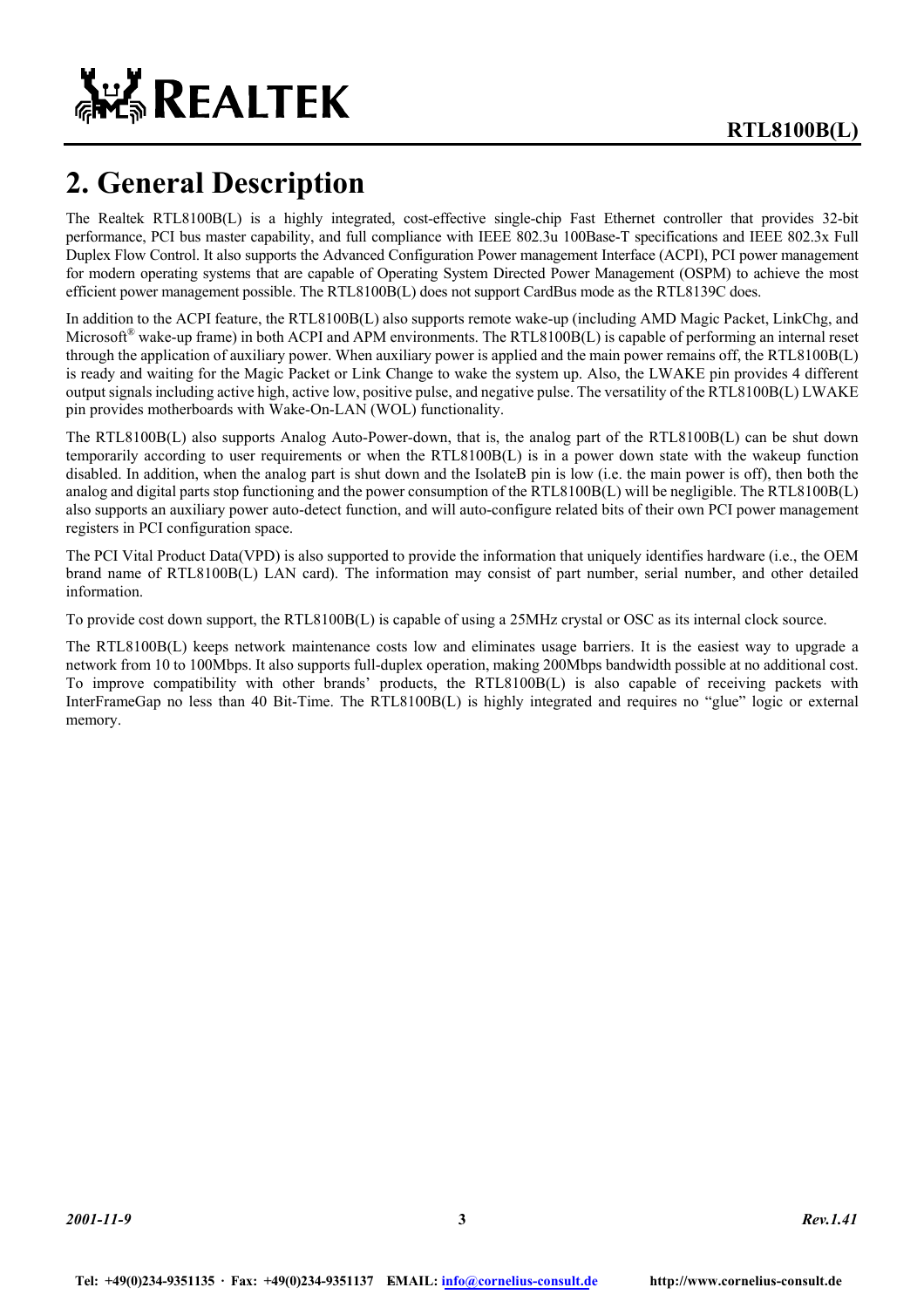

**RTL8100B(L)** 

# **3. Pin Assignments**

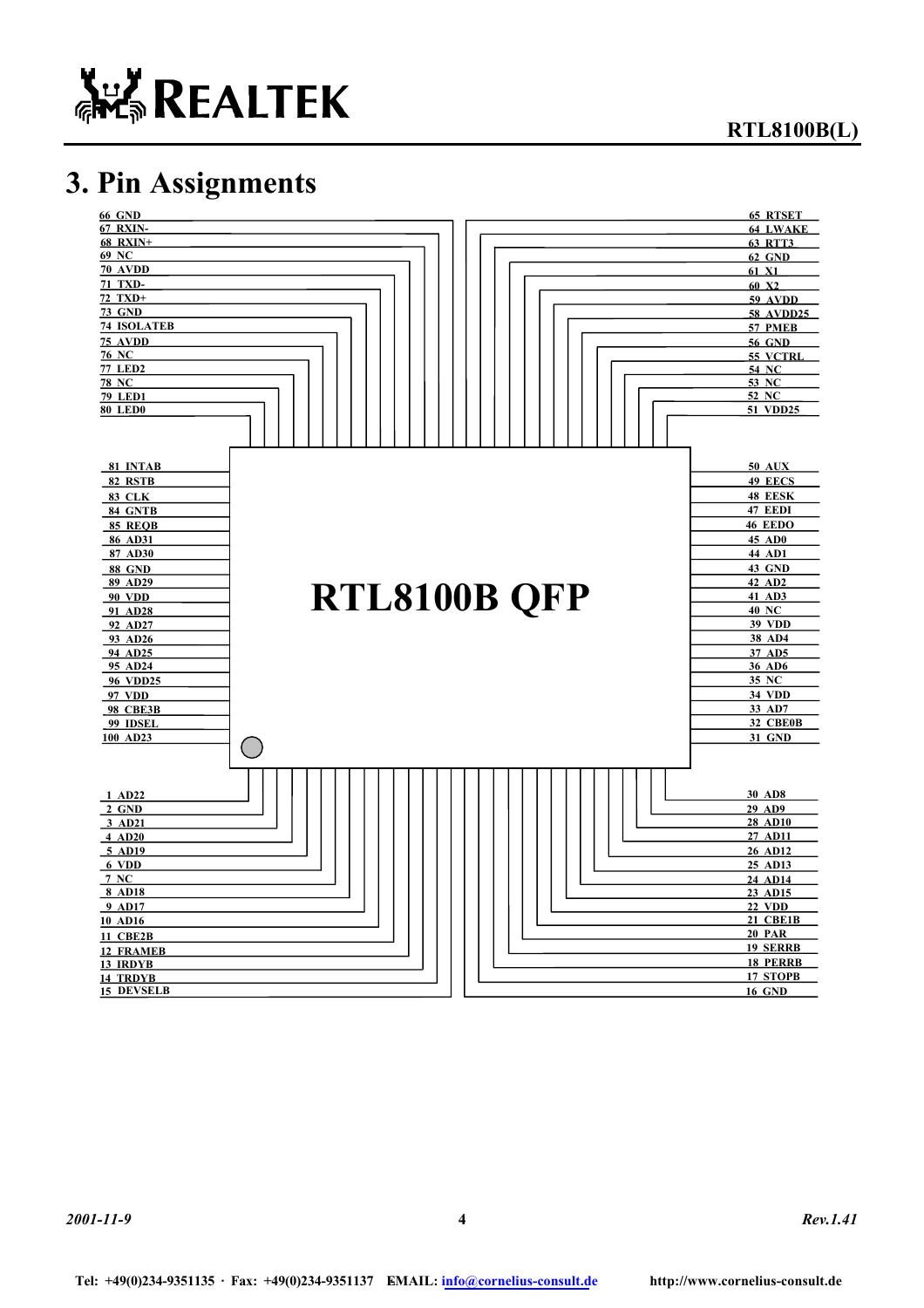

### **RTL8100B(L)**

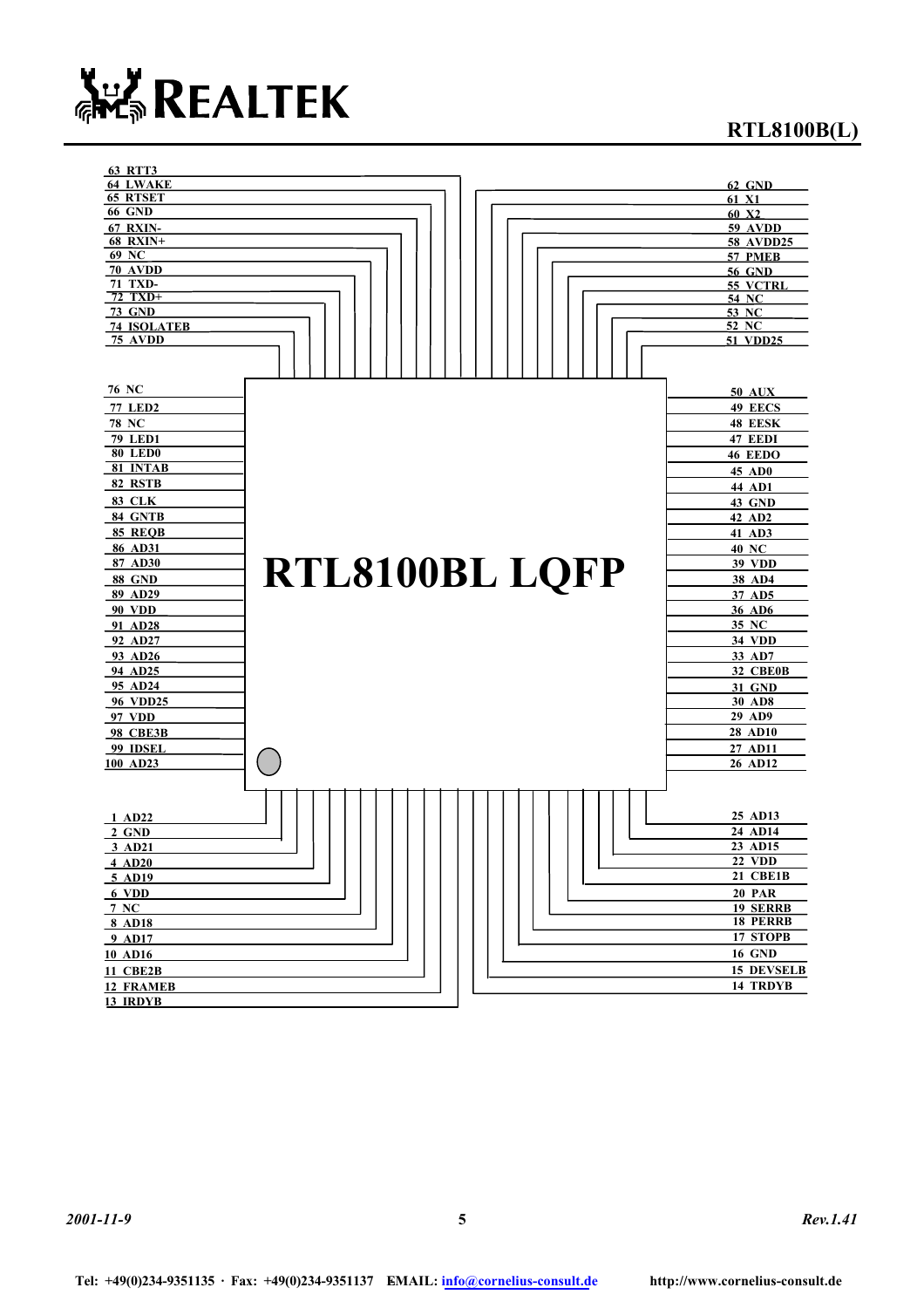# **4. Pin Description**

### **4.1 Power Management/Isolation Interface**

| <b>Symbol</b>                 | <b>Type</b> | Pin No | <b>Description</b>                                                                                                                                                                                                                                                                                                                                                                                                                                                                                                                                                                                                                                                                                                                                                                         |
|-------------------------------|-------------|--------|--------------------------------------------------------------------------------------------------------------------------------------------------------------------------------------------------------------------------------------------------------------------------------------------------------------------------------------------------------------------------------------------------------------------------------------------------------------------------------------------------------------------------------------------------------------------------------------------------------------------------------------------------------------------------------------------------------------------------------------------------------------------------------------------|
| <b>PMEB</b><br>(PME#)         | O/D         | 57     | <b>Power Management Event:</b> Open drain, active low. Used by the<br>RTL8100B(L) to request a change in its current power management<br>state and/or to indicate that a power management event has occurred.                                                                                                                                                                                                                                                                                                                                                                                                                                                                                                                                                                              |
| <b>ISOLATEB</b><br>(ISOLATE#) |             | 74     | <b>Isolate Pin:</b> Active low. Used to isolate the RTL8100B(L) from the PCI<br>bus. The RTL8100B(L) does not drive its PCI outputs (excluding<br>PME#) and does not sample its PCI input (including RST# and<br>PCICLK) as long as the Isolate pin is asserted.                                                                                                                                                                                                                                                                                                                                                                                                                                                                                                                           |
| LWAKE                         | $\Omega$    | 64     | <b>LAN WAKE-UP Signal:</b> This signal is used to inform the motherboard<br>to execute the wake-up process. The motherboard must support<br>Wake-On-LAN (WOL). There are 4 choices of output, including active<br>high, active low, positive pulse, and negative pulse, that may be asserted<br>from the LWAKE pin. Please refer to the LWACT bit in the CONFIG1<br>register and the LWPTN bit in the CONFIG4 register for the setting of<br>this output signal. The default output is an active high signal.<br>Once a PME event is received, the LWAKE and PMEB assert at the<br>same time when the LWPME (bit4, CONFIG4) is set to 0. If the<br>LWPME is set to 1, the LWAKE asserts only when the PMEB asserts<br>and the ISOLATEB is low.<br>This pin is a 3.3V signaling output pin. |

### **4.2 PCI Interface**

| <b>Symbol</b>  | <b>Type</b> | Pin No                                                                       | <b>Description</b>                                                                                                                                                                                                                                                                                                                                                                                                                     |
|----------------|-------------|------------------------------------------------------------------------------|----------------------------------------------------------------------------------------------------------------------------------------------------------------------------------------------------------------------------------------------------------------------------------------------------------------------------------------------------------------------------------------------------------------------------------------|
| $AD31-0$       | T/S         | 86, 87, 89, 91 - 95, 100,<br>$1,3-5,8-10,23-30,33,$<br>36-38, 41, 42, 44, 45 | <b>PCI Address and Data Multiplexed Pins</b>                                                                                                                                                                                                                                                                                                                                                                                           |
| $C/BE3-0$      | T/S         | 98, 11, 21, 32                                                               | PCI bus command and byte enables multiplexed pins.                                                                                                                                                                                                                                                                                                                                                                                     |
| <b>CLK</b>     |             | 83                                                                           | <b>Clock:</b> This PCI Bus clock provides timing for all transactions and bus<br>phases, and is input to PCI devices. The rising edge defines the start of<br>each phase. The clock frequency ranges from 0 to 40MHz. For normal<br>network operation, the RTL8100B(L) requires a minimum PCI clock<br>frequency of 16.75MHz.                                                                                                          |
| <b>DEVSELB</b> | S/T/S       | 15                                                                           | <b>Device Select:</b> As a bus master, the RTL8100B (L) samples this signal<br>to insure that a PCI target recognizes the destination address for the data<br>transfer. As a target, the RTL8100B(L) asserts this signal low when it<br>recognizes its target address after FRAMEB is asserted.                                                                                                                                        |
| <b>FRAMEB</b>  | S/T/S       | 12                                                                           | Cycle Frame: As a bus master, this pin indicates the beginning and<br>duration of an access. FRAMEB is asserted low to indicate the start of a<br>bus transaction. While FRAMEB is asserted, data transfer continues.<br>When FRAMEB is deasserted, the transaction is in the final data phase.<br>As a target, the device monitors this signal before decoding the address<br>to check if the current transaction is addressed to it. |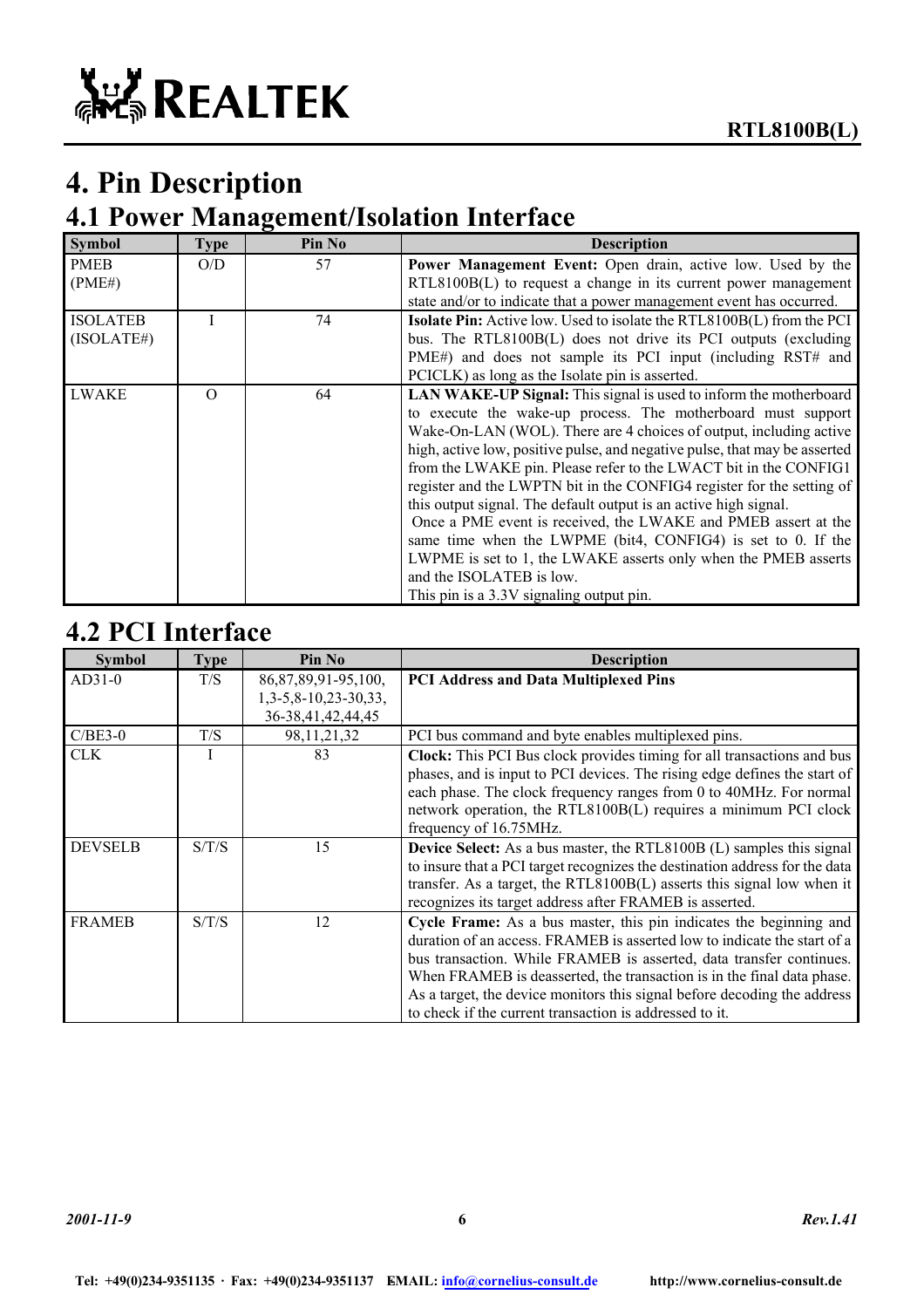| <b>GNTB</b>  | I                       | 84     | Grant: This signal is asserted low to indicate to the RTL8100B(L) that<br>the central arbiter has granted ownership of the bus to the RTL8100B                                                                                                                                                                                                                                                                                                                                                                                                                            |
|--------------|-------------------------|--------|---------------------------------------------------------------------------------------------------------------------------------------------------------------------------------------------------------------------------------------------------------------------------------------------------------------------------------------------------------------------------------------------------------------------------------------------------------------------------------------------------------------------------------------------------------------------------|
| <b>REQB</b>  | T/S                     | 85     | (L). This input is used when the RTL8100B(L) is acting as a bus master.<br><b>Request:</b> The RTL8100B(L) will assert this signal low to request the<br>ownership of the bus from the central arbiter.                                                                                                                                                                                                                                                                                                                                                                   |
| <b>IDSEL</b> | Ι                       | 99     | Initialization Device Select: This pin allows the RTL8100B(L) to<br>identify when configuration read/write transactions are intended for it.                                                                                                                                                                                                                                                                                                                                                                                                                              |
| <b>INTAB</b> | O/D                     | 81     | INTAB: Used to request an interrupt. It is asserted low when an<br>interrupt condition occurs, as defined by the Interrupt Status, Interrupt<br>Mask and Interrupt Enable registers.                                                                                                                                                                                                                                                                                                                                                                                      |
| <b>IRDYB</b> | S/T/S                   | 13     | Initiator Ready: This indicates the initiating agent's ability to complete<br>the current data phase of the transaction.<br>As a bus master, this signal will be asserted low when the<br>$RTL8100B(L)$ is ready to complete the current data phase transaction.<br>This signal is used in conjunction with the TRDYB signal. Data<br>transaction takes place at the rising edge of CLK when both IRDYB and<br>TRDYB are asserted low. As a target, this signal indicates that the<br>master has put data on the bus.                                                     |
| <b>TRDYB</b> | S/T/S                   | 14     | Target Ready: This indicates the target agent's ability to complete the<br>current phase of the transaction.<br>As a bus master, this signal indicates that the target is ready for the data<br>during write operations and with the data during read operations. As a<br>target, this signal will be asserted low when the (slave) device is ready<br>to complete the current data phase transaction. This signal is used in<br>conjunction with the IRDYB signal. Data transaction takes place at the<br>rising edge of CLK when both IRDYB and TRDYB are asserted low. |
| PAR          | T/S                     | $20\,$ | Parity: This signal indicates even parity across AD31-0 and C/BE3-0<br>including the PAR pin. As a master, PAR is asserted during address and<br>write data phases. As a target, PAR is asserted during read data phases.                                                                                                                                                                                                                                                                                                                                                 |
| <b>PERRB</b> | S/T/S                   | 18     | <b>Parity Error:</b> When the RTL8100B(L) is the bus master and a parity<br>error is detected, the RTL8100B(L) asserts both SERR bit in ISR and<br>Configuration Space command bit 8 (SERRB enable). Next, it<br>completes the current data burst transaction, then stops operation and<br>resets itself. After the host clears the system error, the RTL8100B(L)<br>continues its operation.<br>When the RTL8100B(L) is the bus target and a parity error is detected,<br>the RTL8100B(L) asserts this PERRB pin low.                                                    |
| <b>SERRB</b> | $\mathrm{O}/\mathrm{D}$ | 19     | System Error: If an address parity error is detected and Configuration<br>Space Status register bit 15 (detected parity error) is enabled,<br>RTL8100B(L) asserts both SERRB pin low and bit 14 of Status register<br>in Configuration Space.                                                                                                                                                                                                                                                                                                                             |
| <b>STOPB</b> | S/T/S                   | 17     | Stop: Indicates the current target is requesting the master to stop the<br>current transaction.                                                                                                                                                                                                                                                                                                                                                                                                                                                                           |
| <b>RSTB</b>  | $\bf{I}$                | 82     | Reset: When RSTB is asserted low, the RTL8100B(L) performs<br>internal system hardware reset. RSTB must be held for a minimum of<br>120 ns.                                                                                                                                                                                                                                                                                                                                                                                                                               |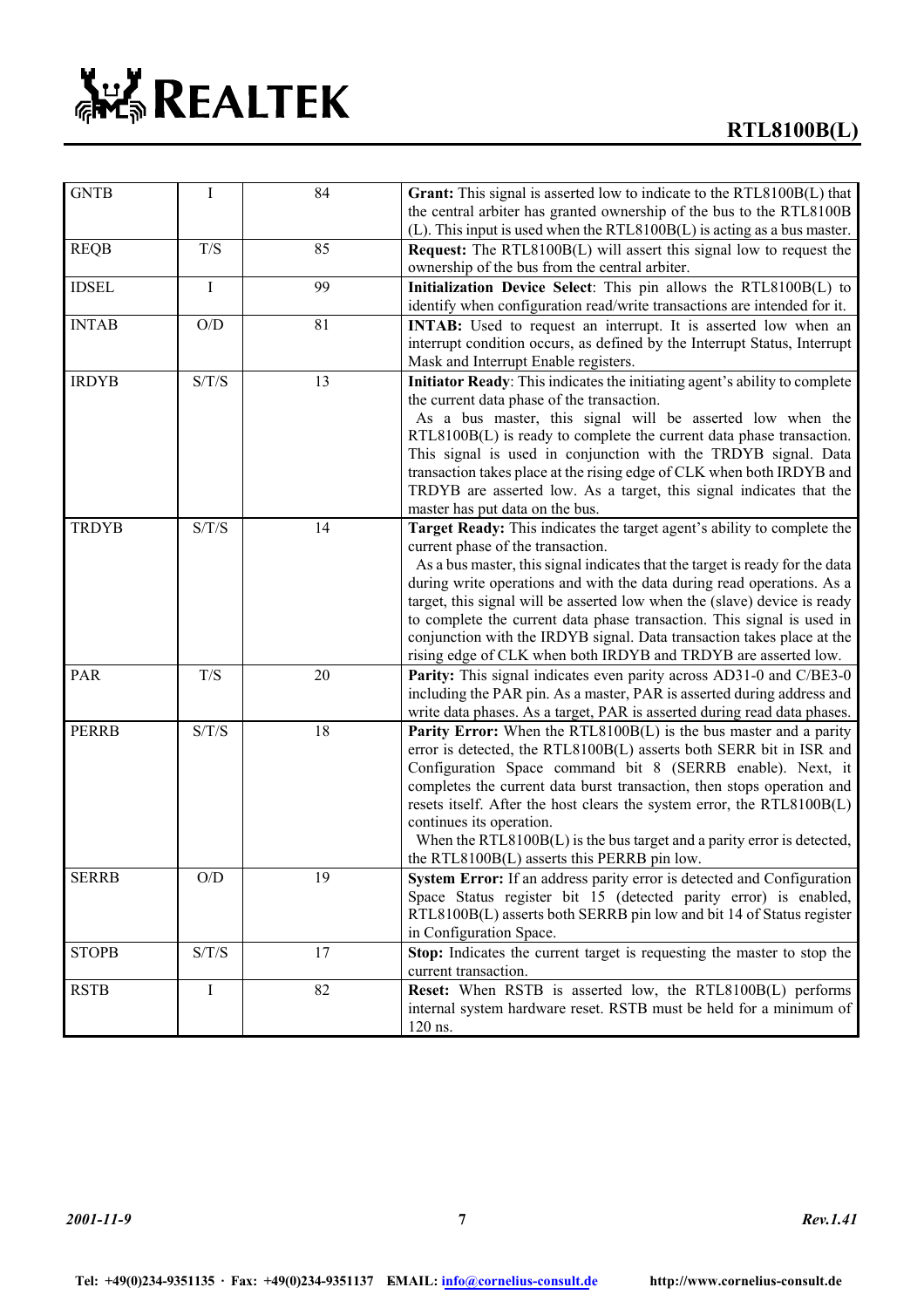# **4.3 EPROM/EEPROM Interface**

| <b>Symbol</b> | Type     | Pin No | <b>Description</b>                                                        |
|---------------|----------|--------|---------------------------------------------------------------------------|
| <b>AUX</b>    |          | 50     | Aux. Power Detect: This pin is used to notify the RTL8100B(L) of the      |
|               |          |        | existence of Aux. power during initial power-on or a PCI reset.           |
|               |          |        | This pin should be pulled high to the Aux. power via a resistor to detect |
|               |          |        | the Aux. power. Doing so, will enable wakeup support from ACPI D3         |
|               |          |        | cold or APM power-down. If this pin is not pulled high, the               |
|               |          |        | RTL8100B(L) assumes that no Aux. power exists.                            |
| EESK          |          | 48     | The MA2-0 pins are switched to EESK, EEDI, EEDO in 93C46                  |
|               |          |        | programming or auto-load mode.                                            |
| <b>EEDI</b>   | $\Omega$ | 47     |                                                                           |
| EEDO          | O, I     | 46     |                                                                           |
| <b>EECS</b>   |          | 49     | <b>EEPROM</b> chip select                                                 |

### **4.4 Power Pins**

| <b>Symbol</b>     | <b>ype</b> | Pin No             | <b>Description</b> |
|-------------------|------------|--------------------|--------------------|
| <b>VDD</b>        |            | 6,22,34,39,90,97   | $+3.3V$ (Digital)  |
| <b>AVDD</b>       |            | 59,70,75           | $+3.3V$ (Analog)   |
| VDD <sub>25</sub> |            | 51.96              | $+2.5V$ (Digital)  |
| AVDD25            |            | 58                 | $+2.5V$ (Analog)   |
| <b>GND</b>        |            | 2, 16, 31, 43, 56, | Ground             |
|                   |            | 62,66,73,88        |                    |

### **4.5 LED Interface**

| <b>Symbol</b>             | Fype | Pin No   |                                           |              | <b>Description</b> |            |         |
|---------------------------|------|----------|-------------------------------------------|--------------|--------------------|------------|---------|
| LED <sub>0</sub> , $1, 2$ | O    | 80,79,77 | LED pins                                  |              |                    |            |         |
|                           |      |          | LEDS1-0                                   | 00           | 01                 | 10         | 11      |
|                           |      |          | <b>LED0</b>                               | <b>TX/RX</b> | <b>TX/RX</b>       | TX         | TX      |
|                           |      |          | LED1                                      | LINK100      | LINK10/100         | LINK10/100 | LINK100 |
|                           |      |          | LED <sub>2</sub>                          | LINK10       | <b>FULL</b>        | RX         | LINK10  |
|                           |      |          | During power down mode, the LEDs are OFF. |              |                    |            |         |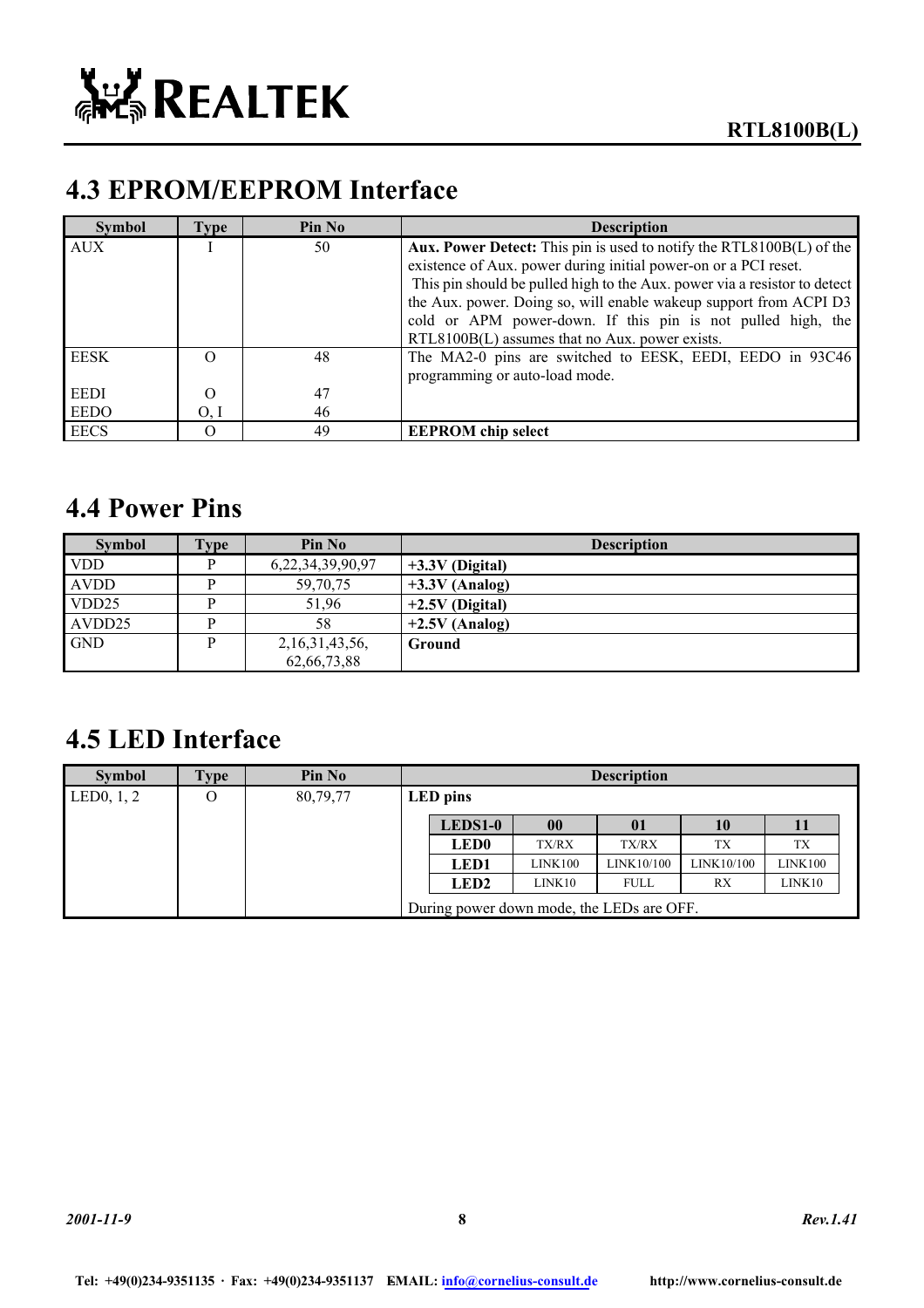

# **4.6 Attachment Unit Interface**

| <b>Symbol</b>  | l'vpe | Pin No | <b>Description</b>                                                         |
|----------------|-------|--------|----------------------------------------------------------------------------|
| $TXD+$         |       | 72     | 100/10BASE-T transmit (Tx) data.                                           |
| TXD-           |       | 71     |                                                                            |
| $RXIN+$        |       | 68     | $100/10BASE-T$ receive $(Rx)$ data.                                        |
| RXIN-          |       | 67     |                                                                            |
| X1             |       | 61     | 25 MHz crystal/OSC. input.                                                 |
| X <sub>2</sub> |       | 60     | Crystal Feedback Output: This output is used in crystal connection only.   |
|                |       |        | It must be left open when X1 is driven with an external 25 MHz oscillator. |

# **4.7 Test and Other Pins**

| <b>Symbol</b> | l'vpe  | Pin No                               | <b>Description</b>                                                                                           |
|---------------|--------|--------------------------------------|--------------------------------------------------------------------------------------------------------------|
| RTT3          | TEST   | 63                                   | Chip test pin                                                                                                |
| <b>RTSET</b>  | I/O    | 65                                   | This pin must be pulled low by a resistor. Please refer to the application<br>circuit for the correct value. |
| <b>VCTRL</b>  | Analog | 55                                   | Use this pin and an external PNP type transistor to generate $+2.5V$ for<br>the RTL8100B $(L)$ .             |
| NC.           |        | 7, 35, 40, 52, 53,<br>54, 69, 76, 78 | <b>Reserved</b>                                                                                              |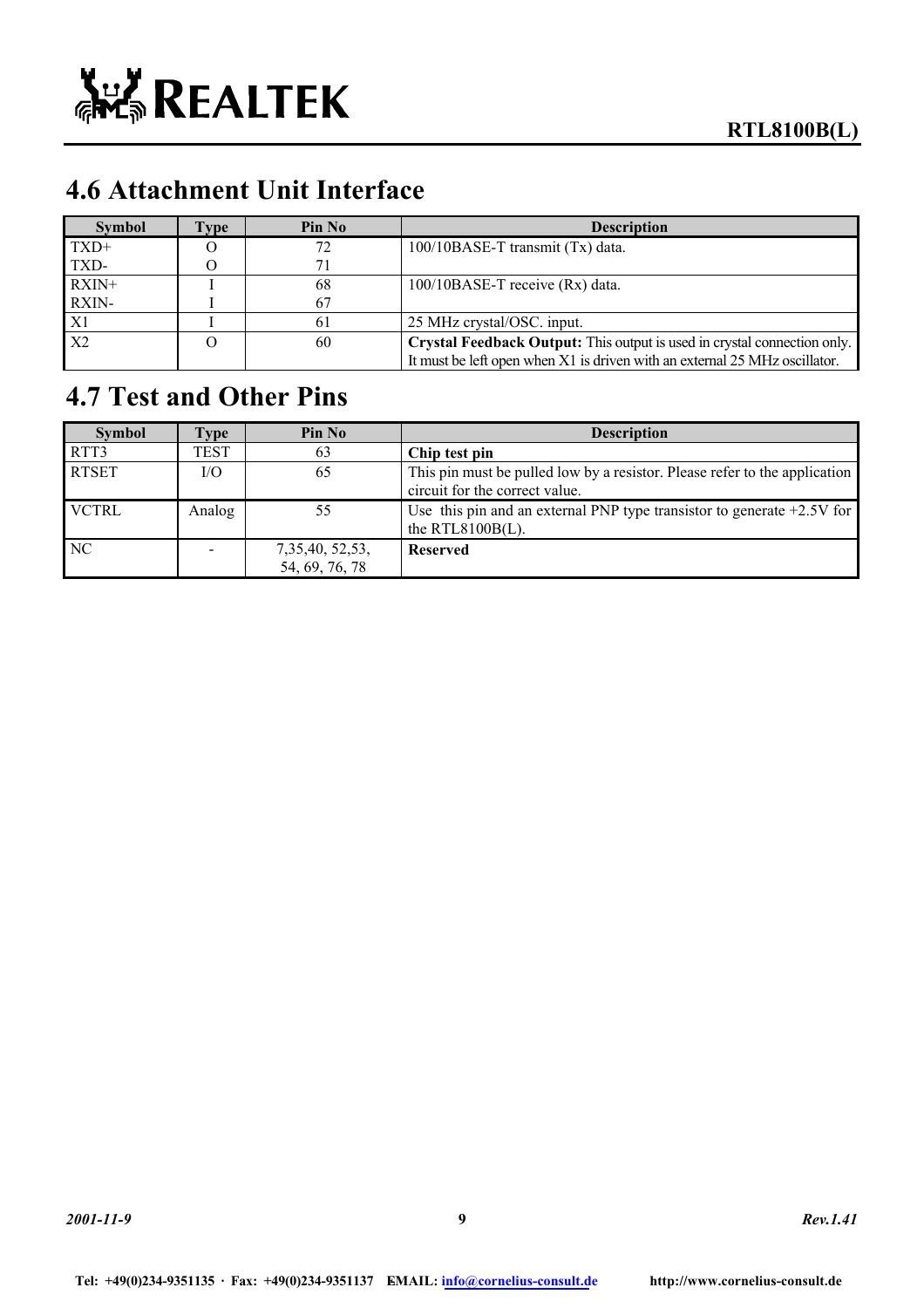# **5. Register Descriptions**

The RTL8100B(L) provides the following set of operational registers mapped into PCI memory space or I/O space.

| <b>Offset</b> | R/W          | Tag              | <b>Description</b>                                                    |
|---------------|--------------|------------------|-----------------------------------------------------------------------|
| 0000h         | R/W          | IDR <sub>0</sub> | ID Register 0: ID registers 0-5 are only permitted to read/write by   |
|               |              |                  | 4-byte access. Read access can be byte, word, or double word access.  |
|               |              |                  | The initial value is autoloaded from the EEPROM EthernetID field.     |
| 0001h         | R/W          | IDR1             | <b>ID</b> Register 1                                                  |
| 0002h         | R/W          | IDR2             | <b>ID Register 2</b>                                                  |
| 0003h         | R/W          | IDR3             | <b>ID</b> Register 3                                                  |
| 0004h         | R/W          | IDR4             | <b>ID Register 4</b>                                                  |
| 0005h         | R/W          | IDR5             | <b>ID Register 5</b>                                                  |
| 0006h-0007h   |              |                  | <b>Reserved</b>                                                       |
| 0008h         | R/W          | MAR <sub>0</sub> | Multicast Register 0: The MAR register 0-7 are only permitted to      |
|               |              |                  | read/write by 4-byte access. Read access can be byte, word, or double |
|               |              |                  | word access. Driver is responsible for initializing these registers.  |
| 0009h         | R/W          | MAR1             | <b>Multicast Register 1</b>                                           |
| 000Ah         | R/W          | MAR <sub>2</sub> | <b>Multicast Register 2</b>                                           |
| 000Bh         | R/W          | MAR3             | <b>Multicast Register 3</b>                                           |
| 000Ch         | R/W          | MAR4             | <b>Multicast Register 4</b>                                           |
| 000Dh         | R/W          | MAR5             | <b>Multicast Register 5</b>                                           |
| 000Eh         | R/W          | MAR6             | <b>Multicast Register 6</b>                                           |
| 000Fh         | R/W          | MAR7             | <b>Multicast Register 7</b>                                           |
| 0010h-0013h   | R/W          | TSD <sub>0</sub> | <b>Transmit Status of Descriptor 0</b>                                |
| 0014h-0017h   | R/W          | TSD1             | <b>Transmit Status of Descriptor 1</b>                                |
| 0018h-001Bh   | R/W          | TSD <sub>2</sub> | <b>Transmit Status of Descriptor 2</b>                                |
| 001Ch-001Fh   | R/W          | TSD3             | <b>Transmit Status of Descriptor 3</b>                                |
| 0020h-0023h   | R/W          | TSAD0            | <b>Transmit Start Address of Descriptor0</b>                          |
| 0024h-0027h   | R/W          | TSAD1            | <b>Transmit Start Address of Descriptor1</b>                          |
| 0028h-002Bh   | R/W          | TSAD2            | <b>Transmit Start Address of Descriptor2</b>                          |
| 002Ch-002Fh   | R/W          | TSAD3            | <b>Transmit Start Address of Descriptor3</b>                          |
| 0030h-0033h   | R/W          | <b>RBSTART</b>   | <b>Receive (Rx) Buffer Start Address</b>                              |
| 0034h-0035h   | $\mathbb{R}$ | <b>ERBCR</b>     | <b>Early Receive (Rx) Byte Count Register</b>                         |
| 0036h         | $\mathbf R$  | <b>ERSR</b>      | <b>Early Rx Status Register</b>                                       |
| 0037h         | R/W          | CR               | <b>Command Register</b>                                               |
| 0038h-0039h   | R/W          | <b>CAPR</b>      | <b>Current Address of Packet Read</b>                                 |
| 003Ah-003Bh   | $\mathbb{R}$ | <b>CBR</b>       | Current Buffer Address: The initial value is 0000h. It reflects total |
|               |              |                  | received byte-count in the Rx buffer.                                 |
| 003Ch-003Dh   | R/W          | <b>IMR</b>       | <b>Interrupt Mask Register</b>                                        |
| 003Eh-003Fh   | $\rm R/W$    | <b>ISR</b>       | <b>Interrupt Status Register</b>                                      |
| 0040h-0043h   | R/W          | <b>TCR</b>       | <b>Transmit (Tx) Configuration Register</b>                           |
| 0044h-0047h   | $\rm R/W$    | <b>RCR</b>       | <b>Receive (Rx) Configuration Register</b>                            |
| 0048h-004Bh   | R/W          | <b>TCTR</b>      | Timer CounT Register: This register contains<br>$32$ -bit<br>a        |
|               |              |                  | general-purpose timer. Writing any value to this 32-bit register will |
|               |              |                  | reset the original timer and begin to count from zero.                |
| 004Ch-004Fh   | R/W          | <b>MPC</b>       | Missed Packet Counter: Indicates the number of packets discarded      |
|               |              |                  | due to Rx FIFO overflow. It is a 24-bit counter. After s/w reset, MPC |
|               |              |                  | is cleared. Only the lower 3 bytes are valid.                         |
|               |              |                  | When any value is written, MPC will be reset also.                    |
| 0050h         | $\rm R/W$    | 9346CR           | 93C46 Command Register                                                |
| 0051h         | R/W          | CONFIG0          | <b>Configuration Register 0</b>                                       |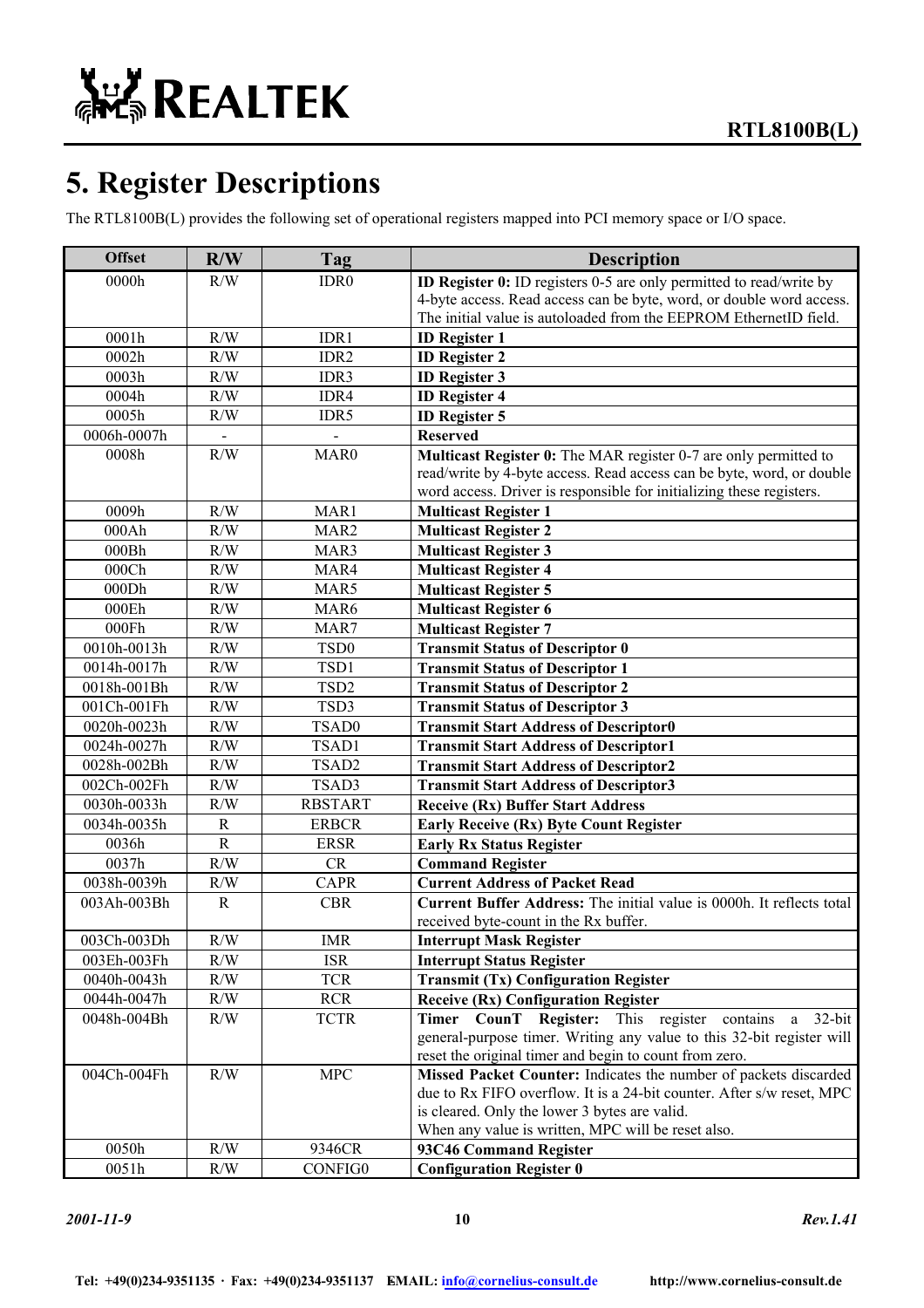| 0052h       | R/W            | <b>CONFIG1</b>   | <b>Configuration Register 1</b>                                                                                                                                                                                     |
|-------------|----------------|------------------|---------------------------------------------------------------------------------------------------------------------------------------------------------------------------------------------------------------------|
| 0053H       |                |                  | <b>Reserved</b>                                                                                                                                                                                                     |
| 0054h-0057h | R/W            | TimerInt         | Timer Interrupt Register: Once having written a nonzero value to<br>this register, the Timeout bit of the ISR register will be set whenever<br>the TCTR reaches to this value. The Timeout bit will never be set as |
|             |                |                  | long as the TimerInt register is zero.                                                                                                                                                                              |
| 0058h       | R/W            | <b>MSR</b>       | <b>Media Status Register</b>                                                                                                                                                                                        |
| 0059h       | R/W            | CONFIG3          | <b>Configuration register 3</b>                                                                                                                                                                                     |
| 005Ah       | R/W            | CONFIG4          | <b>Configuration register 4</b>                                                                                                                                                                                     |
| 005Bh       |                |                  | <b>Reserved</b>                                                                                                                                                                                                     |
| 005Ch-005Dh | R/W            | <b>MULINT</b>    | <b>Multiple Interrupt Select</b>                                                                                                                                                                                    |
| 005Eh       | $\mathbf R$    | <b>RERID</b>     | <b>PCI</b> Revision $ID = 10h$ .                                                                                                                                                                                    |
| 005Fh       |                |                  | <b>Reserved</b>                                                                                                                                                                                                     |
| 0060h-0061h | R              | <b>TSAD</b>      | <b>Transmit Status of All Descriptors</b>                                                                                                                                                                           |
| 0062h-0063h | R/W            | <b>BMCR</b>      | <b>Basic Mode Control Register</b>                                                                                                                                                                                  |
| 0064h-0065h | $\mathbf R$    | <b>BMSR</b>      | <b>Basic Mode Status Register</b>                                                                                                                                                                                   |
| 0066h-0067h | R/W            | <b>ANAR</b>      | <b>Auto-Negotiation Advertisement Register</b>                                                                                                                                                                      |
| 0068h-0069h | $\mathbf R$    | <b>ANLPAR</b>    | <b>Auto-Negotiation Link Partner Register</b>                                                                                                                                                                       |
| 006Ah-006Bh | ${\bf R}$      | <b>ANER</b>      | <b>Auto-Negotiation Expansion Register</b>                                                                                                                                                                          |
| 006Ch-006Dh | $\overline{R}$ | <b>DIS</b>       | <b>Disconnect Counter</b>                                                                                                                                                                                           |
| 006Eh-006Fh | $\overline{R}$ | FCSC             | <b>False Carrier Sense Counter</b>                                                                                                                                                                                  |
| 0070h-0071h | R/W            | <b>NWAYTR</b>    | <b>N-way Test Register</b>                                                                                                                                                                                          |
| 0072h-0073h | R              | <b>REC</b>       | <b>RX ER Counter</b>                                                                                                                                                                                                |
| 0074h-0075h | R/W            | <b>CSCR</b>      | <b>CS Configuration Register</b>                                                                                                                                                                                    |
| 0076-0077h  |                |                  | <b>Reserved</b>                                                                                                                                                                                                     |
| 0078h-007Bh | R/W            | PHY1 PARM        | PHY parameter 1                                                                                                                                                                                                     |
| 007Ch-007Fh | R/W            | TW PARM          | <b>Twister parameter</b>                                                                                                                                                                                            |
| 0080h       | R/W            | PHY2 PARM        | PHY parameter 2                                                                                                                                                                                                     |
| 0081-0083h  | $\blacksquare$ |                  | <b>Reserved</b>                                                                                                                                                                                                     |
| 0084h       | R/W            | CRC0             | Power Management CRC register0 for wakeup frame0                                                                                                                                                                    |
| 0085h       | R/W            | CRC1             | Power Management CRC register1 for wakeup frame1                                                                                                                                                                    |
| 0086h       | R/W            | CRC <sub>2</sub> | Power Management CRC register2 for wakeup frame2                                                                                                                                                                    |
| 0087h       | R/W            | CRC3             | Power Management CRC register3 for wakeup frame3                                                                                                                                                                    |
| 0088h       | R/W            | CRC4             | Power Management CRC register4 for wakeup frame4                                                                                                                                                                    |
| 0089h       | R/W            | CRC5             | Power Management CRC register5 for wakeup frame5                                                                                                                                                                    |
| 008Ah       | R/W            | CRC <sub>6</sub> | Power Management CRC register6 for wakeup frame6                                                                                                                                                                    |
| 008Bh       | R/W            | CRC7             | Power Management CRC register7 for wakeup frame7                                                                                                                                                                    |
| 008Ch-0093h | $\rm R/W$      | Wakeup0          | Power Management wakeup frame0 (64bit)                                                                                                                                                                              |
| 0094h-009Bh | R/W            | Wakeup1          | Power Management wakeup frame1 (64bit)                                                                                                                                                                              |
| 009Ch-00A3h | R/W            | Wakeup2          | Power Management wakeup frame2 (64bit)                                                                                                                                                                              |
| 00A4h-00ABh | R/W            | Wakeup3          | Power Management wakeup frame3 (64bit)                                                                                                                                                                              |
| 00ACh-00B3h | R/W            | Wakeup4          | Power Management wakeup frame4 (64bit)                                                                                                                                                                              |
| 00B4h-00BBh | R/W            | Wakeup5          | Power Management wakeup frame5 (64bit)                                                                                                                                                                              |
| 00BCh-00C3h | R/W            | Wakeup6          | Power Management wakeup frame6 (64bit)                                                                                                                                                                              |
| 00C4h-00CBh | R/W            | Wakeup7          | Power Management wakeup frame7 (64bit)                                                                                                                                                                              |
| 00CCh       | R/W            | LSBCRC0          | LSB of the mask byte of wakeup frame0 within offset 12 to 75                                                                                                                                                        |
| 00CDh       | R/W            | LSBCRC1          | LSB of the mask byte of wakeup frame1 within offset 12 to 75                                                                                                                                                        |
| 00CEh       | $\rm R/W$      | LSBCRC2          | LSB of the mask byte of wakeup frame2 within offset 12 to 75                                                                                                                                                        |
| 00CFh       | R/W            | LSBCRC3          | LSB of the mask byte of wakeup frame3 within offset 12 to 75                                                                                                                                                        |
| 00D0h       | R/W            | LSBCRC4          | LSB of the mask byte of wakeup frame4 within offset 12 to 75                                                                                                                                                        |
| 00D1h       | R/W            | LSBCRC5          | LSB of the mask byte of wakeup frame5 within offset 12 to 75                                                                                                                                                        |

*2001-11-9* **11** *Rev.1.41*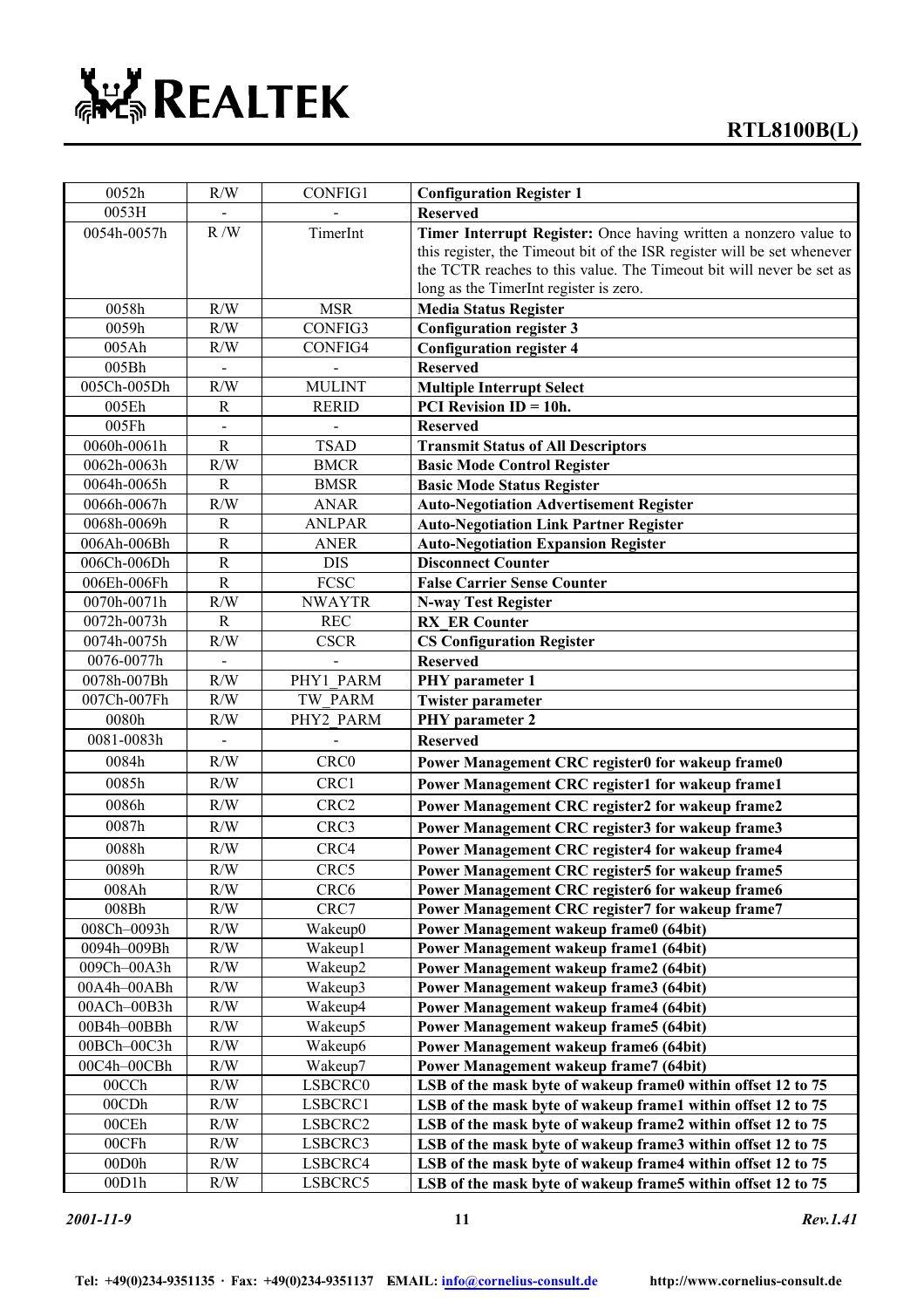

| 00D2h         | R/W                      | LSBCRC6-                 | LSB of the mask byte of wakeup frame within offset 12 to 75  |
|---------------|--------------------------|--------------------------|--------------------------------------------------------------|
| 00D3h         | R/W                      | LSBCRC7                  | LSB of the mask byte of wakeup frame7 within offset 12 to 75 |
| $00D4h-00D7h$ | $\overline{\phantom{0}}$ | $\overline{\phantom{0}}$ | <b>Reserved</b>                                              |
| 00D8h         | R/W                      | Config5                  | Configuration register 5                                     |
| 00D9h-00FFh   | $\overline{\phantom{0}}$ | -                        | <b>Reserved</b>                                              |

### **5.1 Receive Status Register in Rx packet header**

| <b>Bit</b>     | R/W                      | <b>Symbol</b>                | <b>Description</b>                                                                |
|----------------|--------------------------|------------------------------|-----------------------------------------------------------------------------------|
| 15             | R                        | <b>MAR</b>                   | <b>Multicast Address Received:</b> This bit set to 1 indicates that a multicast   |
|                |                          |                              | packet is received.                                                               |
| 14             | R                        | <b>PAM</b>                   | <b>Physical Address Matched:</b> This bit set to 1 indicates that the destination |
|                |                          |                              | address of this packet matches the value written in ID registers.                 |
| 13             | $\mathbf{R}$             | <b>BAR</b>                   | Broadcast Address Received: This bit set to 1 indicates that a broadcast          |
|                |                          |                              | packet is received. BAR, MAR bit will not be set simultaneously.                  |
| $12-6$         | $\overline{\phantom{a}}$ | $\qquad \qquad \blacksquare$ | <b>Reserved</b>                                                                   |
| 5              | R                        | <b>ISE</b>                   | Invalid Symbol Error: (100BASE-TX only) This bit set to 1 indicates               |
|                |                          |                              | that an invalid symbol was encountered during the reception of this packet.       |
| $\overline{4}$ | R                        | <b>RUNT</b>                  | <b>Runt Packet Received:</b> This bit set to 1 indicates that the received packet |
|                |                          |                              | length is smaller than 64 bytes (i.e. media header + data + $CRC < 64$            |
|                |                          |                              | bytes)                                                                            |
| 3              | R                        | <b>LONG</b>                  | Long Packet: This bit set to 1 indicates that the size of the received            |
|                |                          |                              | packet exceeds 4k bytes.                                                          |
| $\mathfrak{D}$ | R                        | <b>CRC</b>                   | CRC Error: When set, indicates that a CRC error occurred on the                   |
|                |                          |                              | received packet.                                                                  |
|                | R                        | <b>FAE</b>                   | <b>Frame Alignment Error:</b> When set, indicates that a frame alignment          |
|                |                          |                              | error occurred on this received packet.                                           |
| $\Omega$       | R                        | <b>ROK</b>                   | <b>Receive OK:</b> When set, indicates that a good packet is received.            |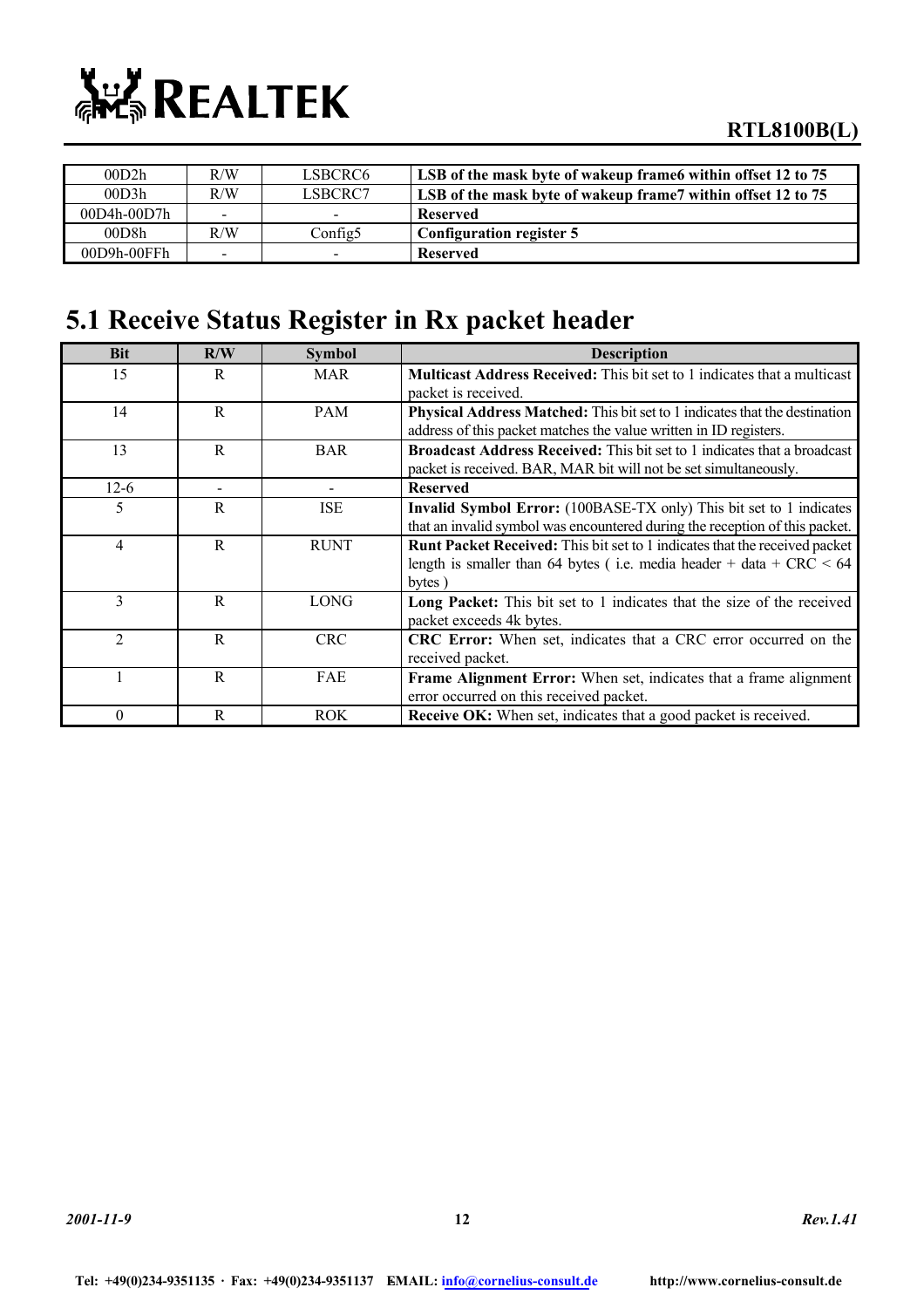### **5.2 Transmit Status Register (TSD0-3)(Offset 0010h-001Fh, R/W)**

The read-only bits (CRS, TABT, OWC, CDH, NCC3-0, TOK, TUN) will be cleared by the RTL8100B(L) when the Transmit Byte Count (bits 12-0) in the corresponding Tx descriptor is written. It is not affected when software writes to these bits. These registers are only permitted to write by double-word access. After a software reset, all bits except OWN bit are reset to "0".

| <b>Bit</b> | R/W          | <b>Symbol</b> | <b>Description</b>                                                                                                                                                                                                                                                                                                                                                                                                      |  |  |  |  |
|------------|--------------|---------------|-------------------------------------------------------------------------------------------------------------------------------------------------------------------------------------------------------------------------------------------------------------------------------------------------------------------------------------------------------------------------------------------------------------------------|--|--|--|--|
| 31         | $\mathbf{R}$ | <b>CRS</b>    | Carrier Sense Lost: This bit is set to 1 when the carrier is lost during<br>transmission of a packet.                                                                                                                                                                                                                                                                                                                   |  |  |  |  |
| 30         | $\mathbf R$  | <b>TABT</b>   | <b>Transmit Abort:</b> This bit is set to 1 if the transmission of a packet was<br>aborted. This bit is read only, writing to this bit is not affected.                                                                                                                                                                                                                                                                 |  |  |  |  |
| 29         | $\mathbf R$  | <b>OWC</b>    | Out of Window Collision: This bit is set to 1 if the RTL8100B(L)<br>encountered an "out of window" collision during the transmission of a<br>packet.                                                                                                                                                                                                                                                                    |  |  |  |  |
| 28         | $\mathbf R$  | CDH           | CD Heart Beat: The NIC watches for a collision signal (ie, CD<br>Heartbeat signal) during the first 6.4 us of the interframe gap following a<br>transmission. This bit is set if the transceiver fails to send this signal.<br>This bit is cleared in the 100 Mbps mode.                                                                                                                                                |  |  |  |  |
| 27-24      | $\mathbf R$  | $NCC3-0$      | Number of Collision Count: Indicates the number of collisions<br>encountered during the transmission of a packet.                                                                                                                                                                                                                                                                                                       |  |  |  |  |
| $23 - 22$  |              |               | <b>Reserved</b>                                                                                                                                                                                                                                                                                                                                                                                                         |  |  |  |  |
| $21 - 16$  | R/W          | ERTXTH5-0     | Early Tx Threshold: Specifies the threshold level in the Tx FIFO to<br>begin the transmission. When the byte count of the data in the Tx FIFO<br>reaches this level, (or the FIFO contains at least one complete packet)<br>the RTL8100B(L) will transmit this packet.<br>$000000 = 8$ bytes<br>These fields count from 000001 to 111111 in unit of 32 bytes.<br>This threshold must be avoided from exceeding 2K byte. |  |  |  |  |
| 15         | $\mathbf R$  | <b>TOK</b>    | Transmit OK: Set to 1 indicates that the transmission of a packet was<br>completed successfully and no transmit underrun has occurred.                                                                                                                                                                                                                                                                                  |  |  |  |  |
| 14         | $\mathbf R$  | <b>TUN</b>    | <b>Transmit FIFO Underrun:</b> Set to 1 if the Tx FIFO was exhausted<br>during the transmission of a packet. The RTL8100B(L) can re-transfer<br>data if the Tx FIFO underruns and can also transmit the packet to the<br>wire successfully even though the Tx FIFO underruns. That is, when<br>$TSD < TUN > = 1$ , $TSD < TOK > = 0$ and $ISR < TOK > = 1$ (or $ISR < TER > = 1$ ).                                     |  |  |  |  |
| 13         | R/W          | <b>OWN</b>    | OWN: The RTL8100B(L) sets this bit to 1 when the Tx DMA<br>operation of this descriptor was completed. The driver must set this bit<br>to 0 when the Transmit Byte Count (bits $0-12$ ) is written. The default<br>value is 1.                                                                                                                                                                                          |  |  |  |  |
| $12 - 0$   | R/W          | <b>SIZE</b>   | Descriptor Size: The total size in bytes of the data in this descriptor. If<br>the packet length is more than $1792$ byte $(0700h)$ , the Tx queue will be<br>invalid, i.e. the next descriptor will be written only after the OWN bit of<br>that long packet's descriptor has been set.                                                                                                                                |  |  |  |  |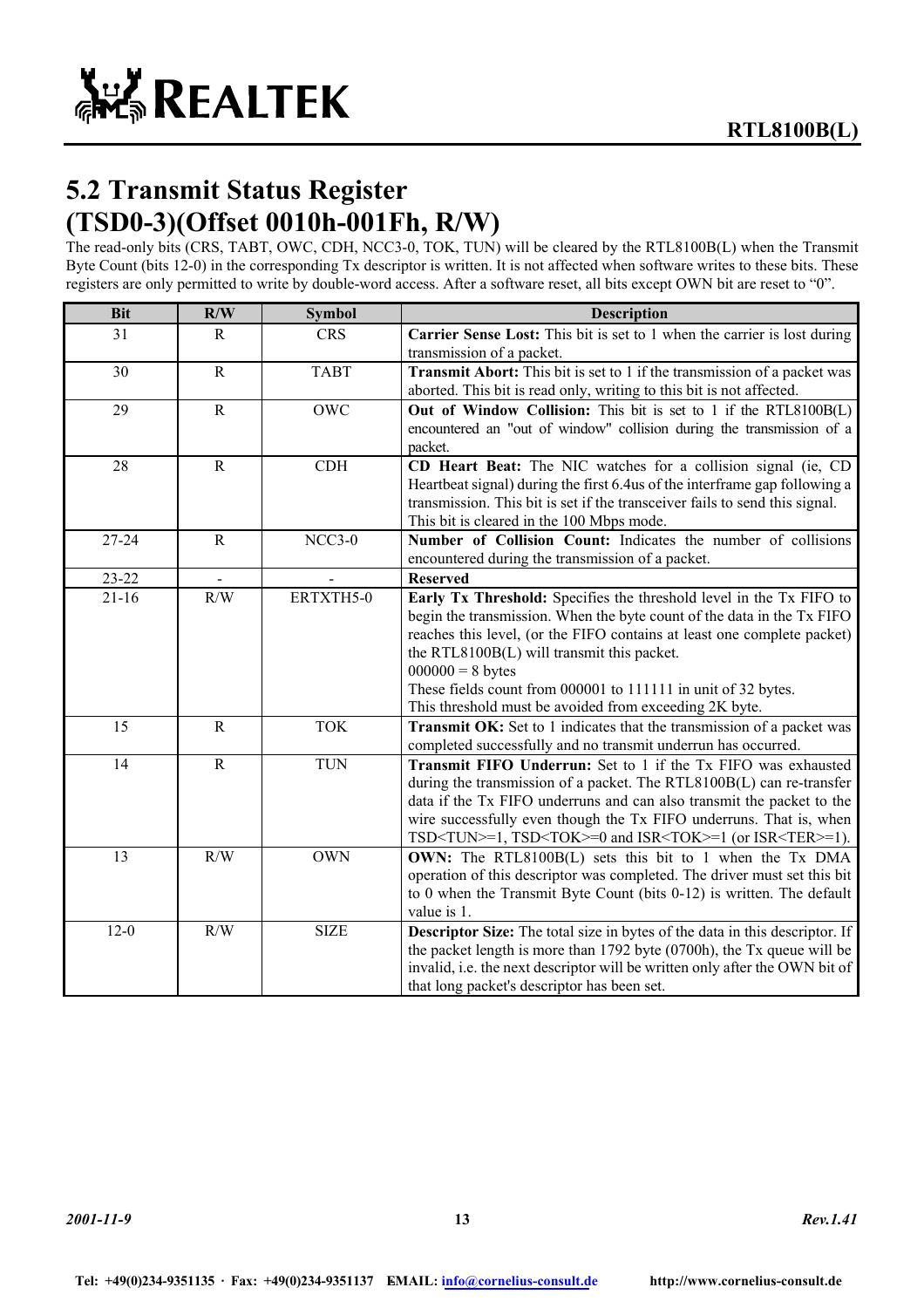

### **5.3 ERSR: Early Rx Status Register (Offset 0036h, R)**

| <b>Bit</b>   | R/W | <b>Symbol</b> | <b>Description</b>                                                           |
|--------------|-----|---------------|------------------------------------------------------------------------------|
| $7-4$        |     |               | <b>Reserved</b>                                                              |
| $\mathbf{3}$ | R   | ERGood        | <b>Early Rx Good packet:</b> This bit is set whenever a packet is completely |
|              |     |               | received and the packet is good. Writing a 1 to this bit will clear it.      |
| ∍            | R   | ERBad         | <b>Early Rx Bad packet:</b> This bit is set whenever a packet is completely  |
|              |     |               | received and the packet is bad. Writing a 1 to this bit will clear it.       |
|              | R   | <b>EROVW</b>  | Early Rx OverWrite: This bit is set when the RTL8100B(L)'s local             |
|              |     |               | address pointer is equal to CAPR. In the early mode, this is different       |
|              |     |               | from buffer overflow. It happens that the RTL8100B(L) detected an Rx         |
|              |     |               | error and wanted to fill another packet data from the beginning address      |
|              |     |               | of that error packet. Writing a 1 to this bit will clear it.                 |
| $\Omega$     | R   | <b>EROK</b>   | Early Rx OK: The power-on value is 0. It is set when the Rx byte count       |
|              |     |               | of the arriving packet exceeds the Rx threshold. After the whole packet      |
|              |     |               | is received, the RTL8100B(L) will set ROK or RER in ISR and clear            |
|              |     |               | this bit simultaneously. Setting this bit will invoke a ROK interrupt.       |

### **5.4 Command Register (Offset 0037h, R/W)**

This register is used for issuing commands to the RTL8100B(L). These commands are issued by setting the corresponding bits for the function. A global software reset along with individual reset and enable/disable for transmitter and receiver are provided here.

| <b>Bit</b>     | R/W | <b>Symbol</b> | <b>Description</b>                                                                                                                                                                                                                                                                                                                                                                                                                                                              |
|----------------|-----|---------------|---------------------------------------------------------------------------------------------------------------------------------------------------------------------------------------------------------------------------------------------------------------------------------------------------------------------------------------------------------------------------------------------------------------------------------------------------------------------------------|
| $7 - 5$        |     |               | <b>Reserved</b>                                                                                                                                                                                                                                                                                                                                                                                                                                                                 |
| $\overline{4}$ | R/W | <b>RST</b>    | <b>Reset:</b> Setting to 1 forces the RTL8100B(L) to a software reset state<br>which disables the transmitter and receiver, reinitializes the FIFOs,<br>resets the system buffer pointer to the initial value (Tx buffer is at<br>TSAD0, Rx buffer is empty). The values of IDR0-5 and MAR0-7 and<br>PCI configuration space will have no changes. This bit is 1 during the<br>reset operation, and is cleared to 0 by the RTL8100B(L) when the reset<br>operation is complete. |
| 3              | R/W | RE            | <b>Receiver Enable:</b> When set to 1, and the receive state machine is idle,<br>the receive machine becomes active. This bit will read back as a 1<br>whenever the receive state machine is active. After initial power-up,<br>software must insure that the receiver has completely reset before<br>setting this bit. This bit will be reset after PCI reset deassertion.                                                                                                     |
| $\mathfrak{D}$ | R/W | TE            | <b>Transmitter Enable:</b> When set to 1, and the transmit state machine is<br>idle, then the transmit state machine becomes active. This bit will read<br>back as a 1 whenever the transmit state machine is active. After initial<br>power-up, software must insure that the transmitter has completely reset<br>before setting this bit. This bit will be reset after PCI reset deassertion.                                                                                 |
|                |     |               | <b>Reserved</b>                                                                                                                                                                                                                                                                                                                                                                                                                                                                 |
| $\theta$       | R   | <b>BUFE</b>   | <b>Buffer Empty:</b> Rx Buffer Empty. There is no packet stored in the Rx<br>buffer ring.                                                                                                                                                                                                                                                                                                                                                                                       |

*2001-11-9* **14** *Rev.1.41*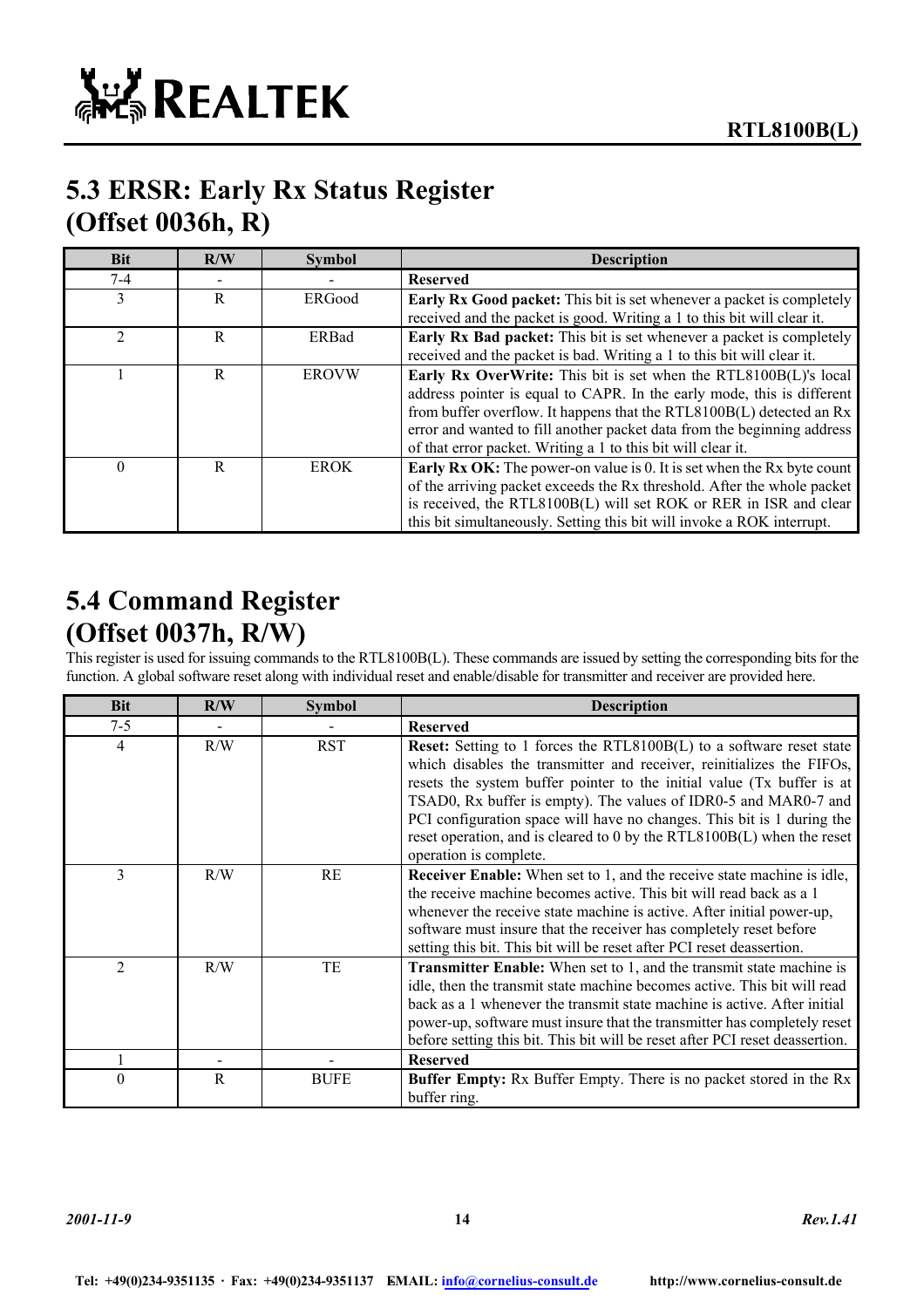# **5.5 Interrupt Mask Register (Offset 003Ch-003Dh, R/W)**

This register masks the interrupts that can be generated from the Interrupt Status Register. A hardware reset will clear all mask bits. Setting a mask bit allows the corresponding bit in the Interrupt Status Register to cause an interrupt. The Interrupt Status Register bits are always set to 1 if the condition is present, regardless of the state of the corresponding mask bit.

| <b>Bit</b>                  | R/W | <b>Symbol</b> | <b>Description</b>                                                                     |  |  |  |
|-----------------------------|-----|---------------|----------------------------------------------------------------------------------------|--|--|--|
| 15                          | R/W | <b>SERR</b>   | <b>System Error Interrupt:</b> $1 \Rightarrow$ Enable, $0 \Rightarrow$ Disable.        |  |  |  |
| 14                          | R/W | TimeOut       | <b>Time Out Interrupt:</b> $1 \Rightarrow$ Enable, $0 \Rightarrow$ Disable.            |  |  |  |
| 13                          | R/W | LenChg        | <b>Cable Length Change Interrupt:</b> $1 \Rightarrow$ Enable, $0 \Rightarrow$ Disable. |  |  |  |
| $12 - 7$                    |     |               | <b>Reserved</b>                                                                        |  |  |  |
| 6                           | R/W | <b>FOVW</b>   | <b>Rx FIFO Overflow Interrupt:</b> $1 \Rightarrow$ Enable, $0 \Rightarrow$ Disable.    |  |  |  |
| 5                           | R/W | PUN/LinkChg   | Packet Underrun/Link Change Interrupt: $1 \Rightarrow$ Enable, $0 \Rightarrow$         |  |  |  |
|                             |     |               | Disable.                                                                               |  |  |  |
| 4                           | R/W | <b>RXOVW</b>  | <b>Rx Buffer Overflow Interrupt:</b> $1 \Rightarrow$ Enable, $0 \Rightarrow$ Disable.  |  |  |  |
| 3                           | R/W | <b>TER</b>    | <b>Transmit Error Interrupt:</b> $1 \Rightarrow$ Enable, $0 \Rightarrow$ Disable.      |  |  |  |
| $\mathcal{D}_{\mathcal{A}}$ | R/W | <b>TOK</b>    | <b>Transmit OK Interrupt:</b> $1 \Rightarrow$ Enable, $0 \Rightarrow$ Disable.         |  |  |  |
|                             | R/W | <b>RER</b>    | <b>Receive Error Interrupt:</b> $1 \Rightarrow$ Enable, $0 \Rightarrow$ Disable.       |  |  |  |
| 0                           | R/W | <b>ROK</b>    | <b>Receive OK Interrupt:</b> $1 \Rightarrow$ Enable, $0 \Rightarrow$ Disable.          |  |  |  |

### **5.6 Interrupt Status Register (Offset 003Eh-003Fh, R/W)**

This register indicates the source of an interrupt when the INTA pin goes active. Enabling the corresponding bits in the Interrupt Mask Register (IMR) allows bits in this register to produce an interrupt. When an interrupt is active, one of more bits in this register are set to a "1". The interrupt Status Register reflects all current pending interrupts, regardless of the state of the corresponding mask bit in the IMR. Reading the ISR clears all interrupts. Writing to the ISR has no effect.

| <b>Bit</b>     | R/W            | <b>Symbol</b> | <b>Description</b>                                                                                                                                                                                                 |  |  |
|----------------|----------------|---------------|--------------------------------------------------------------------------------------------------------------------------------------------------------------------------------------------------------------------|--|--|
| 15             | R/W            | <b>SERR</b>   | System Error: Set to 1 when the RTL8100B(L) signals a system error<br>on the PCI bus.                                                                                                                              |  |  |
| 14             | R/W            | TimeOut       | <b>Time Out:</b> Set to 1 when the TCTR register reaches to the value of the<br>TimerInt register.                                                                                                                 |  |  |
| 13             | R/W            | LenChg        | Cable Length Change: Cable length is changed after Receiver is<br>enabled.                                                                                                                                         |  |  |
| $12 - 7$       | $\blacksquare$ |               | <b>Reserved</b>                                                                                                                                                                                                    |  |  |
| 6              | R/W            | <b>FOVW</b>   | <b>Rx FIFO Overflow:</b> Set when an overflow occurs on the Rx status FIFO.                                                                                                                                        |  |  |
| 5              | R/W            | PUN/LinkChg   | <b>Packet Underrun/Link Change:</b> Set to 1 when CAPR is written but<br>Rx buffer is empty, or when link status is changed.                                                                                       |  |  |
| 4              | R/W            | <b>RXOVW</b>  | <b>Rx Buffer Overflow:</b> Set when receive (Rx) buffer ring storage<br>resources have been exhausted.                                                                                                             |  |  |
| 3              | R/W            | <b>TER</b>    | Transmit (Tx) Error: Indicates that a packet transmission was<br>aborted, due to excessive collisions, according to the TXRR's setting.                                                                            |  |  |
| $\overline{2}$ | R/W            | <b>TOK</b>    | <b>Transmit (Tx) OK:</b> Indicates that a packet transmission is completed<br>successfully.                                                                                                                        |  |  |
|                | R/W            | <b>RER</b>    | Receive (Rx) Error: Indicates that a packet has either CRC error or<br>frame alignment error (FAE). The collided frame will not be recognized<br>as CRC error if the length of this frame is shorter than 16 byte. |  |  |
| $\theta$       | R/W            | <b>ROK</b>    | <b>Receive (Rx) OK:</b> In normal mode, indicates the successful completion<br>of a packet reception. In early mode, indicates that the Rx byte count of<br>the arriving packet exceeds the early Rx threshold.    |  |  |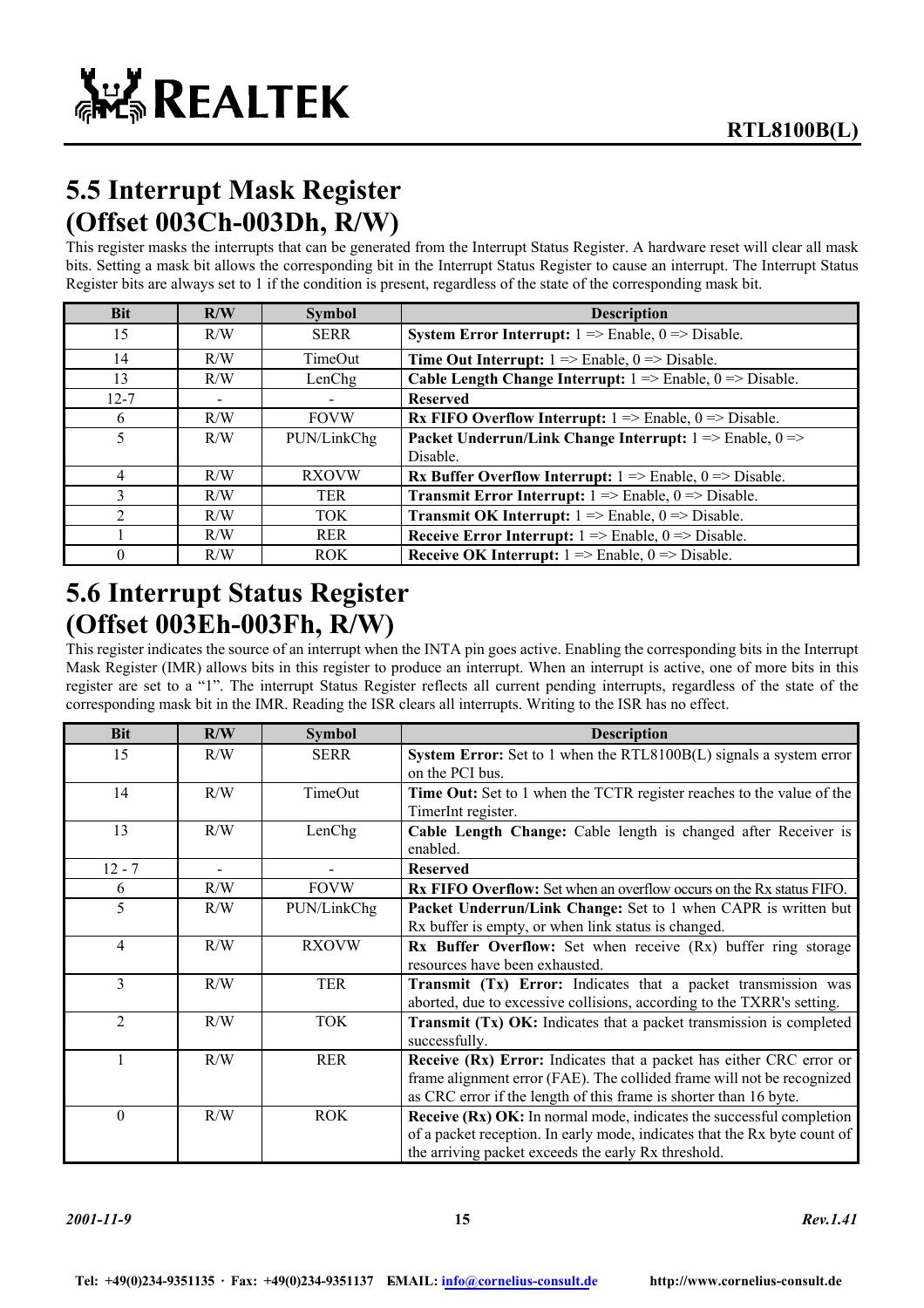# **5.7 Transmit Configuration Register (Offset 0040h-0043h, R/W)**

This register defines the Transmit Configuration for the RTL8100B(L). It controls such functions as Loopback, programmable Interframe Gap, Fill and Drain Thresholds, and maximum DMA burst size.

| <b>Bit</b> | R/W         | <b>Symbol</b>    | <b>Description</b>                                                                                                                     |              |              |                  |                   |                           |                  |                  |
|------------|-------------|------------------|----------------------------------------------------------------------------------------------------------------------------------------|--------------|--------------|------------------|-------------------|---------------------------|------------------|------------------|
| 31         |             |                  | <b>Reserved</b>                                                                                                                        |              |              |                  |                   |                           |                  |                  |
| 30-26      | ${\bf R}$   | HWVERID_A        | <b>Hardware Version ID A:</b>                                                                                                          |              |              |                  |                   |                           |                  |                  |
|            |             |                  |                                                                                                                                        | Bit30        | Bit29        | Bit28            | Bit27             | Bit26                     | Bit23            | Bit22            |
|            |             |                  | RTL8139                                                                                                                                | 1            | 1            | $\boldsymbol{0}$ | 0                 | $\boldsymbol{0}$          | $\boldsymbol{0}$ | 0                |
|            |             |                  | <b>RTL8139A</b>                                                                                                                        | 1            | 1            |                  | 0                 | $\mathbf{0}$              | $\boldsymbol{0}$ | 0                |
|            |             |                  | RTL8139A-G                                                                                                                             | 1            | 1            | 1                | 0                 | 1                         | $\boldsymbol{0}$ | 0                |
|            |             |                  | <b>RTL8139B</b>                                                                                                                        | 1            | 1            | 1                | 1                 | $\boldsymbol{0}$          | $\boldsymbol{0}$ | $\theta$         |
|            |             |                  | RTL8130                                                                                                                                | 1            | 1            | 1                | 1                 | $\boldsymbol{0}$          | $\boldsymbol{0}$ | $\boldsymbol{0}$ |
|            |             |                  | <b>RTL8139C</b>                                                                                                                        | 1            | 1            |                  | $\theta$          | 1                         | $\boldsymbol{0}$ | $\boldsymbol{0}$ |
|            |             |                  | RTL8100                                                                                                                                | 1            | 1            |                  | 1                 | $\boldsymbol{0}$          | 1                | 0                |
|            |             |                  | RTL8100B/                                                                                                                              | $\mathbf{1}$ | 1            | 1                | $\Omega$          | 1                         | $\Omega$         | 1                |
|            |             |                  | 8139D                                                                                                                                  |              |              |                  |                   |                           |                  |                  |
|            |             |                  | RTL8139C+                                                                                                                              | 1            | 1            | 1                | $\boldsymbol{0}$  | 1                         | 1                | $\boldsymbol{0}$ |
|            |             |                  | RTL8101                                                                                                                                | $\mathbf{1}$ | $\mathbf{1}$ | $\mathbf{1}$     | $\Omega$          |                           | $\mathbf{1}$     | 1                |
|            |             |                  | Reserved                                                                                                                               |              |              |                  | Other combination |                           |                  |                  |
| $25 - 24$  | R/W         | IFG1,0           | Interframe Gap Time: This field allows the user to adjust the<br>interframe gap time below the standard: 9.6 µs for 10Mbps, 960 ns for |              |              |                  |                   |                           |                  |                  |
|            |             |                  | 100Mbps. The time can be programmed from 9.6 µs to 8.4 µs (10Mbps)                                                                     |              |              |                  |                   |                           |                  |                  |
|            |             |                  | and 960ns to 840ns (100Mbps). Note that any value other than $(1, 1)$                                                                  |              |              |                  |                   |                           |                  |                  |
|            |             |                  | will violate the IEEE 802.3 standard.                                                                                                  |              |              |                  |                   |                           |                  |                  |
|            |             |                  | The formula for the inter frame gap is:                                                                                                |              |              |                  |                   |                           |                  |                  |
|            |             |                  | 10 Mbps<br>$8.4\mu s + 0.4(IFG(1:0)) \mu s$                                                                                            |              |              |                  |                   |                           |                  |                  |
|            |             |                  | 100 Mbps                                                                                                                               |              |              |                  |                   | $840ns + 40(IFG(1:0))$ ns |                  |                  |
| $23 - 22$  | $\mathbf R$ | <b>HWVERID B</b> | <b>Hardware Version ID B</b>                                                                                                           |              |              |                  |                   |                           |                  |                  |
| $21 - 19$  |             |                  | <b>Reserved</b>                                                                                                                        |              |              |                  |                   |                           |                  |                  |
| 18, 17     | R/W         | LBK1, LBK0       | Loopback test: There will be no packet on the $TX+/-$ lines under the                                                                  |              |              |                  |                   |                           |                  |                  |
|            |             |                  | Loopback test condition. The loopback function must be independent of                                                                  |              |              |                  |                   |                           |                  |                  |
|            |             |                  | the link state.                                                                                                                        |              |              |                  |                   |                           |                  |                  |
|            |             |                  | 00 : normal operation                                                                                                                  |              |              |                  |                   |                           |                  |                  |
|            |             |                  | 01: Reserved                                                                                                                           |              |              |                  |                   |                           |                  |                  |
|            |             |                  | 10 : Reserved                                                                                                                          |              |              |                  |                   |                           |                  |                  |
|            |             |                  | 11 : Loopback mode                                                                                                                     |              |              |                  |                   |                           |                  |                  |
| 16         | R/W         | <b>CRC</b>       | Append CRC: Setting to 1 means that there is no CRC appended at the                                                                    |              |              |                  |                   |                           |                  |                  |
|            |             |                  | end of a packet. Setting to 0 means that there is CRC appended at the                                                                  |              |              |                  |                   |                           |                  |                  |
|            |             |                  | end of a packet.                                                                                                                       |              |              |                  |                   |                           |                  |                  |
| $15 - 11$  |             |                  | <b>Reserved</b>                                                                                                                        |              |              |                  |                   |                           |                  |                  |
| $10 - 8$   | R/W         | MXDMA2, 1, 0     | Max DMA Burst Size per Tx DMA Burst: This field sets the                                                                               |              |              |                  |                   |                           |                  |                  |
|            |             |                  | maximum size of transmit DMA data bursts according to the following                                                                    |              |              |                  |                   |                           |                  |                  |
|            |             |                  | table:<br>$000 = 16$ bytes                                                                                                             |              |              |                  |                   |                           |                  |                  |
|            |             |                  | $001 = 32$ bytes                                                                                                                       |              |              |                  |                   |                           |                  |                  |
|            |             |                  |                                                                                                                                        |              |              |                  |                   |                           |                  |                  |
|            |             |                  | $010 = 64$ bytes<br>$011 = 128$ bytes                                                                                                  |              |              |                  |                   |                           |                  |                  |
|            |             |                  | $100 = 256$ bytes                                                                                                                      |              |              |                  |                   |                           |                  |                  |
|            |             |                  | $101 = 512$ bytes                                                                                                                      |              |              |                  |                   |                           |                  |                  |
|            |             |                  | $110 = 1024$ bytes                                                                                                                     |              |              |                  |                   |                           |                  |                  |
|            |             |                  | $111 = 2048$ bytes                                                                                                                     |              |              |                  |                   |                           |                  |                  |
|            |             |                  |                                                                                                                                        |              |              |                  |                   |                           |                  |                  |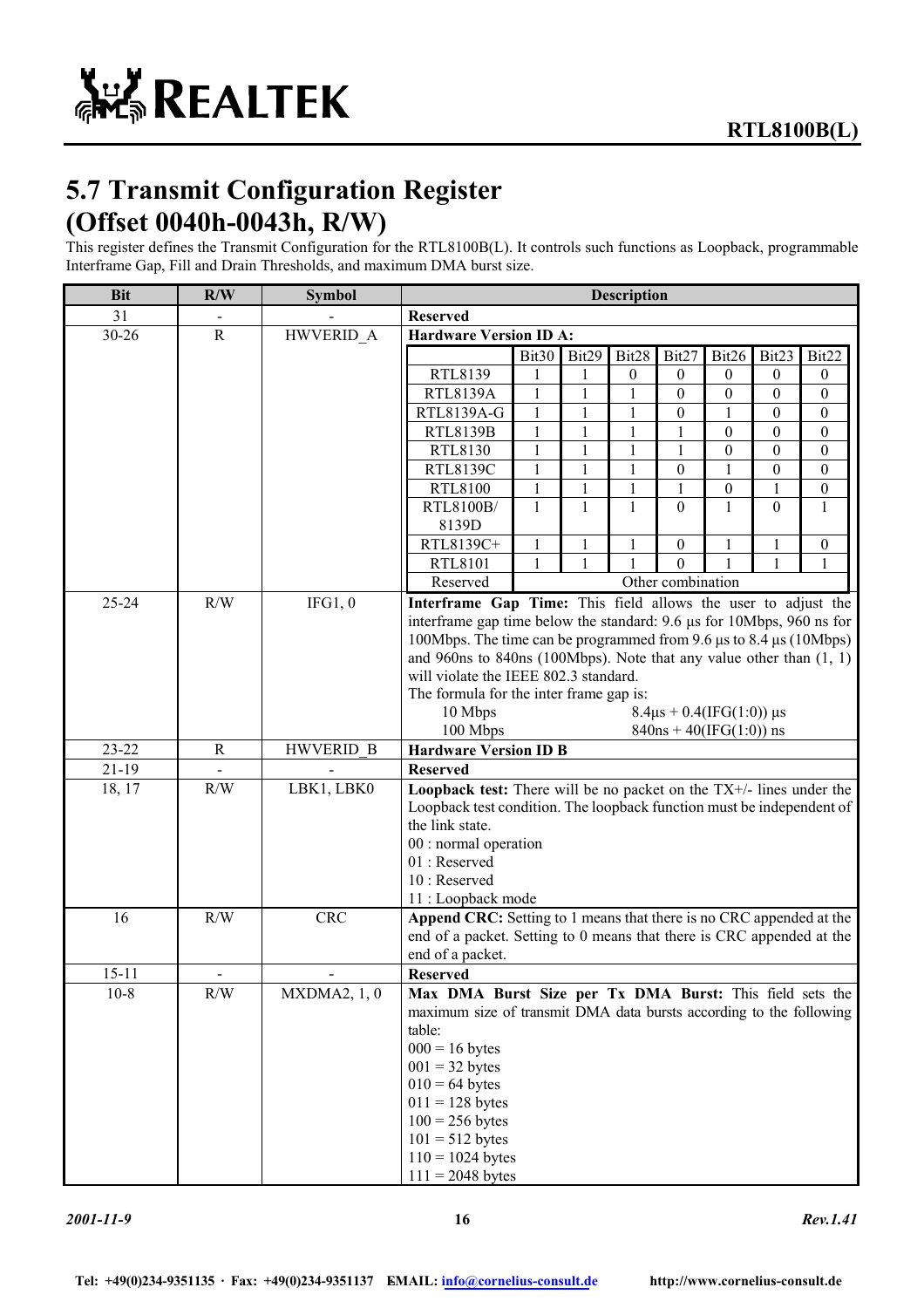

| $7-4$    | R/W | <b>TXRR</b>   | <b>Tx Retry Count:</b> These are used to specify additional transmission<br>retries in multiple of 16 (IEEE 802.3 CSMA/CD retry count). If the<br>TXRR is set to 0, the transmitter will re-transmit 16 times before<br>aborting due to excessive collisions. If the TXRR is set to a value<br>greater than 0, the transmitter will re-transmit a number of times equals<br>to the following formula before aborting:<br>Total retries = $16 + (TXRR * 16)$<br>The TER bit in the ISR register or transmit descriptor will be set when<br>the transmission fails and reaches to this specified retry count. |
|----------|-----|---------------|-------------------------------------------------------------------------------------------------------------------------------------------------------------------------------------------------------------------------------------------------------------------------------------------------------------------------------------------------------------------------------------------------------------------------------------------------------------------------------------------------------------------------------------------------------------------------------------------------------------|
| $3 - 1$  |     |               | <b>Reserved</b>                                                                                                                                                                                                                                                                                                                                                                                                                                                                                                                                                                                             |
| $\Omega$ | W   | <b>CLRABT</b> | <b>Clear Abort:</b> Setting this bit to 1 causes the RTL8100B(L) to<br>retransmit the packet at the last transmitted descriptor when this<br>transmission was aborted, Setting this bit is only permitted in the<br>transmit abort state.                                                                                                                                                                                                                                                                                                                                                                   |

### **5.8 Receive Configuration Register (Offset 0044h-0047h, R/W)**

This register is used to set the receive configuration for the RTL8100B(L). Receive properties such as accepting error packets, runt packets, setting the receive drain threshold etc. are controlled here.

| <b>Bit</b> | R/W | <b>Symbol</b>  | <b>Description</b>                                                                                                                                                                                                                                                                                                                                                                                                                                                                                             |  |  |  |  |
|------------|-----|----------------|----------------------------------------------------------------------------------------------------------------------------------------------------------------------------------------------------------------------------------------------------------------------------------------------------------------------------------------------------------------------------------------------------------------------------------------------------------------------------------------------------------------|--|--|--|--|
| $31 - 28$  |     |                | <b>Reserved</b>                                                                                                                                                                                                                                                                                                                                                                                                                                                                                                |  |  |  |  |
| $27 - 24$  | R/W | ERTH3, 2, 1, 0 | Early Rx threshold bits: These bits are used to select the Rx threshold<br>multiplier of the whole packet that has been transferred to the system<br>buffer in early mode when the frame protocol is under the<br>RTL8100B(L)'s definition.<br>$0000$ = no early Rx threshold<br>$0001 = 1/16$<br>$0010 = 2/16$<br>$0011 = 3/16$<br>$0100 = 4/16$<br>$0101 = 5/16$<br>$0110 = 6/16$<br>$0111 = 7/16$<br>$1000 = 8/16$<br>$1001 = 9/16$<br>$1010 = 10/16$<br>$1011 = 11/16$<br>$1100 = 12/16$<br>$1101 = 13/16$ |  |  |  |  |
| $23 - 18$  |     |                | $1110 = 14/16$<br>$1111 = 15/16$<br><b>Reserved</b>                                                                                                                                                                                                                                                                                                                                                                                                                                                            |  |  |  |  |
| 17         | R/W | MulERINT       | Multiple early interrupt select: When this bit is set, any received<br>packet invokes early interrupt according to MULINT <misr[11:0]><br/>setting in early mode. When this bit is reset, the packets of familiar<br/>protocols (IPX, IP, NDIS, etc) invoke early interrupt according to<br/>RCR<erth[3:0]> setting in early mode. The packets of unfamiliar<br/>protocols will invoke early interrupt according to the setting of<br/>MULINT<misr[11:0]>.</misr[11:0]></erth[3:0]></misr[11:0]>               |  |  |  |  |
| 16         | R/W | RER8           | The RTL8100B(L) receives the error packet whose length is larger than<br>8 bytes after setting the RER8 bit to 1.<br>The RTL8100B(L) receives the error packet larger than 64-byte long<br>when the RER8 bit is cleared. The power-on default is zero.<br>If AER or AR is set, the RER will be set when the RTL8100B(L)<br>receives an error packet whose length is larger than 8 bytes. The RER8<br>is "Don't care " in this situation.                                                                       |  |  |  |  |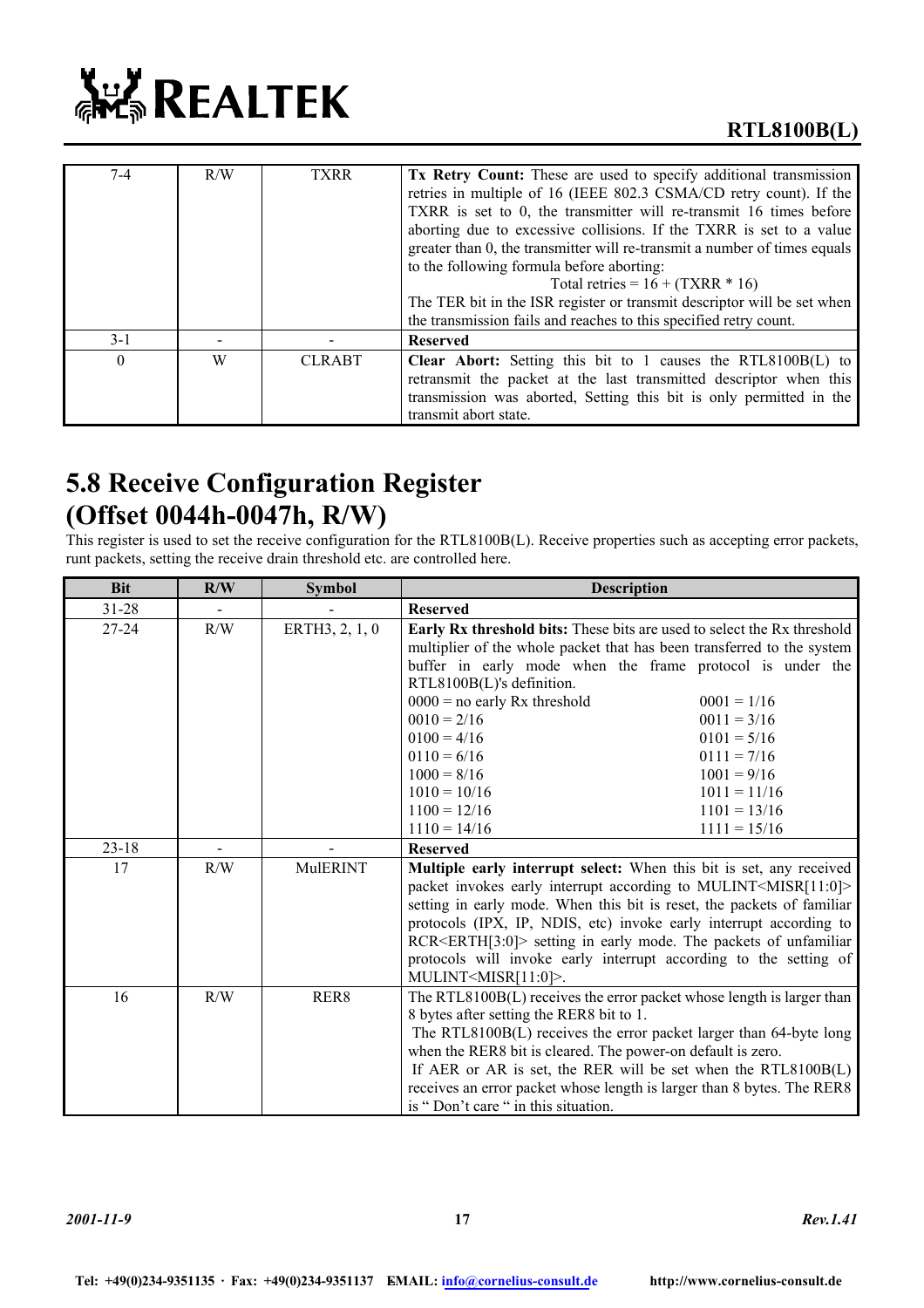

| $15 - 13$        | R/W | RXFTH2, 1, 0 | Rx FIFO Threshold: Specifies Rx FIFO Threshold level. When the<br>number of the received data bytes from a packet, which is being received<br>into the RTL8100B(L)'s Rx FIFO, has reached to this level (or the FIFO<br>has contained a complete packet), the receive PCI bus master function<br>will begin to transfer the data from the FIFO to the host memory. This<br>field sets the threshold level according to the following table:<br>$000 = 16$ bytes<br>$001 = 32$ bytes<br>$010 = 64$ bytes<br>$011 = 128$ bytes<br>$100 = 256$ bytes<br>$101 = 512$ bytes<br>$110 = 1024$ bytes<br>$111 = No Rx$ threshold. The RTL8100B(L) begins the transfer of data<br>after having received a whole packet in the FIFO.                                                                                                                                       |
|------------------|-----|--------------|-----------------------------------------------------------------------------------------------------------------------------------------------------------------------------------------------------------------------------------------------------------------------------------------------------------------------------------------------------------------------------------------------------------------------------------------------------------------------------------------------------------------------------------------------------------------------------------------------------------------------------------------------------------------------------------------------------------------------------------------------------------------------------------------------------------------------------------------------------------------|
| $12 - 11$        | R/W | RBLEN1, 0    | Rx Buffer Length: This field indicates the size of the Rx ring buffer.<br>$00 = 8k + 16$ byte<br>$01 = 16k + 16$ byte<br>$10 = 32K + 16$ byte<br>$11 = 64K + 16$ byte                                                                                                                                                                                                                                                                                                                                                                                                                                                                                                                                                                                                                                                                                           |
| $10-8$           | R/W | MXDMA2, 1, 0 | Max DMA Burst Size per Rx DMA Burst: This field sets the maximum<br>size of the receive DMA data bursts according to the following table:<br>$000 = 16$ bytes<br>$001 = 32$ bytes<br>$010 = 64$ bytes<br>$011 = 128$ bytes<br>$100 = 256$ bytes<br>$101 = 512$ bytes<br>$110 = 1024$ bytes<br>$111 =$ Unlimited                                                                                                                                                                                                                                                                                                                                                                                                                                                                                                                                                 |
| 7                | R/W | <b>WRAP</b>  | When set to 0: The RTL8100B(L) will transfer the rest of the packet data into<br>the beginning of the Rx buffer if this packet has not been completely moved<br>into the Rx buffer and the transfer has arrived at the end of the Rx buffer.<br>When set to 1: The RTL8100B(L) will keep moving the rest of the packet<br>data into the memory immediately after the end of the Rx buffer, if this<br>packet has not been completely moved into the Rx buffer and the transfer<br>has arrived at the end of the Rx buffer. The software driver must reserve at<br>least 1.5K bytes buffer to accept the remainder of the packet. We assume<br>that the remainder of the packet is X bytes. The next packet will be moved<br>into the memory from the X byte offset at the top of the Rx buffer.<br>This bit is invalid when Rx buffer is selected to 64K bytes. |
| 6                |     |              | <b>Reserved</b>                                                                                                                                                                                                                                                                                                                                                                                                                                                                                                                                                                                                                                                                                                                                                                                                                                                 |
| 5                | R/W | <b>AER</b>   | Accept Error Packet: When set to 1, all packets with CRC error,<br>alignment error, and/or collided fragments will be accepted. When set to 0,<br>all packets with CRC error, alignment error, and/or collided fragments will<br>be rejected.                                                                                                                                                                                                                                                                                                                                                                                                                                                                                                                                                                                                                   |
| $\overline{4}$   | R/W | AR           | Accept Runt: This bit allows the receiver to accept packets that are<br>smaller than 64 bytes. The packet must be at least 8 bytes long to be<br>accepted as a runt. Set to 1 to accept runt packets.                                                                                                                                                                                                                                                                                                                                                                                                                                                                                                                                                                                                                                                           |
| 3                | R/W | AB           | <b>Accept Broadcast packets:</b> Set to 1 to accept, 0 to reject.                                                                                                                                                                                                                                                                                                                                                                                                                                                                                                                                                                                                                                                                                                                                                                                               |
| $\overline{c}$   | R/W | AM           | Accept Multicast packets: Set to 1 to accept, 0 to reject.                                                                                                                                                                                                                                                                                                                                                                                                                                                                                                                                                                                                                                                                                                                                                                                                      |
| $\mathbf{1}$     | R/W | APM          | Accept Physical Match packets: Set to 1 to accept, 0 to reject.                                                                                                                                                                                                                                                                                                                                                                                                                                                                                                                                                                                                                                                                                                                                                                                                 |
| $\boldsymbol{0}$ | R/W | AAP          | Accept All Packets: Set to 1 to accept all packets with a physical<br>destination address, 0 to reject.                                                                                                                                                                                                                                                                                                                                                                                                                                                                                                                                                                                                                                                                                                                                                         |

*2001-11-9* **18** *Rev.1.41*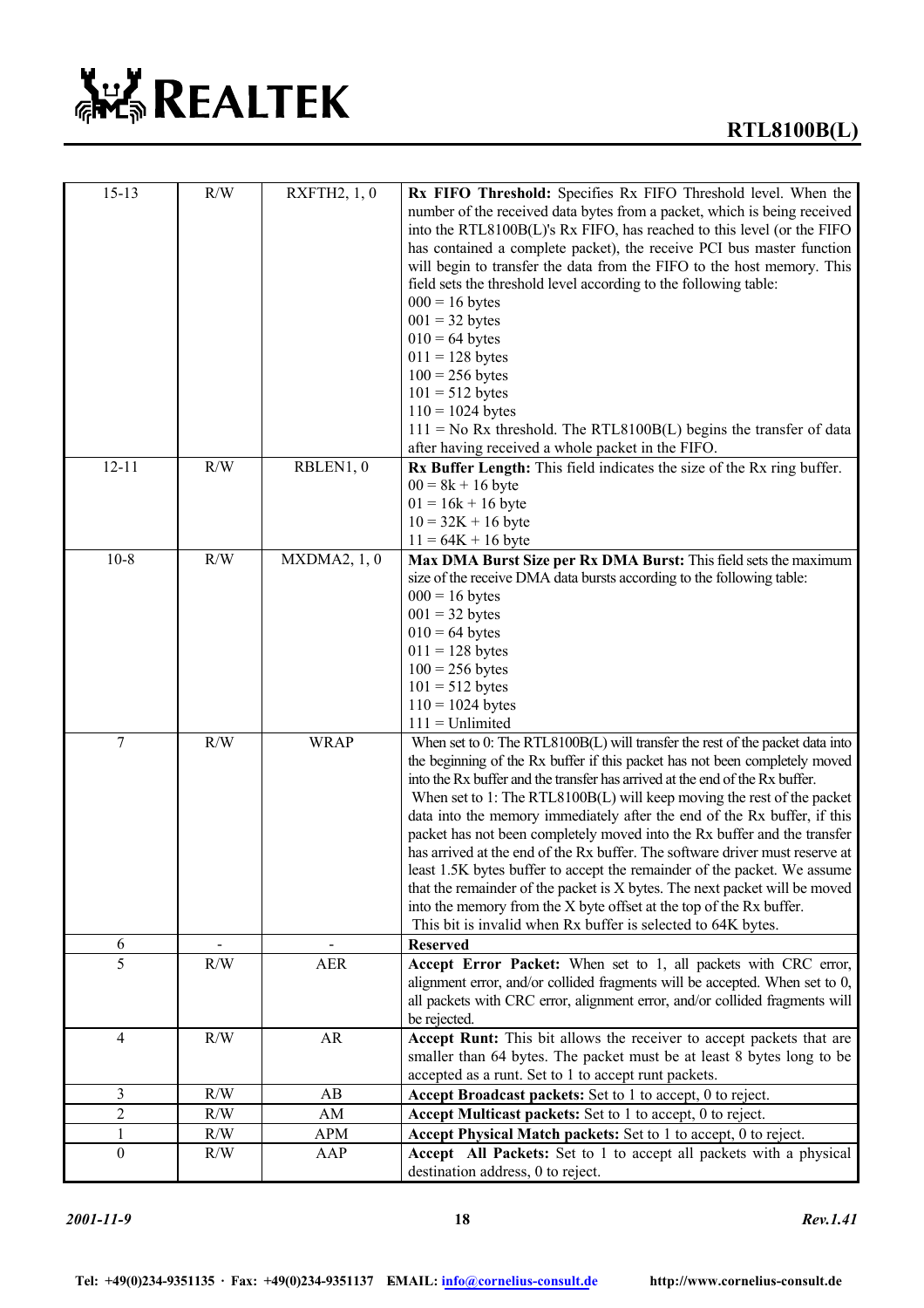# **5.9 9346CR: 93C46 Command Register (Offset 0050h, R/W)**

This register is used for issuing commands to the RTL8100B(L). These commands are issued by setting the corresponding bits for the function. A warm software reset along with individual reset and enable/disable for transmitter and receiver are provided as well.

| <b>Bit</b>     | R/W | <b>Symbol</b> | <b>Description</b>                                                         |              |                                                                                                                                                                                                                                                                                                                                                            |  |  |  |
|----------------|-----|---------------|----------------------------------------------------------------------------|--------------|------------------------------------------------------------------------------------------------------------------------------------------------------------------------------------------------------------------------------------------------------------------------------------------------------------------------------------------------------------|--|--|--|
| $7-6$          | R/W | $EEM1-0$      | <b>Operating Mode:</b> These 2 bits select the RTL8100B(L) operating mode. |              |                                                                                                                                                                                                                                                                                                                                                            |  |  |  |
|                |     |               | EEM1                                                                       | EEM0         | <b>Operating Mode</b>                                                                                                                                                                                                                                                                                                                                      |  |  |  |
|                |     |               | $\Omega$                                                                   | $\theta$     | Normal: RTL8100B(L) network/host communication<br>mode.                                                                                                                                                                                                                                                                                                    |  |  |  |
|                |     |               | $\Omega$                                                                   | 1            | Entering this mode will make the<br>Auto-load:<br>RTL8100B(L) load the contents of 93C46 like when the<br>RSTB signal is asserted. This auto-load operation will take<br>about 2 ms. After it is completed, the RTL8100B(L) goes<br>back to the normal mode automatically ( $EEM1 = EEM0 =$<br>0) and all the other registers are reset to default values. |  |  |  |
|                |     |               |                                                                            | $\theta$     | 93C46 Programming: In this mode, both network and<br>host bus master operations are disabled. The 93C46 can<br>be directly accessed via bit3-0 which now reflect the<br>states of EECS, EESK, EEDI, & EEDO pins respectively.                                                                                                                              |  |  |  |
|                |     |               |                                                                            | $\mathbf{1}$ | Config Register Write Enable: Before writing to<br>CONFIG0, 1, 3, 4 registers, and bit13, 12, 8 of<br>BMCR(offset 62h-63h), the RTL8100B(L) must be<br>placed in this mode. This will prevent RTL8100B(L)'s<br>configurations from accidental change.                                                                                                      |  |  |  |
| $4 - 5$        |     |               | <b>Reserved</b>                                                            |              |                                                                                                                                                                                                                                                                                                                                                            |  |  |  |
| 3              | R/W | <b>EECS</b>   |                                                                            |              | These bits reflect the state of EECS, EESK, EEDI & EEDO pins in                                                                                                                                                                                                                                                                                            |  |  |  |
| $\overline{2}$ | R/W | <b>EESK</b>   | auto-load or 93C46 programming mode.                                       |              |                                                                                                                                                                                                                                                                                                                                                            |  |  |  |
|                | R/W | <b>EEDI</b>   |                                                                            |              |                                                                                                                                                                                                                                                                                                                                                            |  |  |  |
| $\theta$       | R   | <b>EEDO</b>   |                                                                            |              |                                                                                                                                                                                                                                                                                                                                                            |  |  |  |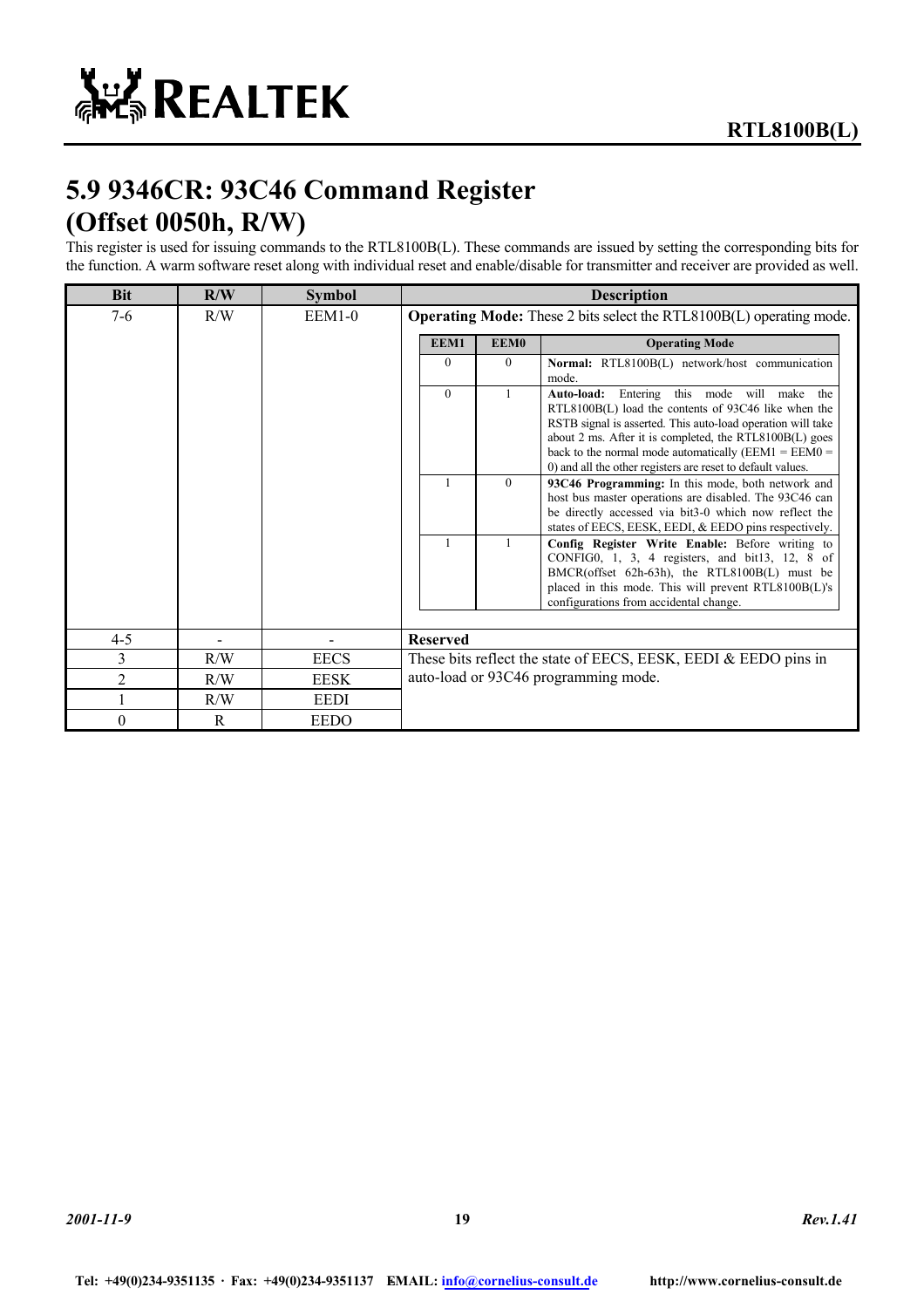

### **5.10 CONFIG 0: Configuration Register 0 (Offset 0051h, R/W)**

| <b>Bit</b> | R/W             | <b>Symbol</b>   | <b>Description</b>                                              |
|------------|-----------------|-----------------|-----------------------------------------------------------------|
|            |                 | <b>SCR</b>      | <b>Scrambler Mode:</b> Always 0.                                |
|            |                 | <b>PCS</b>      | <b>PCS Mode:</b> Always 0.                                      |
|            |                 | T <sub>10</sub> | 10 Mbps Mode: Always 0.                                         |
| $4 - 3$    |                 | PL1. PL0        | <b>Select 10 Mbps medium type:</b> Always (PL1, PL0) = $(1, 0)$ |
| $2-0$      | $\qquad \qquad$ |                 | <b>Reserved</b>                                                 |

### **5.11 CONFIG 1: Configuration Register 1 (Offset 0052h, R/W)**

| <b>Bit</b>       | R/W         | <b>Symbol</b>  | <b>Description</b>                                                                                                                                                                                                                                                                                                                                                                                                                                                                                                                                                                                                                                 |                           |                  |                                                                                        |                |  |
|------------------|-------------|----------------|----------------------------------------------------------------------------------------------------------------------------------------------------------------------------------------------------------------------------------------------------------------------------------------------------------------------------------------------------------------------------------------------------------------------------------------------------------------------------------------------------------------------------------------------------------------------------------------------------------------------------------------------------|---------------------------|------------------|----------------------------------------------------------------------------------------|----------------|--|
| $7 - 6$          | R/W         | LEDS1-0        |                                                                                                                                                                                                                                                                                                                                                                                                                                                                                                                                                                                                                                                    |                           |                  | Refer to the LED PIN definition. The initial value of these bits comes from the 93C46. |                |  |
| $\overline{5}$   | R/W         | <b>DVRLOAD</b> | Driver Load: Software may use this bit to make sure that the driver has been<br>loaded. Writing 1 is 1. Writing 0 is 0. When the command register bits IOEN,<br>MEMEN, and BMEN of the PCI configuration space are written, the<br>RTL8100B(L) will clear this bit automatically.                                                                                                                                                                                                                                                                                                                                                                  |                           |                  |                                                                                        |                |  |
| $\overline{4}$   | R/W         | <b>LWACT</b>   | LWAKE active mode: The LWACT bit and LWPTN bit in CONFIG4 register<br>are used to program the LWAKE pin's output signal. According to the<br>combination of these two bits, there may be 4 choices of LWAKE signal, i.e.,<br>active high, active low, positive (high) pulse, and negative (low) pulse. The<br>output pulse width is about 150 ms.<br>The default value of each of these two bits is 0, i.e., the default output signal of<br>LWAKE pin is an active high signal.                                                                                                                                                                   |                           |                  |                                                                                        |                |  |
|                  |             |                |                                                                                                                                                                                                                                                                                                                                                                                                                                                                                                                                                                                                                                                    | <b>LWAKE</b> output       |                  | <b>LWACT</b>                                                                           |                |  |
|                  |             |                |                                                                                                                                                                                                                                                                                                                                                                                                                                                                                                                                                                                                                                                    | <b>LWPTN</b>              | $\boldsymbol{0}$ | $\theta$<br>Active high*                                                               | Active low     |  |
|                  |             |                |                                                                                                                                                                                                                                                                                                                                                                                                                                                                                                                                                                                                                                                    |                           | $\mathbf{1}$     | Positive pulse                                                                         | Negative pulse |  |
|                  |             |                |                                                                                                                                                                                                                                                                                                                                                                                                                                                                                                                                                                                                                                                    | * Default value.          |                  |                                                                                        |                |  |
| 3                | R           | <b>MEMMAP</b>  |                                                                                                                                                                                                                                                                                                                                                                                                                                                                                                                                                                                                                                                    |                           |                  | Memory Mapping: The operational registers are mapped into PCI memory space.            |                |  |
| $\boldsymbol{2}$ | $\mathbf R$ | <b>IOMAP</b>   |                                                                                                                                                                                                                                                                                                                                                                                                                                                                                                                                                                                                                                                    |                           |                  | I/O Mapping: The operational registers are mapped into PCI I/O space.                  |                |  |
| $\mathbf{1}$     | R/W         | <b>VPD</b>     |                                                                                                                                                                                                                                                                                                                                                                                                                                                                                                                                                                                                                                                    |                           |                  | Set to enable Vital Product Data: The VPD data is stored in 93C46 from within          |                |  |
| $\boldsymbol{0}$ | R/W         | PMEn           | offset 40h-7Fh.<br><b>Power Management Enable:</b><br>Writable only when 93C46CR register EEM1=EEM0=1<br>Let A denote the New Cap bit (bit 4 of the Status Register) in the PCI<br>Configuration space offset 06H.<br>Let B denote the Cap Ptr register in the PCI Configuration space offset 34H.<br>Let C denote the Cap ID (power management) register in the PCI Configuration<br>space offset 50H.<br>Let D denote the power management registers in the PCI Configuration space<br>offset from 52H to 57H.<br>Let E denote the Next Ptr (power management) register in the PCI<br>Configuration space offset 51H.<br><b>PMEn</b> Description |                           |                  |                                                                                        |                |  |
|                  |             |                | $\boldsymbol{0}$                                                                                                                                                                                                                                                                                                                                                                                                                                                                                                                                                                                                                                   | $A=B=C=E=0$ , D not valid |                  | A=1, B=50h, C=01h, D valid, E=0                                                        |                |  |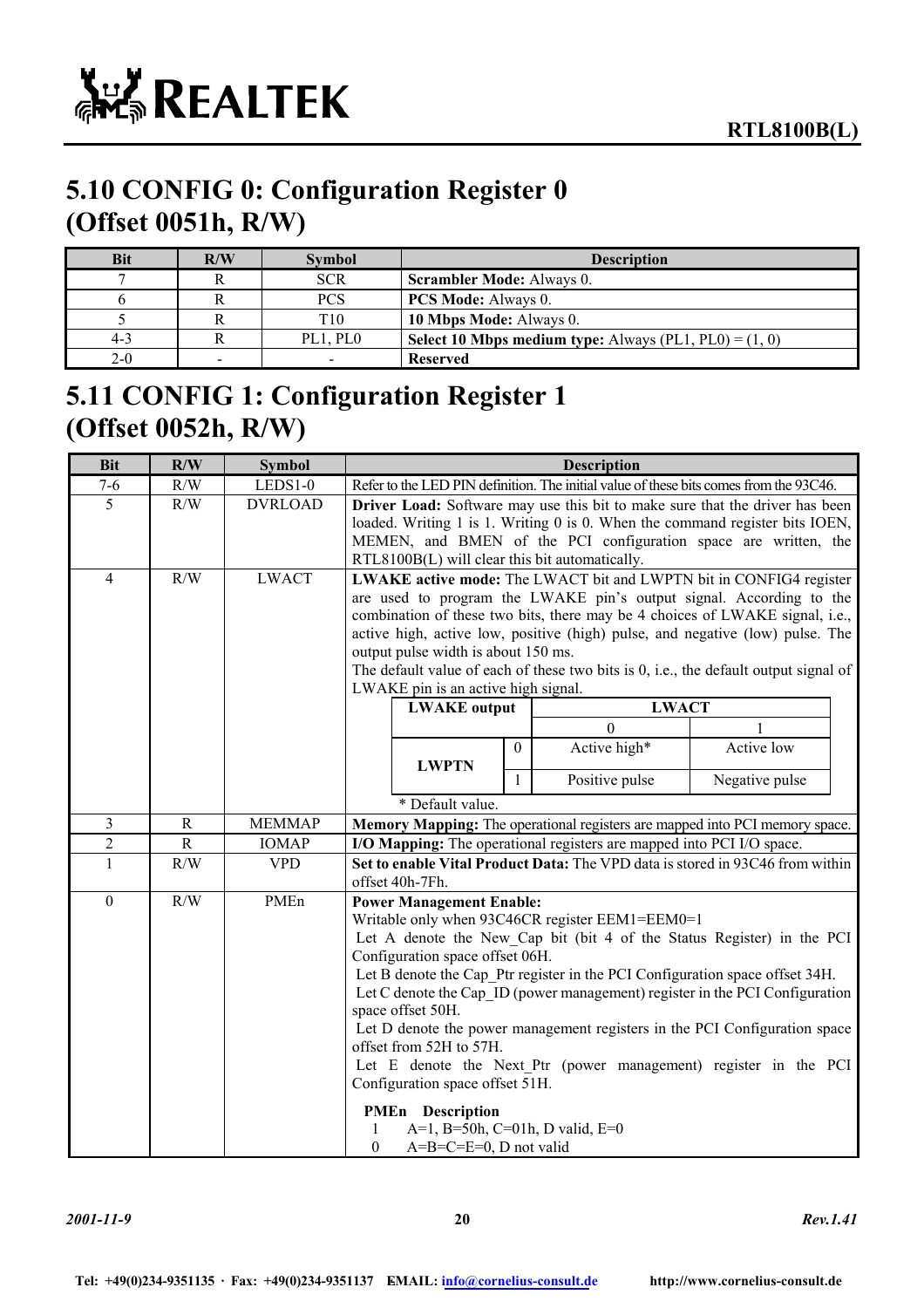# **5.12 Media Status Register (Offset 0058h, R/W)**

This register allows configuration of device and PHY options, and provides PHY status information.

| R/W | <b>Symbol</b>                                                    | <b>Description</b>                                                                              |                                                                  |                                                                                                                                                                                                                                                                                                                                                                                                                                                                                                                                                                                                                                               |  |
|-----|------------------------------------------------------------------|-------------------------------------------------------------------------------------------------|------------------------------------------------------------------|-----------------------------------------------------------------------------------------------------------------------------------------------------------------------------------------------------------------------------------------------------------------------------------------------------------------------------------------------------------------------------------------------------------------------------------------------------------------------------------------------------------------------------------------------------------------------------------------------------------------------------------------------|--|
| R/W | TXFCE/                                                           |                                                                                                 | Tx Flow Control Enable: The flow control is valid in full-duplex |                                                                                                                                                                                                                                                                                                                                                                                                                                                                                                                                                                                                                                               |  |
|     |                                                                  |                                                                                                 | mode only. This register's default value comes from 93C46.       |                                                                                                                                                                                                                                                                                                                                                                                                                                                                                                                                                                                                                                               |  |
|     |                                                                  | RTL8100B(L)                                                                                     | Remote                                                           | TXFCE/LdTXFCE                                                                                                                                                                                                                                                                                                                                                                                                                                                                                                                                                                                                                                 |  |
|     |                                                                  | $ANE = 1$                                                                                       | NWAY FLY mode                                                    | R/O                                                                                                                                                                                                                                                                                                                                                                                                                                                                                                                                                                                                                                           |  |
|     |                                                                  | $ANE = 1$                                                                                       | NWAY mode only                                                   | R/W                                                                                                                                                                                                                                                                                                                                                                                                                                                                                                                                                                                                                                           |  |
|     |                                                                  | $ANE = 1$                                                                                       | No NWAY                                                          | R/W                                                                                                                                                                                                                                                                                                                                                                                                                                                                                                                                                                                                                                           |  |
|     |                                                                  | $ANE = 0$ &                                                                                     |                                                                  | R/W                                                                                                                                                                                                                                                                                                                                                                                                                                                                                                                                                                                                                                           |  |
|     |                                                                  | full-duplex mode                                                                                |                                                                  |                                                                                                                                                                                                                                                                                                                                                                                                                                                                                                                                                                                                                                               |  |
|     |                                                                  | $ANE = 0$ &                                                                                     |                                                                  | invalid                                                                                                                                                                                                                                                                                                                                                                                                                                                                                                                                                                                                                                       |  |
|     |                                                                  |                                                                                                 |                                                                  |                                                                                                                                                                                                                                                                                                                                                                                                                                                                                                                                                                                                                                               |  |
|     |                                                                  |                                                                                                 |                                                                  |                                                                                                                                                                                                                                                                                                                                                                                                                                                                                                                                                                                                                                               |  |
|     |                                                                  |                                                                                                 |                                                                  |                                                                                                                                                                                                                                                                                                                                                                                                                                                                                                                                                                                                                                               |  |
|     |                                                                  |                                                                                                 |                                                                  |                                                                                                                                                                                                                                                                                                                                                                                                                                                                                                                                                                                                                                               |  |
|     |                                                                  | RX Flow control Enable: The flow control is enabled in full-duplex                              |                                                                  |                                                                                                                                                                                                                                                                                                                                                                                                                                                                                                                                                                                                                                               |  |
|     |                                                                  |                                                                                                 |                                                                  |                                                                                                                                                                                                                                                                                                                                                                                                                                                                                                                                                                                                                                               |  |
|     |                                                                  |                                                                                                 |                                                                  |                                                                                                                                                                                                                                                                                                                                                                                                                                                                                                                                                                                                                                               |  |
|     |                                                                  |                                                                                                 |                                                                  |                                                                                                                                                                                                                                                                                                                                                                                                                                                                                                                                                                                                                                               |  |
|     |                                                                  |                                                                                                 |                                                                  |                                                                                                                                                                                                                                                                                                                                                                                                                                                                                                                                                                                                                                               |  |
|     |                                                                  |                                                                                                 |                                                                  |                                                                                                                                                                                                                                                                                                                                                                                                                                                                                                                                                                                                                                               |  |
|     |                                                                  |                                                                                                 |                                                                  |                                                                                                                                                                                                                                                                                                                                                                                                                                                                                                                                                                                                                                               |  |
|     |                                                                  |                                                                                                 |                                                                  |                                                                                                                                                                                                                                                                                                                                                                                                                                                                                                                                                                                                                                               |  |
|     |                                                                  |                                                                                                 |                                                                  |                                                                                                                                                                                                                                                                                                                                                                                                                                                                                                                                                                                                                                               |  |
|     |                                                                  |                                                                                                 |                                                                  | when                                                                                                                                                                                                                                                                                                                                                                                                                                                                                                                                                                                                                                          |  |
|     |                                                                  |                                                                                                 |                                                                  |                                                                                                                                                                                                                                                                                                                                                                                                                                                                                                                                                                                                                                               |  |
| R   |                                                                  |                                                                                                 | Pause Flag: Set, when RTL8100B(L) is in backoff state because a  |                                                                                                                                                                                                                                                                                                                                                                                                                                                                                                                                                                                                                                               |  |
|     |                                                                  |                                                                                                 |                                                                  |                                                                                                                                                                                                                                                                                                                                                                                                                                                                                                                                                                                                                                               |  |
|     | R/W<br>$\mathbf R$<br>$\mathbf R$<br>$\mathbf R$<br>$\mathsf{R}$ | LdTXFCE<br><b>RXFCE</b><br>Aux Status<br>SPEED 10<br><b>LINKB</b><br><b>TXPF</b><br><b>RXPF</b> | half-duplex mode<br><b>Reserved</b>                              | NWAY FLY mode: NWAY with flow control capability<br>NWAY mode only: NWAY without flow control capability<br>mode only. The default value comes from 93C46.<br><b>Aux. Power present Status:</b><br>1: The Aux. Power is present.<br>0: The Aux. Power is absent.<br>The value of this bit is fixed after each PCI reset.<br>Speed: Set, when current media is 10 Mbps mode. Reset, when current<br>media is 100 Mbps mode.<br>Inverse of Link status. $0 =$ Link OK. $1 =$ Link Fail.<br>Set, when RTL8100B(L) sends pause packet. Reset,<br>RTL8100B(L) sends timer done packet.<br>pause packet received. Reset, when pause state is clear. |  |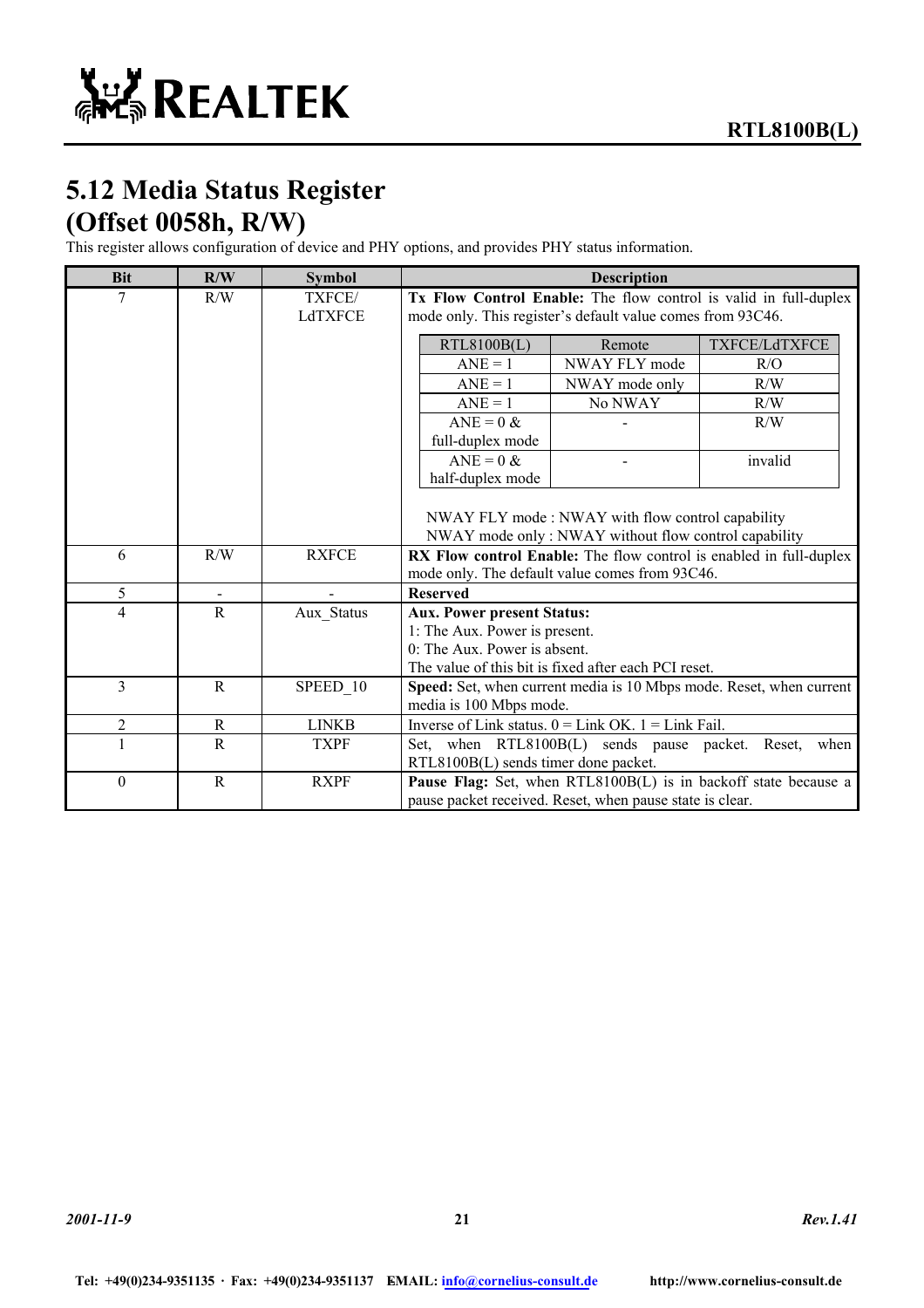### **5.13 CONFIG 3: Configuration Register3 (Offset 0059h, R/W)**

| <b>Bit</b>       | R/W            | <b>Symbol</b> | <b>Description</b>                                                                                                                                                                                                                                                                                                                                                                                                                                                                                                                                                                                                                                                                                                                                                                                                                                                                                                                                                                                                                                                                                                                                                                                                                                                                                                                                                                                                                                                                                                                                                                                                                                                                             |
|------------------|----------------|---------------|------------------------------------------------------------------------------------------------------------------------------------------------------------------------------------------------------------------------------------------------------------------------------------------------------------------------------------------------------------------------------------------------------------------------------------------------------------------------------------------------------------------------------------------------------------------------------------------------------------------------------------------------------------------------------------------------------------------------------------------------------------------------------------------------------------------------------------------------------------------------------------------------------------------------------------------------------------------------------------------------------------------------------------------------------------------------------------------------------------------------------------------------------------------------------------------------------------------------------------------------------------------------------------------------------------------------------------------------------------------------------------------------------------------------------------------------------------------------------------------------------------------------------------------------------------------------------------------------------------------------------------------------------------------------------------------------|
| 7                | R              | GNTSel        | Gnt Select: Select the Frame's asserted time after the Grant signal has<br>been asserted. The Frame and Grant are the PCI signals.<br>1: delay one clock from GNT assertion.<br>0: No delay                                                                                                                                                                                                                                                                                                                                                                                                                                                                                                                                                                                                                                                                                                                                                                                                                                                                                                                                                                                                                                                                                                                                                                                                                                                                                                                                                                                                                                                                                                    |
| 6                | R/W            | PARM_En       | Parameter Enable: (Used in 100Mbps mode only)<br>This set to 0 and the 9346CR register EEM1=EEM0=1 will enable the<br>PHY1 PARM, PHY2 PARM, and TW PARM registers to be written via<br>software.<br>This set to 1 will allow parameters to be auto-loaded from the 93C46<br>and disable writing to the PHY1_PARM, PHY2_PARM and<br>TW PARM registers via software.<br>The PHY1_PARM and PHY2_PARM can be auto-loaded from the<br>EEPROM in this mode. The parameter auto-load process is executed<br>every time the Link is OK in 100Mbps mode.                                                                                                                                                                                                                                                                                                                                                                                                                                                                                                                                                                                                                                                                                                                                                                                                                                                                                                                                                                                                                                                                                                                                                |
| 5                | R/W            | Magic         | Magic Packet: This bit is valid when the PWEn bit of the CONFIG1<br>register is set. The RTL8100B(L) will assert the PMEB signal to<br>wakeup the operating system when the Magic Packet is received.<br>Once the RTL8100B(L) has been enabled for Magic Packet wakeup<br>and has been put into adequate state, it scans all incoming packets<br>addressed to the node for a specific data sequence, which indicates to<br>the controller that this is a Magic Packet frame. A Magic Packet frame<br>must also meet the basic requirements of:<br>Destination address + Source address + data + CRC<br>The destination address may be the node ID of the receiving station or a<br>multicast address, which includes the broadcast address.<br>The specific sequence consists of 16 duplications of 6 byte ID registers,<br>with no breaks or interrupts. This sequence can be located anywhere<br>within the packet, but must be preceded by a synchronization stream, 6<br>bytes of FFh. The device will also accept a multicast address, as long as<br>the 16 duplications of the IEEE address match the address of the ID<br>registers.<br>If the Node ID is 11h 22h 33h 44h 55h 66h, then the magic frame's<br>format is similar to the following:<br>Destination address + source address + MISC + FF FF FF FF FF FF +<br>MISC + 11 22 33 44 55 66 + 11 22 33 44 55 66 + 11 22 33 44 55 66 +<br>11 22 33 44 55 66 + 11 22 33 44 55 66 + 11 22 33 44 55 66 + 11 22 33<br>44 55 66 + 11 22 33 44 55 66 + 11 22 33 44 55 66 + 11 22 33 44 55 66<br>$+11$ 22 33 44 55 66 + 11 22 33 44 55 66 + 11 22 33 44 55 66 + 11 22 33<br>44 55 66 + 11 22 33 44 55 66 + 11 22 33 44 55 66 + MISC + CRC |
| $\overline{4}$   | $\rm R/W$      | LinkUp        | Link Up: This bit is valid when the PWEn bit of CONFIG1 register is<br>set. The RTL8100B(L), in adequate power state, will assert the PMEB<br>signal to wakeup the operating system when the cable connection is<br>re-established.                                                                                                                                                                                                                                                                                                                                                                                                                                                                                                                                                                                                                                                                                                                                                                                                                                                                                                                                                                                                                                                                                                                                                                                                                                                                                                                                                                                                                                                            |
| $3 - 1$          |                |               | <b>Reserved</b>                                                                                                                                                                                                                                                                                                                                                                                                                                                                                                                                                                                                                                                                                                                                                                                                                                                                                                                                                                                                                                                                                                                                                                                                                                                                                                                                                                                                                                                                                                                                                                                                                                                                                |
| $\boldsymbol{0}$ | $\overline{R}$ | FBtBEn        | Fast Back to Back Enable: Set to 1 to enable Fast Back to Back.                                                                                                                                                                                                                                                                                                                                                                                                                                                                                                                                                                                                                                                                                                                                                                                                                                                                                                                                                                                                                                                                                                                                                                                                                                                                                                                                                                                                                                                                                                                                                                                                                                |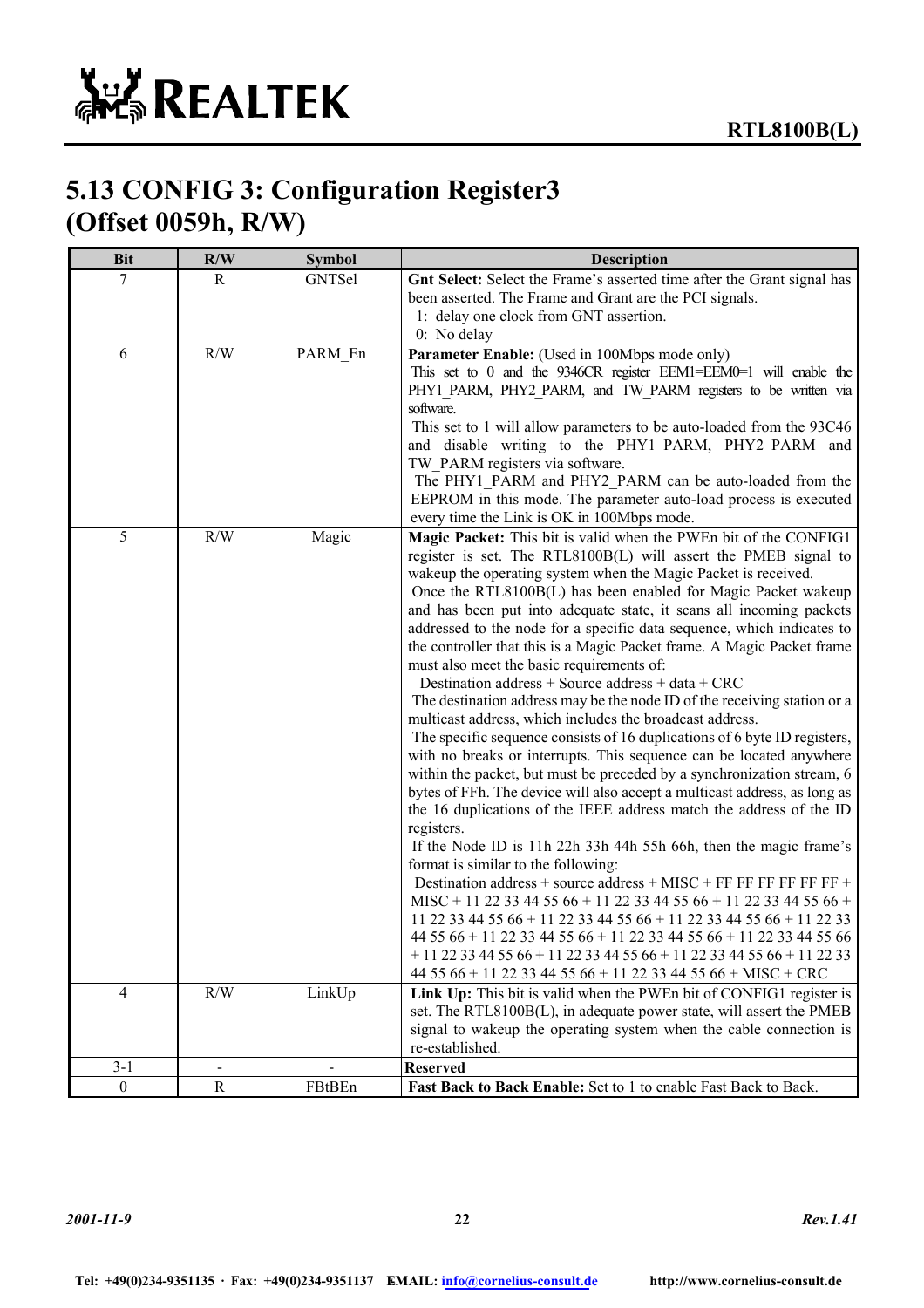### **5.14 CONFIG 4: Configuration Register4 (Offset 005Ah, R/W)**

| <b>Bit</b>     | R/W          | <b>Symbol</b>        | <b>Description</b>                                                                                                                                                                                                                                                                                                                                                                                                                                                                                                                                                                                                      |
|----------------|--------------|----------------------|-------------------------------------------------------------------------------------------------------------------------------------------------------------------------------------------------------------------------------------------------------------------------------------------------------------------------------------------------------------------------------------------------------------------------------------------------------------------------------------------------------------------------------------------------------------------------------------------------------------------------|
| 7              | R/W          | <b>RxFIFOAutoClr</b> | Set to 1, the RTL8100B(L) will clear the Rx FIFO overflow                                                                                                                                                                                                                                                                                                                                                                                                                                                                                                                                                               |
|                |              |                      | automatically.                                                                                                                                                                                                                                                                                                                                                                                                                                                                                                                                                                                                          |
| 6              | R/W          | AnaOff               | Analog Power Off: This bit can not be auto-loaded from EEPROM                                                                                                                                                                                                                                                                                                                                                                                                                                                                                                                                                           |
|                |              |                      | (93C46).                                                                                                                                                                                                                                                                                                                                                                                                                                                                                                                                                                                                                |
|                |              |                      | 1: Turn off the analog power of the RTL8100B(L) internally.                                                                                                                                                                                                                                                                                                                                                                                                                                                                                                                                                             |
|                |              |                      | 0: Normal working state. This is also power-on default value.                                                                                                                                                                                                                                                                                                                                                                                                                                                                                                                                                           |
| 5              | R/W          | LongWF               | Long Wake-up Frame: The initial value comes from EEPROM<br>autoload.<br>Set to 0: The RTL8100B(L) supports up to 8 wake-up frames, each<br>with masked bytes selected from offset 12 to 75.<br>Set to 1: The RTL8100B(L) supports up to 5 wake-up frames, each<br>with 16-bit CRC algorithm for MS Wakeup Frame, the low byte of<br>16-bit CRC should be placed at the correspondent CRC register, and<br>the high byte of 16-bit CRC should be placed at the correspondent<br>LSBCRC register. The wake-up frame 0 and 1 are the same as above,<br>except that the masked bytes start from offset 0 to 63. The wake-up |
|                |              |                      | frame 2 and 3 are merged into one long wake-up frame respectively<br>with masked bytes selected from offset 0 to 127. The wake-up frame 4<br>and 5, 6 and 7 are merged respectively into another 2 long wake-up<br>frames. Please refer to 7.4 PCI Power Management functions for a<br>detailed description.                                                                                                                                                                                                                                                                                                            |
| 4              | R/W          | <b>LWPME</b>         | <b>LANWAKE vs PMEB:</b>                                                                                                                                                                                                                                                                                                                                                                                                                                                                                                                                                                                                 |
|                |              |                      | Set to 1: The LWAKE can only be asserted when the PMEB is<br>asserted and the ISOLATEB is low.<br>Set to 0: The LWAKE and PMEB are asserted at the same time.                                                                                                                                                                                                                                                                                                                                                                                                                                                           |
| 3              | $\mathbf{r}$ |                      | <b>Reserved</b>                                                                                                                                                                                                                                                                                                                                                                                                                                                                                                                                                                                                         |
| $\overline{c}$ | R/W          | <b>LWPTN</b>         | LWAKE pattern: Please refer to LWACT bit in CONFIG1 register.                                                                                                                                                                                                                                                                                                                                                                                                                                                                                                                                                           |
| 1              |              |                      | <b>Reserved</b>                                                                                                                                                                                                                                                                                                                                                                                                                                                                                                                                                                                                         |
| $\theta$       | R/W          | PBWakeup             | Pre-Boot Wakeup: The initial value comes from EEPROM autoload.<br>1: Pre-Boot Wakeup disabled. (suitable for CardBus and MiniPCI<br>applications)<br>0: Pre-Boot Wakeup enabled.                                                                                                                                                                                                                                                                                                                                                                                                                                        |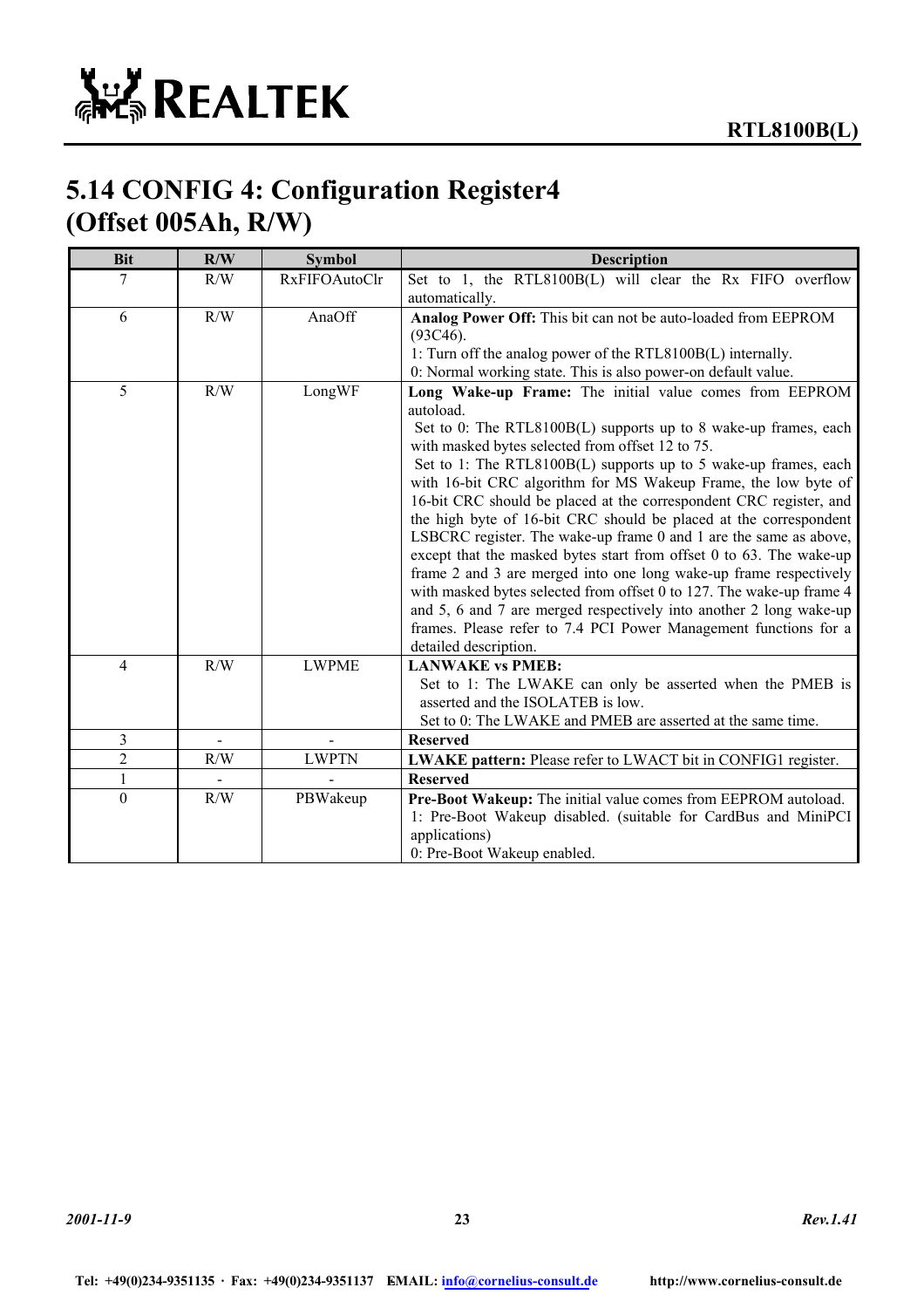# **5.15 Multiple Interrupt Select Register (Offset 005Ch-005Dh, R/W)**

If the received packet data is not a familiar protocol (IPX, IP, NDIS, etc.) to the RTL8100B(L), RCR<ERTH[3:0]> will not be used to transfer data in early mode. This register will be written to the received data length in order to make an early Rx interrupt for the unfamiliar protocol.

| <b>Bit</b> | R/W | <b>Symbol</b>         | <b>Description</b>                                                                                                                                                                                                                                                                                                                                                                                                                                                      |
|------------|-----|-----------------------|-------------------------------------------------------------------------------------------------------------------------------------------------------------------------------------------------------------------------------------------------------------------------------------------------------------------------------------------------------------------------------------------------------------------------------------------------------------------------|
| $15 - 12$  |     |                       | <b>Reserved</b>                                                                                                                                                                                                                                                                                                                                                                                                                                                         |
| $11-0$     | R/W | MISR <sub>11</sub> -0 | <b>Multiple Interrupt Select:</b> Indicates that the RTL8100B(L) makes an<br>Rx interrupt after RTL8100B(L) has transferred the byte data into the<br>system memory. If the value of these bits is zero, there will be no early<br>interrupt as soon as the RTL8100B(L) prepares to execute the first PCI<br>transaction of the received data. Bit1, 0 must be zero.<br>The ERTH3-0 bits should not be set to 0 when the multiple interrupt<br>select register is used. |

 $\triangleright$  The above is true when MulERINT=0 (bit17, RCR). When MulERINT=1, any received packet invokes early interrupt according to MISR[11:0] setting in early mode.

### **5.16 PCI Revision ID (Offset 005Eh, R)**

| <b>Bit</b> | R/W | vmbo.    | <b>Description</b>                                                                                                 |
|------------|-----|----------|--------------------------------------------------------------------------------------------------------------------|
| -<br>.     |     | Revision | 10h.<br><b>COMPANY</b><br>offset 08h<br>P <sub>1</sub><br><b>1S</b><br>:onfiguration<br>1n<br>he<br>Space<br>value |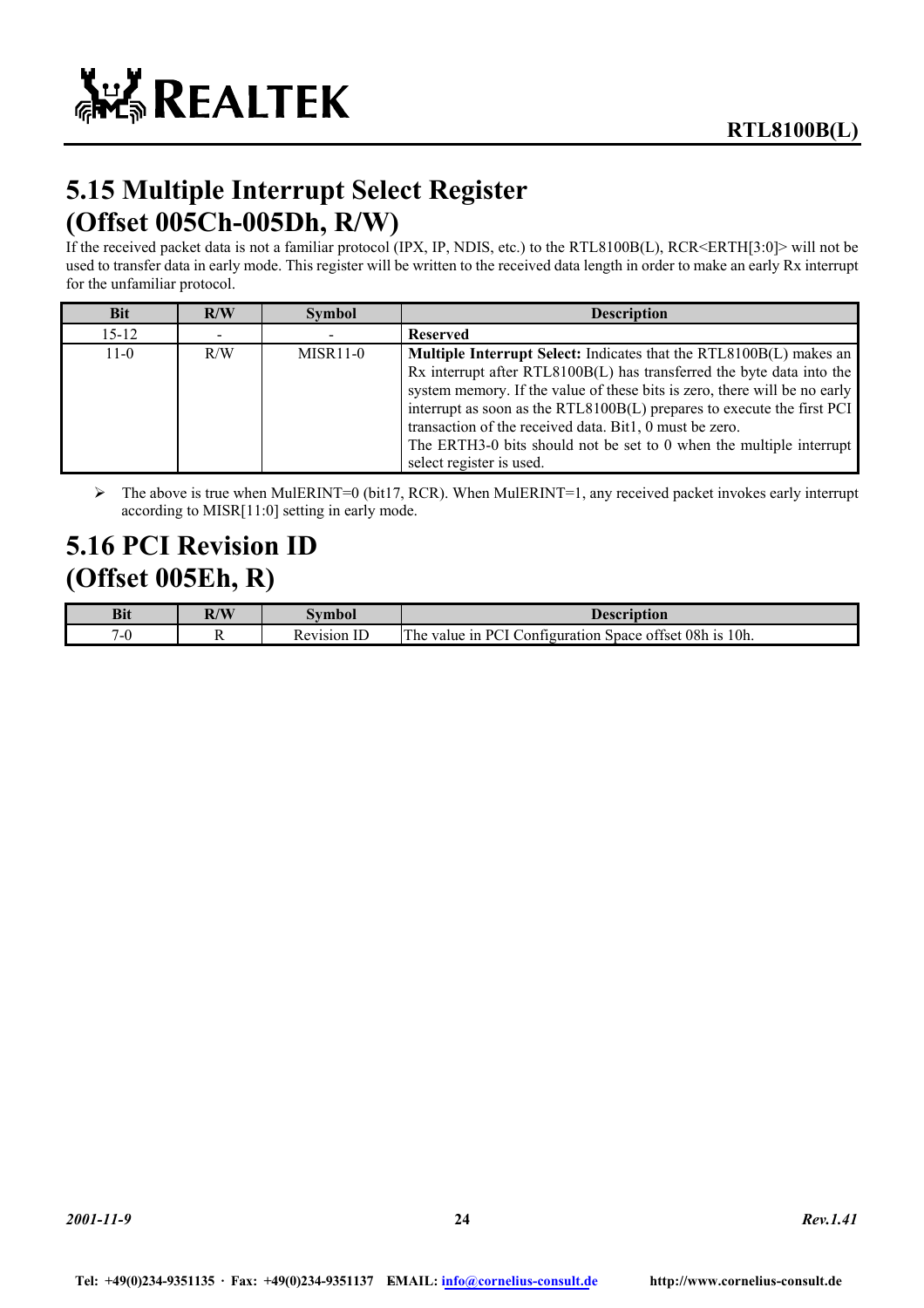

### **5.17 Transmit Status of All Descriptors (TSAD) Register (Offset 0060h-0061h, R/W)**

| <b>Bit</b>   | R/W          | <b>Symbol</b>     | <b>Description</b>       |
|--------------|--------------|-------------------|--------------------------|
| 15           | R            | TOK3              | TOK bit of Descriptor 3  |
| 14           | $\mathbf R$  | TOK <sub>2</sub>  | TOK bit of Descriptor 2  |
| 13           | $\mathbb{R}$ | TOK1              | TOK bit of Descriptor 1  |
| 12           | $\mathbf R$  | TOK0              | TOK bit of Descriptor 0  |
| 11           | R            | TUN3              | TUN bit of Descriptor 3  |
| 10           | R            | TUN <sub>2</sub>  | TUN bit of Descriptor 2  |
| 9            | R            | TUN1              | TUN bit of Descriptor 1  |
| 8            | R            | TUN <sub>0</sub>  | TUN bit of Descriptor 0  |
| $\mathbf{7}$ | $\mathbf R$  | TABT3             | TABT bit of Descriptor 3 |
| 6            | $\mathbf R$  | TABT <sub>2</sub> | TABT bit of Descriptor 2 |
| 5            | $\mathbf R$  | TABT1             | TABT bit of Descriptor 1 |
| 4            | $\mathbf R$  | TABT0             | TABT bit of Descriptor 0 |
| 3            | R            | OWN3              | OWN bit of Descriptor 3  |
| 2            | R            | OWN <sub>2</sub>  | OWN bit of Descriptor 2  |
|              | R            | OWN1              | OWN bit of Descriptor 1  |
| 0            | R            | OWN0              | OWN bit of Descriptor 0  |

### **5.18 Basic Mode Control Register (Offset 0062h-0063h, R/W)**

| <b>Bit</b> | <b>Name</b>             | <b>Description/Usage</b>                                                                  | Default/Attribute |
|------------|-------------------------|-------------------------------------------------------------------------------------------|-------------------|
| 15         | <b>Reset</b>            | This bit sets the status and control registers of the PHY (register                       | 0, RW             |
|            |                         | $0062-0074H$ ) in a default state. This bit is self-clearing. 1 = software                |                   |
|            |                         | reset; $0 = normal operation$ .                                                           |                   |
| 14         |                         | <b>Reserved</b>                                                                           |                   |
| 13         | Spd Set                 | This bit sets the network speed. $1 = 100Mbps$ ; $0 = 10Mbps$ . This bit's                | 0, RW             |
|            |                         | initial value comes from 93C46.                                                           |                   |
| 12         | <b>Auto Negotiation</b> | This bit enables/disables the NWay auto-negotiation function. Set to                      | 0, RW             |
|            | Enable                  | 1 to enable auto-negotiation, bit13 will be ignored.                                      |                   |
|            | (ANE)                   | Set to 0 disables auto-negotiation, bit13 and bit8 will determine the                     |                   |
|            |                         | link speed and the data transfer mode, respectively. This bit's initial                   |                   |
|            |                         | value comes from 93C46.                                                                   |                   |
| $11 - 10$  |                         | <b>Reserved</b>                                                                           |                   |
| 9          | <b>Restart Auto</b>     | This bit allows the NWay auto-negotiation function to be reset.                           | 0, RW             |
|            | <b>Negotiation</b>      | $1 =$ re-start auto-negotiation; $0 =$ normal operation.                                  |                   |
| 8          | <b>Duplex Mode</b>      | This bit sets the duplex mode. $1 = \text{full-duplex}$ ; $0 = \text{normal operation}$ . | 0, RW             |
|            |                         | This bit's initial value comes from 93C46.                                                |                   |
|            |                         | If bit $12 = 1$ , read = status write = register value.                                   |                   |
|            |                         | If bit12 = 0, read = write = register value.                                              |                   |
| $7-0$      |                         | <b>Reserved</b>                                                                           |                   |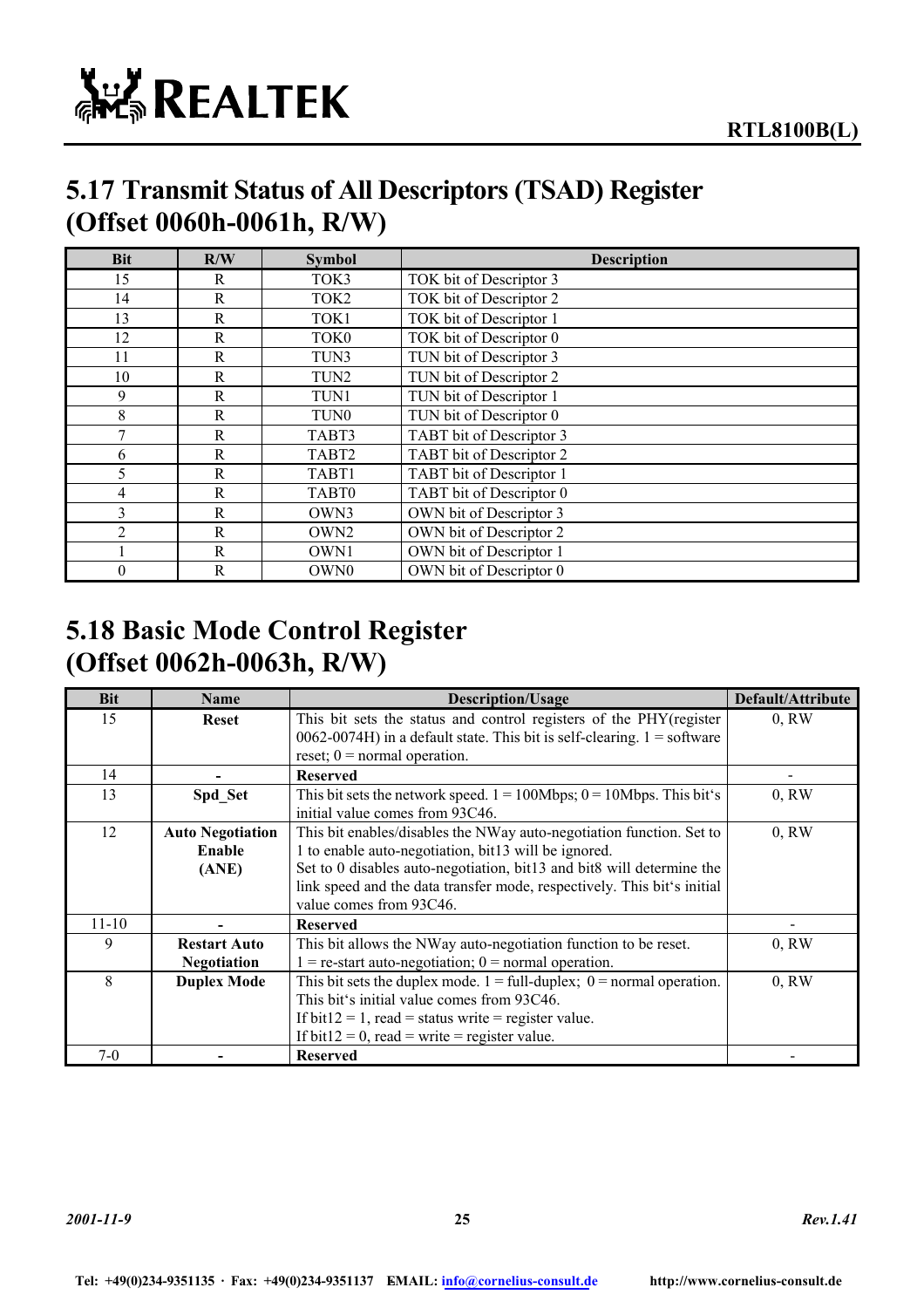

### **5.19 Basic Mode Status Register (Offset 0064h-0065h, R)**

| <b>Bit</b>     | <b>Name</b>             | <b>Description/Usage</b>                                             | Default/Attribute |
|----------------|-------------------------|----------------------------------------------------------------------|-------------------|
| 15             | 100Base-T4              | $1 =$ enable 100Base-T4 support; 0 = suppress 100Base-T4 support.    | $0$ , RO          |
| 14             | 100Base TX FD           | $1 =$ enable 100Base-TX full duplex support; $0 =$ suppress          | 1, RO             |
|                |                         | 100Base-TX full duplex support.                                      |                   |
| 13             | 100BASE TX H            | $1 =$ enable 100Base-TX half-duplex support; $0 =$ suppress          | 1, RO             |
|                | D                       | 100Base-TX half-duplex support.                                      |                   |
| 12             | 10Base T FD             | $1$ = enable 10Base-T full duplex support; 0 = suppress 10Base-T     | 1, RO             |
|                |                         | full duplex support.                                                 |                   |
| 11             | 10_Base_T_HD            | $1$ = enable 10Base-T half-duplex support; 0 = suppress 10Base-T     | 1, RO             |
|                |                         | half-duplex support.                                                 |                   |
| $10-6$         |                         | Reserved                                                             |                   |
| 5              | <b>Auto Negotiation</b> | $1 =$ auto-negotiation process completed;                            | 0, RO             |
|                | Complete                | $0 =$ auto-negotiation process not completed.                        |                   |
| $\overline{4}$ | <b>Remote Fault</b>     | $1$ = remote fault condition detected (cleared on read);             | 0, RO             |
|                |                         | $0 =$ no remote fault condition detected.                            |                   |
| 3              | <b>Auto Negotiation</b> | $1 =$ Link had not been experienced fail state.                      | 1, RD             |
|                |                         | $0 =$ Link had been experienced fail state                           |                   |
| $\overline{c}$ | <b>Link Status</b>      | $1 =$ valid link established;                                        | 0, RO             |
|                |                         | $0 =$ no valid link established.                                     |                   |
|                | <b>Jabber Detect</b>    | $1 =$ jabber condition detected; $0 =$ no jabber condition detected. | 0, RO             |
| 0              | <b>Extended</b>         | $1 =$ extended register capability;                                  | 1, RO             |
|                | Capability              | $0 = \text{basic register capability only.}$                         |                   |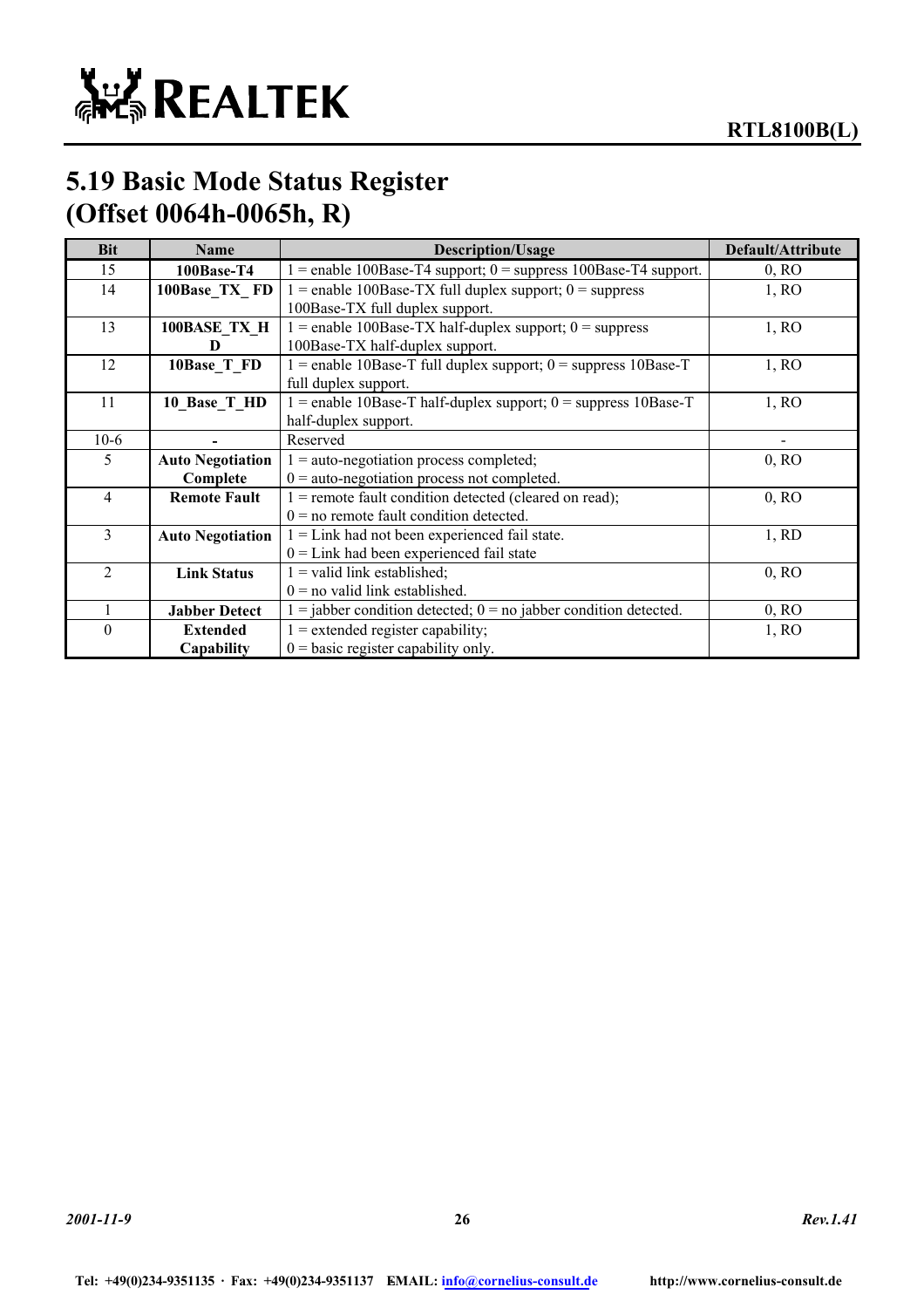### **5.20 Auto-Negotiation Advertisement Register (Offset 0066h-0067h, R/W)**

This register contains the advertised abilities of this device as they will be transmitted to its link partner during Auto-negotiation.

| <b>Bit</b> | <b>Name</b>     | <b>Description/Usage</b>                                             | Default/Attribute |
|------------|-----------------|----------------------------------------------------------------------|-------------------|
| 15         | NP              | Next Page bit.                                                       | 0, RO             |
|            |                 | $1 =$ transmitting the protocol specific data page;                  |                   |
|            |                 | $0 =$ transmitting the primary capability data page                  |                   |
| 14         | ACK             | $1 =$ acknowledge reception of link partner capability data word.    | 0, RO             |
| 13         | RF              | $1 =$ advertise remote fault detection capability;                   | 0, RW             |
|            |                 | $0 =$ do not advertise remote fault detection capability.            |                   |
| $12 - 11$  |                 | Reserved                                                             |                   |
| 10         | Pause           | $1 =$ flow control is supported by local node.                       | The default value |
|            |                 | $0 =$ flow control is not supported by local mode.                   | comes from        |
|            |                 |                                                                      | EEPROM, RO        |
| 9          | <b>T4</b>       | $1 = 100$ Base-T4 is supported by local node;                        | 0, RO             |
|            |                 | $0 = 100$ Base-T4 not supported by local node.                       |                   |
| 8          | <b>TXFD</b>     | $1 = 100$ Base-TX full duplex is supported by local node;            | 1, RW             |
|            |                 | $0 = 100$ Base-TX full duplex not supported by local node.           |                   |
| 7          | TX              | $1 = 100$ Base-TX is supported by local node;                        | 1, RW             |
|            |                 | $0 = 100$ Base-TX not supported by local node.                       |                   |
| 6          | <b>10FD</b>     | $1 = 10$ Base-T full duplex supported by local node;                 | 1, RW             |
|            |                 | $0 = 10$ Base-T full duplex not supported by local node.             |                   |
| 5          | 10              | $1 = 10$ Base-T is supported by local node;                          | 1, RW             |
|            |                 | $0 = 10$ Base-T not supported by local node.                         |                   |
| $4 - 0$    | <b>Selector</b> | Binary encoded selector supported by this node. Currently only       | $<00001$ , RW     |
|            |                 | $CSMA/CD \leq 00001$ is specified. No other protocols are supported. |                   |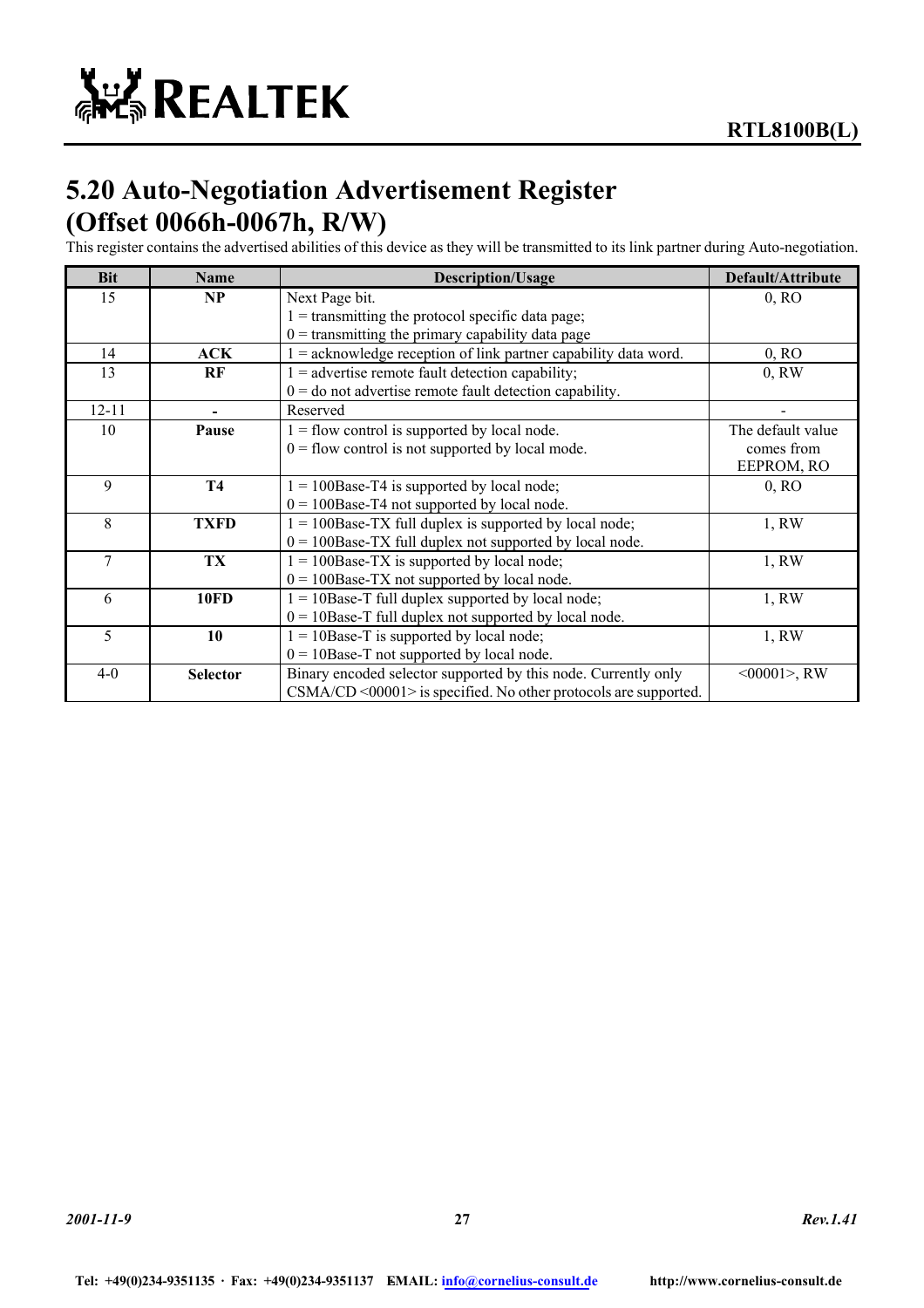## **5.21 Auto-Negotiation Link Partner Ability Register (Offset 0068h-0069h, R)**

This register contains the advertised abilities of the Link Partner as received during Auto-negotiation. The content changes after the successful Auto-negotiation if Next-pages are supported.

| <b>Bit</b> | Name            | <b>Description/Usage</b>                                             | Default/Attribute |
|------------|-----------------|----------------------------------------------------------------------|-------------------|
| 15         | NP              | Next Page bit.                                                       | 0, RO             |
|            |                 | $1 =$ transmitting the protocol specific data page;                  |                   |
|            |                 | $0 =$ transmitting the primary capability data page                  |                   |
| 14         | ACK             | $1 =$ link partner acknowledges reception of local node's capability | 0, RO             |
|            |                 | data word.                                                           |                   |
| 13         | RF              | $1 =$ link partner is indicating a remote fault.                     | 0, RO             |
| $12 - 11$  |                 | Reserved                                                             |                   |
| 10         | Pause           | $1 =$ Flow control is supported by link partner,                     | 0, RO             |
|            |                 | $0 =$ Flow control is not supported by link partner.                 |                   |
| 9          | <b>T4</b>       | $1 = 100$ Base-T4 is supported by link partner;                      | 0, RO             |
|            |                 | $0 = 100$ Base-T4 not supported by link partner.                     |                   |
| 8          | <b>TXFD</b>     | $1 = 100$ Base-TX full duplex is supported by link partner;          | 0, RO             |
|            |                 | $0 = 100$ Base-TX full duplex not supported by link partner.         |                   |
| 7          | TX              | $1 = 100$ Base-TX is supported by link partner;                      | 0, RO             |
|            |                 | $0 = 100$ Base-TX not supported by link partner.                     |                   |
| 6          | <b>10FD</b>     | $1 = 10$ Base-T full duplex is supported by link partner;            | 0, RO             |
|            |                 | $0 = 10$ Base-T full duplex not supported by link partner.           |                   |
| 5          | 10              | $1 = 10$ Base-T is supported by link partner;                        | 0, RO             |
|            |                 | $0 = 10$ Base-T not supported by link partner.                       |                   |
| $4 - 0$    | <b>Selector</b> | Link Partner's binary encoded node selector. Currently only          | $<00000>$ , RO    |
|            |                 | $CSMA/CD < 00001 >$ is specified.                                    |                   |

### **5.22 Auto-Negotiation Expansion Register (Offset 006Ah-006Bh, R)**

This register contains additional status for NWay auto-negotiation.

| <b>Bit</b> | <b>Name</b>   | <b>Description/Usage</b>                                              | Default/Attribute |
|------------|---------------|-----------------------------------------------------------------------|-------------------|
| $15 - 5$   |               | Reserved. These bits are always set to 0.                             |                   |
| 4          | <b>MLF</b>    | Status indicating if a multiple link fault has occurred.              | 0, RO             |
|            |               | $1 =$ fault occurred; $0 =$ no fault occurred.                        |                   |
|            | LP NP ABLE    | Status indicating if the link partner supports Next Page negotiation. |                   |
|            |               | $1 =$ supported; $0 =$ not supported.                                 |                   |
|            | NP ABLE       | This bit indicates if the local node is able to send additional Next  | 0, RO             |
|            |               | Pages.                                                                |                   |
|            | PAGE RX       | This bit is set when a new Link Code Word Page has been received.     | 0, RO             |
|            |               | The bit is automatically cleared when the auto-negotiation link       |                   |
|            |               | partner's ability register (register 5) is read by management.        |                   |
|            | ABLE<br>LP NW | $1 =$ link partner supports NWay auto-negotiation.                    | 0. RO             |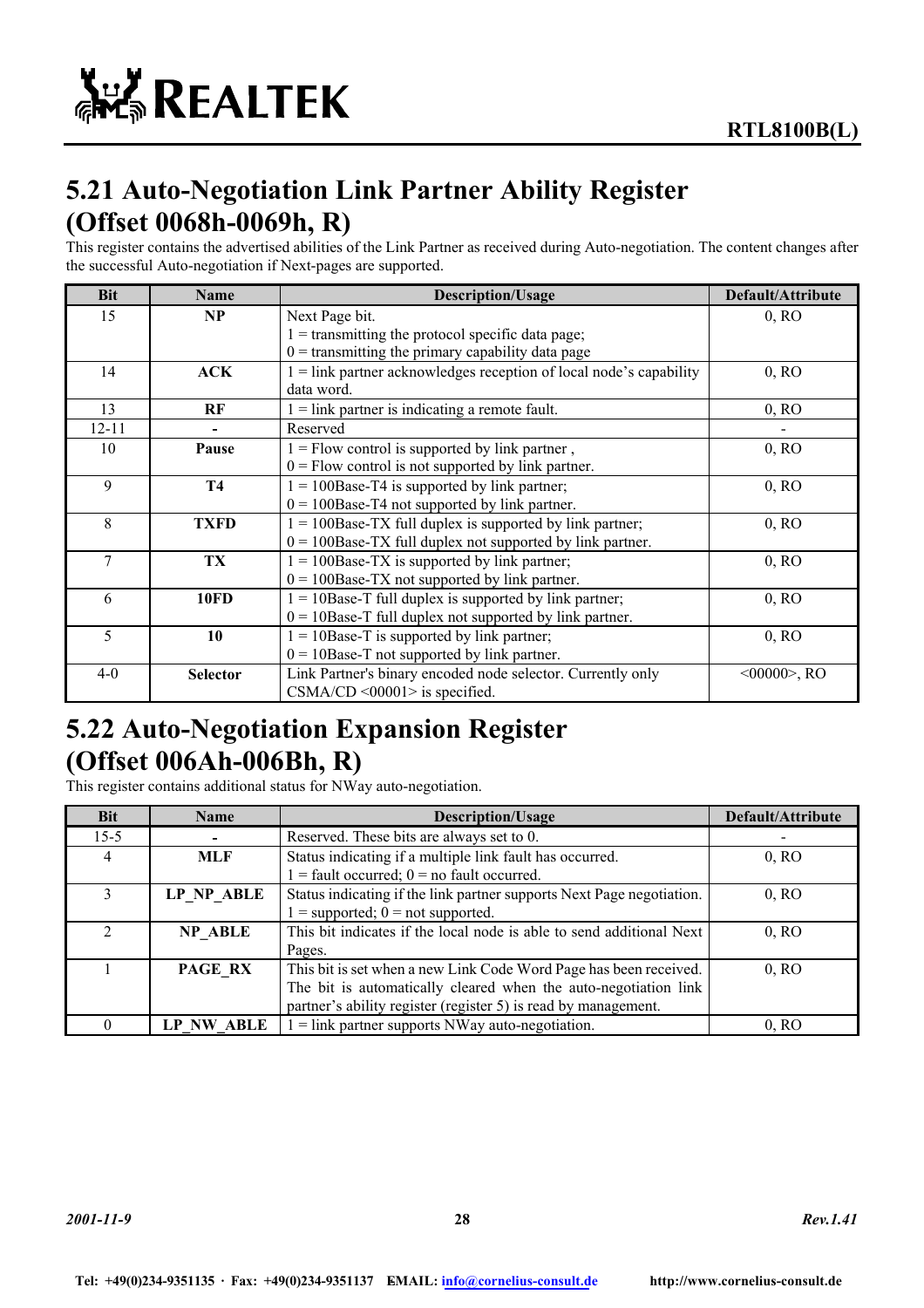## **5.23 Disconnect Counter (Offset 006Ch-006Dh, R)**

| <b>Bit</b> | <b>Name</b> | Description/Usage                                                    | Default/Attribute |
|------------|-------------|----------------------------------------------------------------------|-------------------|
| $5-0$      | DCNT        | This 16-bit counter increments by 1 for every disconnect event. It   | $h'[0000]$ ,      |
|            |             | rolls over when becomes full. It is cleared to zero by read command. |                   |

### **5.24 False Carrier Sense Counter (Offset 006Eh-006Fh, R)**

This counter provides information required to implement the "FalseCarriers" attribute within the MAU managed object class of Clause 30 of IEEE 802.3u specification.

| Bit   | <b>Name</b>   | Description/Usage                                                       | Default/Attribute |
|-------|---------------|-------------------------------------------------------------------------|-------------------|
| $5-0$ | <b>FCSCNT</b> | This 16-bit counter increments by 1 for each false carrier event. It is | $h'[0000]$ ,      |
|       |               | cleared to zero by read command.                                        |                   |

### **5.25 NWay Test Register (Offset 0070h-0071h, R/W)**

| <b>Bit</b> | <b>Name</b>    | <b>Description/Usage</b>                                  | Default/Attribute |
|------------|----------------|-----------------------------------------------------------|-------------------|
| $15 - 8$   |                | Reserved                                                  |                   |
|            | <b>NWLPBK</b>  | $1 = set$ NWay to loopback mode.                          | 0, RW             |
| 6-4        |                | Reserved                                                  |                   |
|            | <b>ENNWLE</b>  | $1 =$ LED0 Pin indicates linkpulse                        | 0, RW             |
|            | <b>FLAGABD</b> | $1 =$ Auto-neg experienced ability detect state           | 0, RO             |
|            | <b>FLAGPDF</b> | $1 =$ Auto-neg experienced parallel detection fault state | 0, RO             |
|            | <b>FLAGLSC</b> | $1 =$ Auto-neg experienced link status check state        | 0. RO             |

### **5.26 RX\_ER Counter (Offset 0072h-0073h, R)**

| <b>Bit</b> | <b>Name</b>    | <b>Description/Usage</b>                                            | Default/Attribute |
|------------|----------------|---------------------------------------------------------------------|-------------------|
| $5-0$      | <b>RXERCNT</b> | This 16-bit counter increments by 1 for each valid packet received. | $h'[0000]$ ,      |
|            |                | It is cleared to zero by a read command.                            |                   |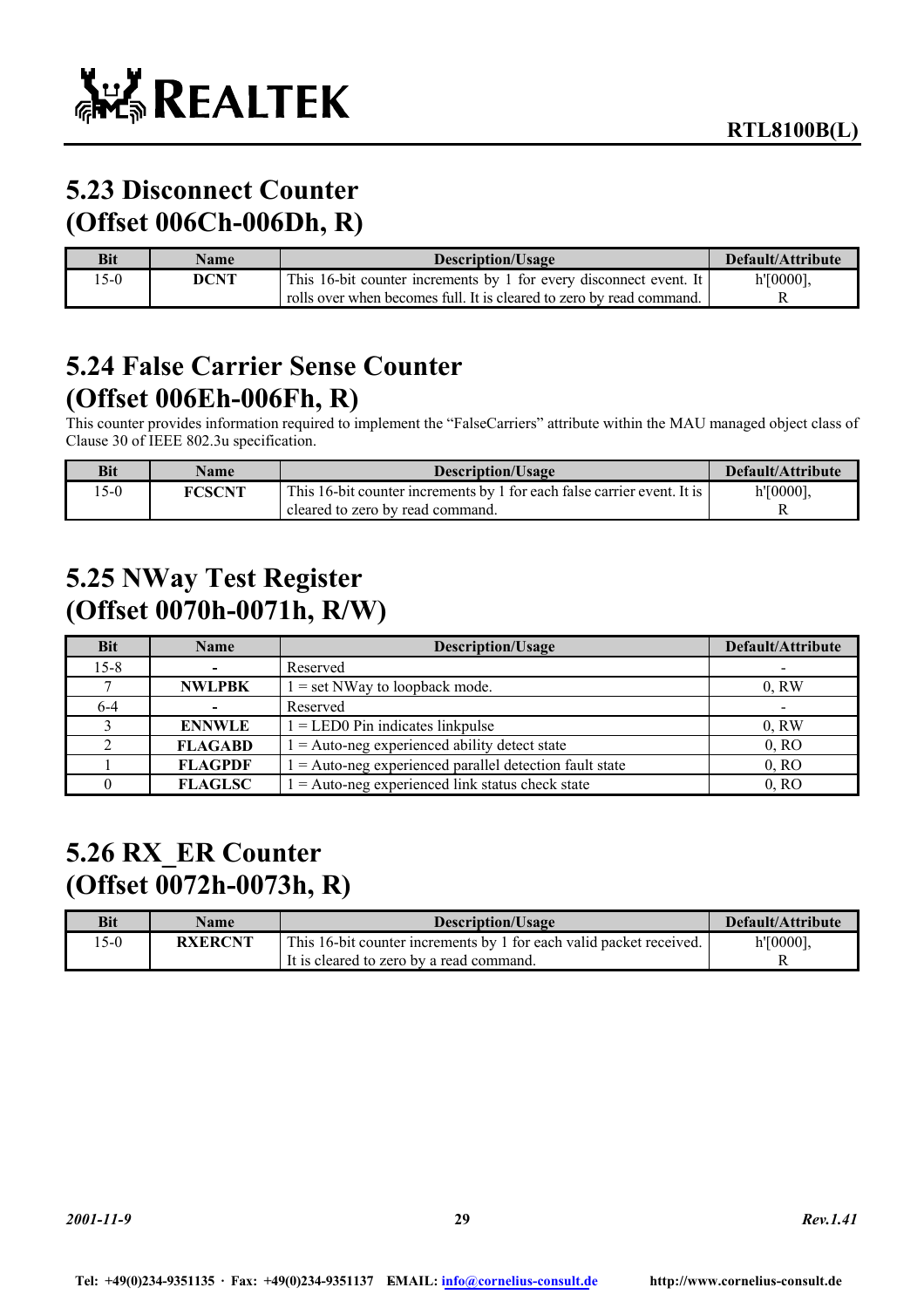

### **5.27 CS Configuration Register (Offset 0074h-0075h, R/W)**

| Bit            | Name              | <b>Description/Usage</b>                                               | Default/Attribute |
|----------------|-------------------|------------------------------------------------------------------------|-------------------|
| 15             | <b>Testfun</b>    | $1 =$ Auto-neg speeds up internal timer                                | 0, WO             |
| 14-10          |                   | Reserved                                                               |                   |
| 9              | LD                | Active low TPI link disable signal. When low, TPI still transmits      | 1, RW             |
|                |                   | link pulses and TPI stays in good link state.                          |                   |
| 8              | <b>HEART BEAT</b> | 1 = HEART BEAT enable, 0 = HEART BEAT disable. HEART                   | 1, RW             |
|                |                   | BEAT function is only valid in 10Mbps mode.                            |                   |
|                | <b>JBEN</b>       | $1$ = enable jabber function. 0 = disable jabber function              | 1, RW             |
| 6              | <b>F LINK 100</b> | Used to login force good link in 100Mbps for diagnostic purposes.      | 1, RW             |
|                |                   | $1 = DISABLE$ , $0 = ENABLE$ .                                         |                   |
| 5.             | <b>F</b> Connect  | Assertion of this bit forces the disconnect function to be bypassed.   | $0.$ RW           |
| 4              |                   | Reserved                                                               |                   |
| 3              | Con status        | This bit indicates the status of the connection. $1 =$ valid connected | 0, RO             |
|                |                   | link detected; $0 =$ disconnected link detected.                       |                   |
| $\overline{2}$ | Con status En     | Assertion of this bit configures LED1 pin to indicate connection       | $0.$ RW           |
|                |                   | status.                                                                |                   |
|                |                   | Reserved                                                               |                   |
| 0              | <b>PASS SCR</b>   | <b>Bypass Scramble</b>                                                 | 0, RW             |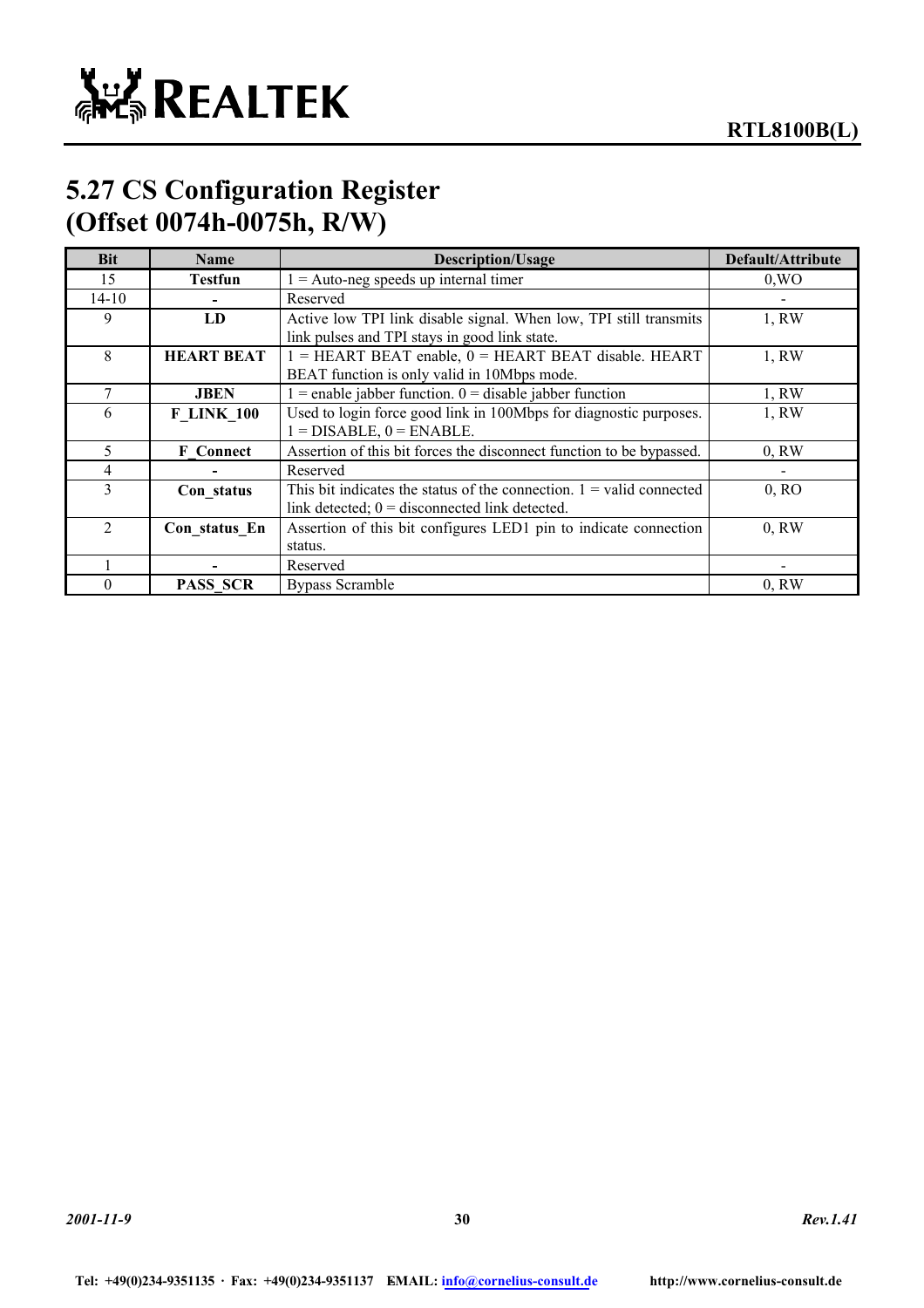# **5.28 Config5: Configuration Register 5 (Offset 00D8h, R/W)**

This register, unlike other Config registers, is not protected by 93C46 Command register. I.e. there is no need to enable Config register write prior to writing to Config5.

| <b>Bit</b>       | R/W | <b>Symbol</b> | <b>Description</b>                                                                                                                                                                                                                                                                                                                                                                                                                                                                                                                                                           |
|------------------|-----|---------------|------------------------------------------------------------------------------------------------------------------------------------------------------------------------------------------------------------------------------------------------------------------------------------------------------------------------------------------------------------------------------------------------------------------------------------------------------------------------------------------------------------------------------------------------------------------------------|
| 7                |     |               | <b>Reserved</b>                                                                                                                                                                                                                                                                                                                                                                                                                                                                                                                                                              |
| 6                | R/W | <b>BWF</b>    | <b>Broadcast Wakeup Frame:</b><br>1: Enable Broadcast Wakeup Frame with mask bytes of only DID<br>$field = FF FF FF FF FF.$<br>0: Default value. Disable Broadcast Wakeup Frame with mask bytes<br>of only $DID$ field = FF FF FF FF FF FF.<br>The power-on default value of this bit is 0.                                                                                                                                                                                                                                                                                  |
| 5                | R/W | <b>MWF</b>    | <b>Multicast Wakeup Frame:</b><br>1: Enable Multicast Wakeup Frame with mask bytes of only DID<br>field, which is a multicast address.<br>0: Default value. Disable Multicast Wakeup Frame with mask bytes<br>of only DID field, which is a multicast address.<br>The power-on default value of this bit is 0.                                                                                                                                                                                                                                                               |
| $\overline{4}$   | R/W | <b>UWF</b>    | <b>Unicast Wakeup Frame:</b><br>1: Enable Unicast Wakeup Frame with mask bytes of only DID field,<br>which is its own physical address.<br>0: Default value. Disable Unicast Wakeup Frame with mask bytes of<br>only DID field, which is its own physical address.<br>The power-on default value of this bit is 0.                                                                                                                                                                                                                                                           |
| 3                | R/W | FIFOAddrPtr   | FIFO Address Pointer: (Realtek internal use only to test FIFO SRAM)<br>1: Both Rx and Tx FIFO address pointers are updated in descending<br>way from 1FFh and downwards. The initial FIFO address pointer is<br>1FFh.<br>0: (Power-on) default value. Both Rx and Tx FIFO address pointers<br>are updated in ascending way from 0 and upwards. The initial FIFO<br>address pointer is 0.<br>Note: This bit does not participate in EEPROM auto-load. The FIFO<br>address pointers can not be reset, except initial power-on.<br>The power-on default value of this bit is 0. |
| $\overline{2}$   | R/W | <b>LDPS</b>   | <b>Link Down Power Saving mode:</b><br>1: Disable.<br>0: Enable. When cable is disconnected(Link Down), the analog part<br>will power down itself (PHY Tx part & part of twister) automatically<br>except PHY Rx part and part of twister to monitor SD signal in case<br>that cable is re-connected and Link should be established again.                                                                                                                                                                                                                                   |
| $\mathbf{1}$     | R/W | LANWake       | LANWake signal enable/disable:<br>1: Enable LANWake signal.<br>0: Disable LANWake signal.                                                                                                                                                                                                                                                                                                                                                                                                                                                                                    |
| $\boldsymbol{0}$ | R/W | PME_STS       | PME_Status bit: Always sticky/can be reset by PCI RST# and software.<br>1: The PME_Status bit can be reset by PCI reset or by software.<br>0: The PME Status bit can only be reset by software.                                                                                                                                                                                                                                                                                                                                                                              |

¾ Config5 register, offset D8h: (SYM\_ERR register is changed to Config5, the function of SYM\_ERR register is no longer supported by RTL8100B(L).)

¾ The 3 bits (bit2-0) are auto-loaded from EEPROM Config5 byte to RTL8100B(L) Config5 register.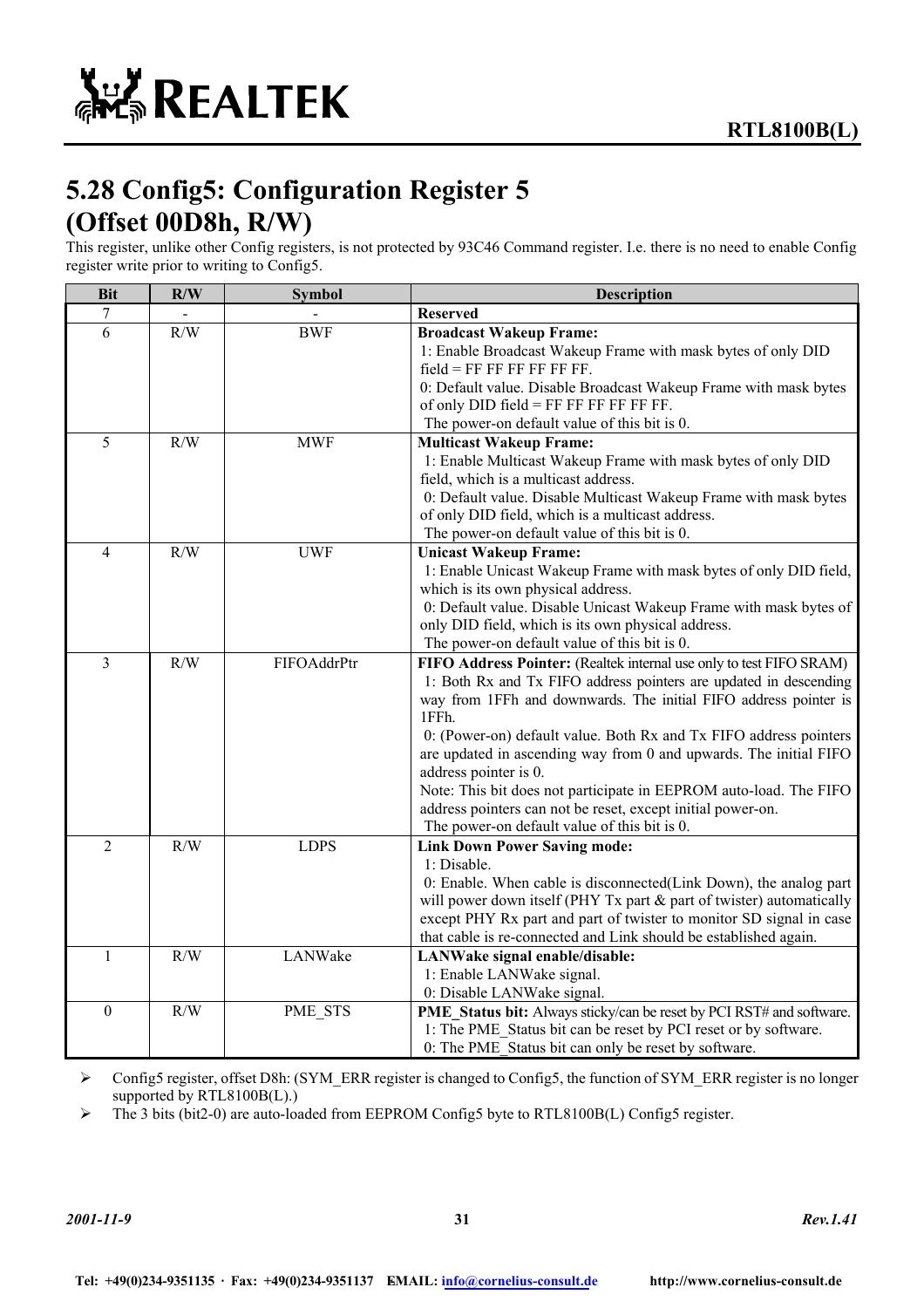

# **6. EEPROM (93C46) Contents**

The 93C46 is a 1K-bit EEPROM. Although it is actually addressed by words, its contents are listed below by bytes for convenience. The RTL8100B(L) performs a series of EEPROM read operations from the 93C46 addresses 00H to 31H. It is suggested to obtain Realtek approval before changing the default settings of the EEPROM.

| <b>Bytes</b> | <b>Contents</b> | <b>Description</b>                                                                          |
|--------------|-----------------|---------------------------------------------------------------------------------------------|
| 00h          | 29h             | These 2 bytes contain the ID code word for the RTL8100B(L). The RTL8100B(L) will load       |
| 01h          | 81h             | the contents of the EEPROM into the corresponding location if the ID word (8129h) is right, |
|              |                 | otherwise, the RTL8100B(L) will not proceed with the EEPROM autoload process.               |
| 02h-05h      |                 | Reserved. The RTL8100B(L) no longer supports autoload of Vender ID and Device ID.           |
|              |                 | The default values of VID and DID are hex 10EC and 8139, respectively.                      |
| 06h-07h      | <b>SVID</b>     | PCI Subsystem Vendor ID, PCI configuration space offset 2Ch-2Dh.                            |
| 08h-09h      | <b>SMID</b>     | PCI Subsystem ID, PCI configuration space offset 2Eh-2Fh.                                   |
| 0Ah          | <b>MNGNT</b>    | PCI Minimum Grant Timer, PCI configuration space offset 3Eh.                                |
| 0Bh          | <b>MXLAT</b>    | PCI Maximum Latency Timer, PCI configuration space offset 3Fh.                              |
| 0Ch          | <b>MSRBMCR</b>  | Bits 7-6 map to bits 7-6 of the Media Status register (MSR); Bits 5, 4, 0 map to bits 13,   |
|              |                 | 12, 8 of the Basic Mode Control register (BMCR); Bits 3-2 are reserved. If the network      |
|              |                 | speed is set to Auto-Detect mode (i.e. Nway mode), then Bit 1=0 means the local             |
|              |                 | RTL8100B(L) supports flow control (IEEE 802.3x). In this case, Bit $10=1$ in the            |
|              |                 | Auto-negotiation Advertisement Register (offset 66h-67h), and Bit 1=1 means the local       |
|              |                 | $RTL8100B(L)$ does not support flow control. In this case, Bit $10=0$ in Auto-negotiation   |
|              |                 | Advertisement. This is because there are Nway switch hubs which keep sending flow           |
|              |                 | control pause packets for no reason, if the link partner supports Nway flow control.        |
| 0Dh          | CONFIG3         | RTL8100B(L) Configuration register 3, operational register offset 59H.                      |
| 0Eh-13h      | Ethernet ID     | After auto-load command or hardware reset, the RTL8100B(L) loads the Ethernet ID to         |
|              |                 | IDR0-IDR5 of RTL8100B(L)'s I/O registers.                                                   |
| 14h          | CONFIG0         | RTL8100B(L) Configuration register 0, operational registers offset 51h.                     |
| 15h          | CONFIG1         | RTL8100B(L) Configuration register 1, operational registers offset 52h.                     |
| 16h-17h      | <b>PMC</b>      | Reserved. Do not change this field without Realtek approval.                                |
|              |                 | Power Management Capabilities. PCI configuration space address 52h and 53h.                 |
| 18h          | <b>PMCSR</b>    | Reserved. Do not change this field without Realtek approval.                                |
|              |                 | Power Management Control/Status. PCI configuration space address 55h.                       |
| 19h          | CONFIG4         | Reserved. Do not change this field without Realtek approval.                                |
|              |                 | RTL8100B(L) Configuration register 4, operational registers offset 5Ah.                     |
| 1Ah-1Dh      | PHY1 PARM U     | Reserved. Do not change this field without Realtek approval.                                |
|              |                 | PHY Parameter 1-U for RTL8100B(L). Operational registers of the RTL8100B(L) are             |
|              |                 | from 78h to 7Bh.                                                                            |
| 1Eh          | PHY2 PARM U     | Reserved. Do not change this field without Realtek approval.                                |
|              |                 | PHY Parameter 2-U for RTL8100B(L). Operational register of the RTL8100B(L) is               |
|              |                 | 80h.                                                                                        |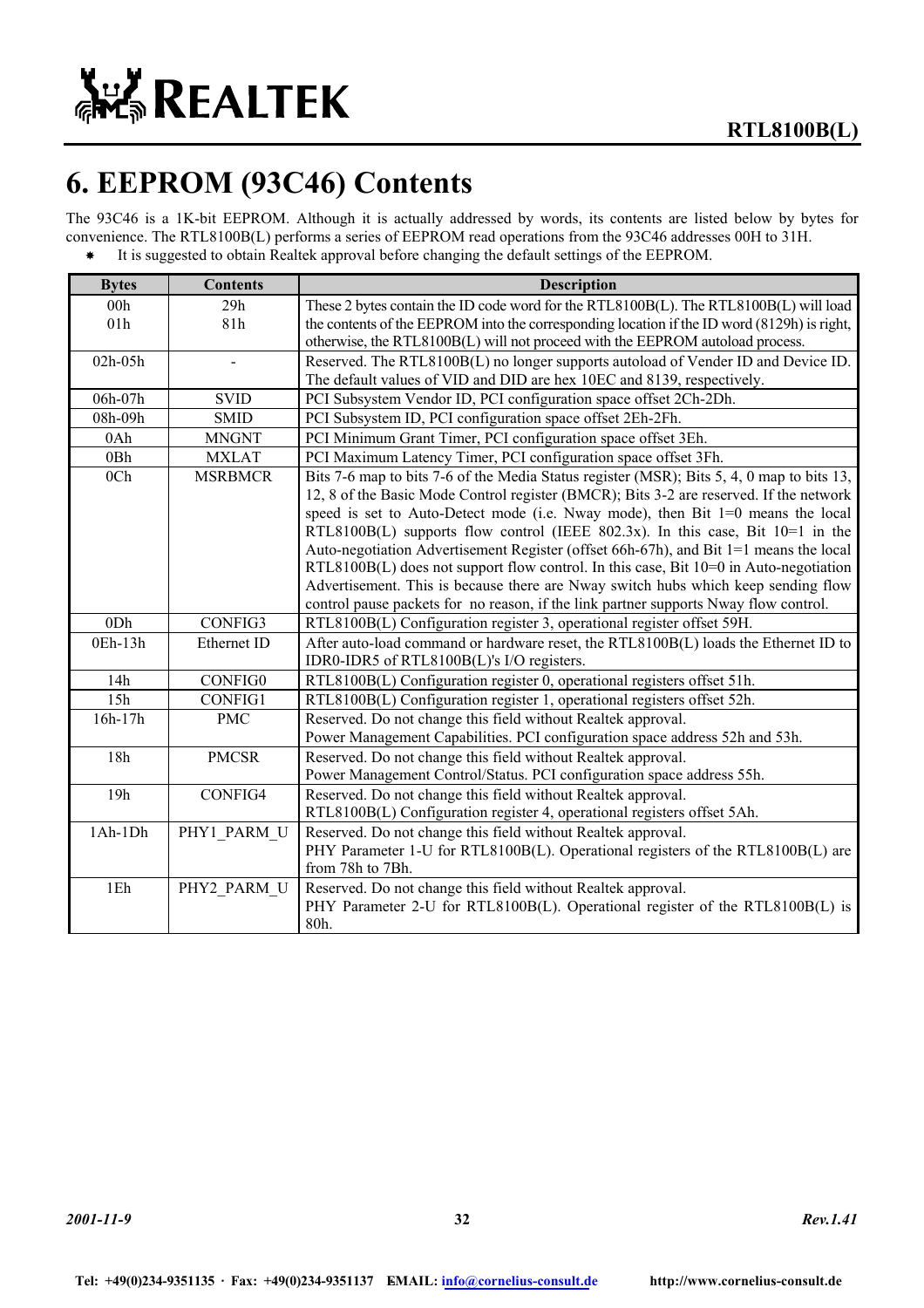# **ALL REALTEK**

| 1Fh       | CONFIG 5    | Do not change this field without Realtek approval.                                      |
|-----------|-------------|-----------------------------------------------------------------------------------------|
|           |             | Bit7-3: Reserved.                                                                       |
|           |             | Bit2: Link Down Power Saving mode:                                                      |
|           |             | Set to 1: Disable.                                                                      |
|           |             | Set to 0: Enable. When cable is disconnected(Link Down), the analog part will power     |
|           |             | down itself (PHY Tx part & part of twister) automatically except PHY Rx part and        |
|           |             | part of twister to monitor SD signal in case that cable is re-connected and Link should |
|           |             | be established again.                                                                   |
|           |             | Bit1: LANWake signal Enable/Disable                                                     |
|           |             | Set to 1: Enable LANWake signal.                                                        |
|           |             | Set to 0: Disable LANWake signal.                                                       |
|           |             | Bit0: PME Status bit property                                                           |
|           |             | Set to 1: The PME Status bit can be reset by PCI reset or by software if                |
|           |             | D3cold_support_PME is 0. If D3cold_support_PME=1, the PME_Status bit is a               |
|           |             | sticky bit.                                                                             |
|           |             | Set to 0: The PME_Status bit is always a sticky bit and can only be reset by software.  |
| 20h-23h   | TW PARM U   | Reserved. Do not change this field without Realtek approval.                            |
|           |             | Twister Parameter U for RTL8100B(L). Operational registers of the RTL8100B(L) are       |
|           |             | 7Ch-7Fh.                                                                                |
| 24h-27h   | TW PARM T   | Reserved. Do not change this field without Realtek approval.                            |
|           |             | Twister Parameter T for RTL8100B(L). Operational registers of the RTL8100B(L) are       |
|           |             | 7Ch-7Fh.                                                                                |
| $28h-2Bh$ | PHY1 PARM T | Reserved. Do not change this field without Realtek approval.                            |
|           |             | PHY Parameter 1-T for RTL8100B(L). Operational registers of the RTL8100B(L) are         |
|           |             | from 78h to 7Bh.                                                                        |
| 2Ch       | PHY2 PARM T | Reserved. Do not change this field without Realtek approval.                            |
|           |             | PHY Parameter 2-T for RTL8100B(L). Operational register of the RTL8100B(L) is 80h.      |
| $2Dh-31h$ |             | Reserved.                                                                               |
| 32h-33h   | CheckSum    | Reserved. Do not change this field without Realtek approval.                            |
|           |             | Checksum of the EEPROM content.                                                         |
| 34h-3Eh   |             | Reserved. Do not change this field without Realtek approval.                            |
| 3Fh       | PXE Para    | Reserved. Do not change this field without Realtek approval.                            |
|           |             | PXE ROM code parameter.                                                                 |
| 40h-7Fh   | VPD Data    | VPD data field. Offset 40h is the start address of the VPD data.                        |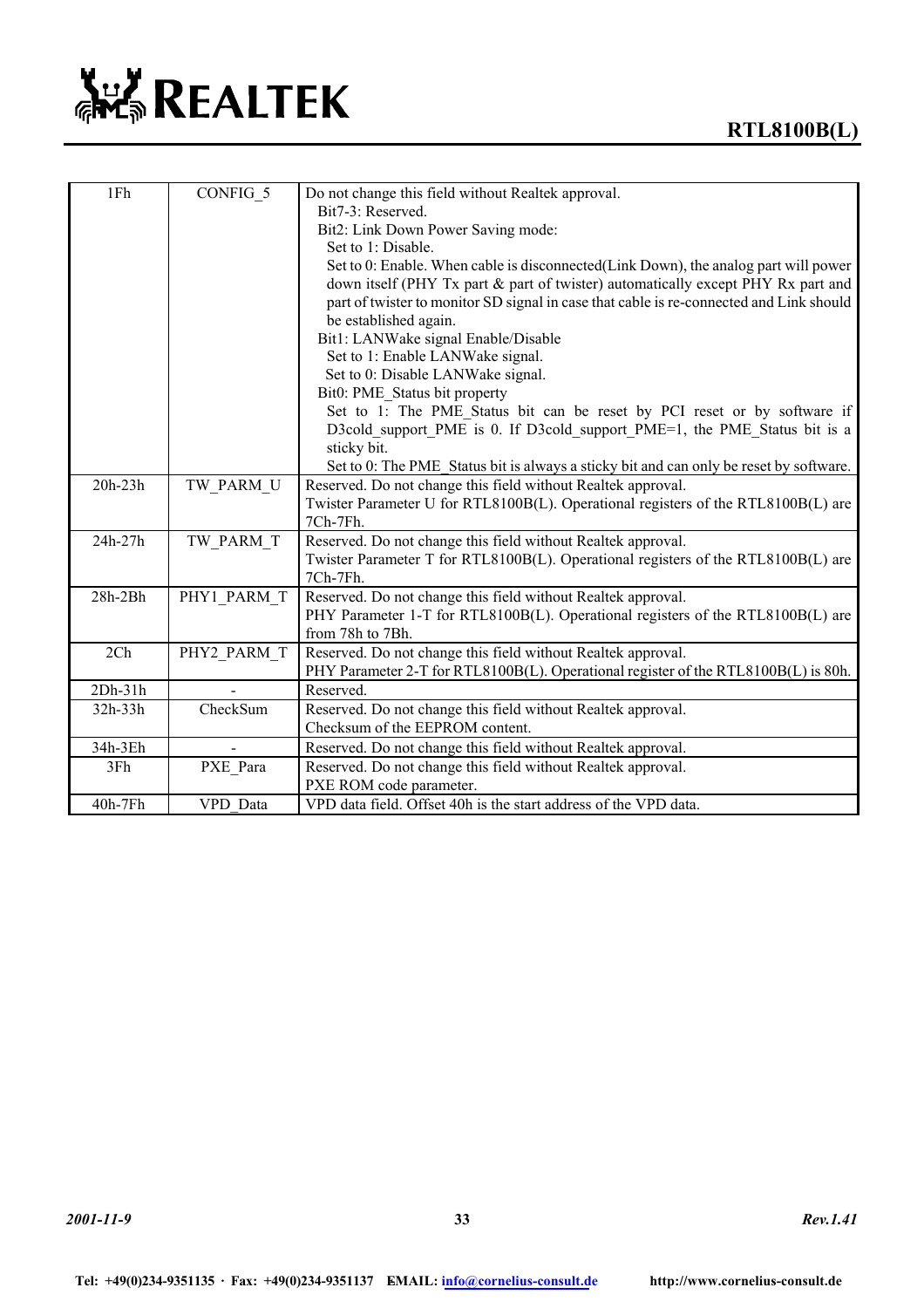# **6.1 Summary of the RTL8100B(L) EEPROM Registers**

| <b>Offset</b> | <b>Name</b>                         | <b>Type</b>      | Bit7           | Bit <sub>6</sub>  | Bit <sub>5</sub> | Bit4                     | Bit <sub>3</sub>             | Bit2                         | Bit1            | <b>Bit0</b>     |
|---------------|-------------------------------------|------------------|----------------|-------------------|------------------|--------------------------|------------------------------|------------------------------|-----------------|-----------------|
| $00h-05h$     | $IDR0 - IDR5$                       | $R/W^*$          |                |                   |                  |                          |                              |                              |                 |                 |
| 51h           | <b>CONFIG0</b>                      | R                |                |                   | $\qquad \qquad$  | $\overline{\phantom{a}}$ | $\overline{\phantom{a}}$     | BS <sub>2</sub>              | BS <sub>1</sub> | B <sub>S0</sub> |
|               |                                     | $W^*$            |                |                   |                  | $\overline{\phantom{a}}$ | $\qquad \qquad \blacksquare$ |                              |                 |                 |
| 52h           | <b>CONFIG1</b>                      | R                | LEDS1          | LEDS <sub>0</sub> | <b>DVRLOAD</b>   | <b>LWACT</b>             | <b>MEMMAP</b>                | <b>IOMAP</b>                 | <b>VPD</b>      | <b>PMEN</b>     |
|               |                                     | $W^*$            | LEDS1          | LEDS <sub>0</sub> | <b>DVRLOAD</b>   | <b>LWACT</b>             |                              |                              | VPD             | <b>PMEN</b>     |
| 58h           |                                     | R                | <b>TxFCE</b>   | <b>RxFCE</b>      |                  |                          |                              |                              |                 |                 |
|               |                                     | $\overline{W}^*$ | <b>TxFCE</b>   | <b>RxFCE</b>      |                  |                          |                              | $\qquad \qquad \blacksquare$ |                 |                 |
| 63H           | <b>MSRBMCR</b>                      | R                |                |                   | Spd Set          | <b>ANE</b>               |                              |                              |                 | <b>FUDUP</b>    |
|               |                                     | $W^*$            |                |                   | Spd Set          | <b>ANE</b>               |                              |                              |                 | <b>FUDUP</b>    |
| 59h           | CONFIG3                             | R                | GNTDel         | PARM EN           | Magic            | LinkUp                   |                              |                              |                 | FBtBEn          |
|               |                                     | $W^*$            |                | PARM EN           | Magic            | LinkUp                   |                              |                              |                 |                 |
| 5Ah           | CONFIG4                             | R/W              | <b>RxFIFOA</b> | AnaOff            | LongWF           | LWPME                    | $\qquad \qquad \blacksquare$ | <b>LWPTN</b>                 |                 |                 |
|               |                                     |                  | utoClr         |                   |                  |                          |                              |                              |                 |                 |
|               | 78h-7Bh PHY1 PARM R/W <sup>**</sup> |                  |                |                   |                  |                          | 32 bit Read Write            |                              |                 |                 |
|               | 7Ch-7Fh TW1 PARM R/W**              |                  |                |                   |                  |                          | 32 bit Read Write            |                              |                 |                 |
|               | TW2 PARM                            |                  |                | 32 bit Read Write |                  |                          |                              |                              |                 |                 |
| 80h           | PHY2 PARM R/W**                     |                  |                |                   |                  |                          | 8 bit Read Write             |                              |                 |                 |
| D8h           | CONFIG5                             | $R/W^*$          |                |                   |                  |                          |                              | <b>LDPS</b>                  | LANWake PME STS |                 |

\* The registers marked with type = ' $W^*$ ' can be written only if bits EEM1=EEM0=1.

\*\* The registers marked with type = 'W<sup>\*\*</sup>' can be written only if bits EEM1=EEM0=1 and CONFIG3<PARM\_EN> = 0.

### **6.2 Summary of EEPROM Power Management Registers**

| Configuration       | Name         | Two | Bit7              | Bit <sub>6</sub>         | Bit <sub>5</sub>         | Bit4 | Bit <sub>3</sub>         | Bit2 | <b>Bit1</b> | <b>Bit0</b> |
|---------------------|--------------|-----|-------------------|--------------------------|--------------------------|------|--------------------------|------|-------------|-------------|
| <b>Space offset</b> |              |     |                   |                          |                          |      |                          |      |             |             |
| 52h                 | <b>PMC</b>   | R   | Aux I bl          | Aux $I$ b $0$            | DSI                      |      | Reserved PMECLK          |      | Version     |             |
| 53h                 |              | R   | PME $D3_{cold}$   | PME $D3_{hot}$           |                          |      | PME D2 PME D1 PME D0     | D2   | D1          | Aux I b2    |
| 55h                 | <b>PMCSR</b> | R   | <b>PME</b> Status | $\overline{\phantom{0}}$ | $\overline{\phantom{0}}$ |      | $\overline{\phantom{0}}$ |      |             | PME En      |
|                     |              | W   | <b>PME</b> Status | $\overline{\phantom{0}}$ | $\blacksquare$           |      | $\overline{\phantom{0}}$ |      |             | PME En      |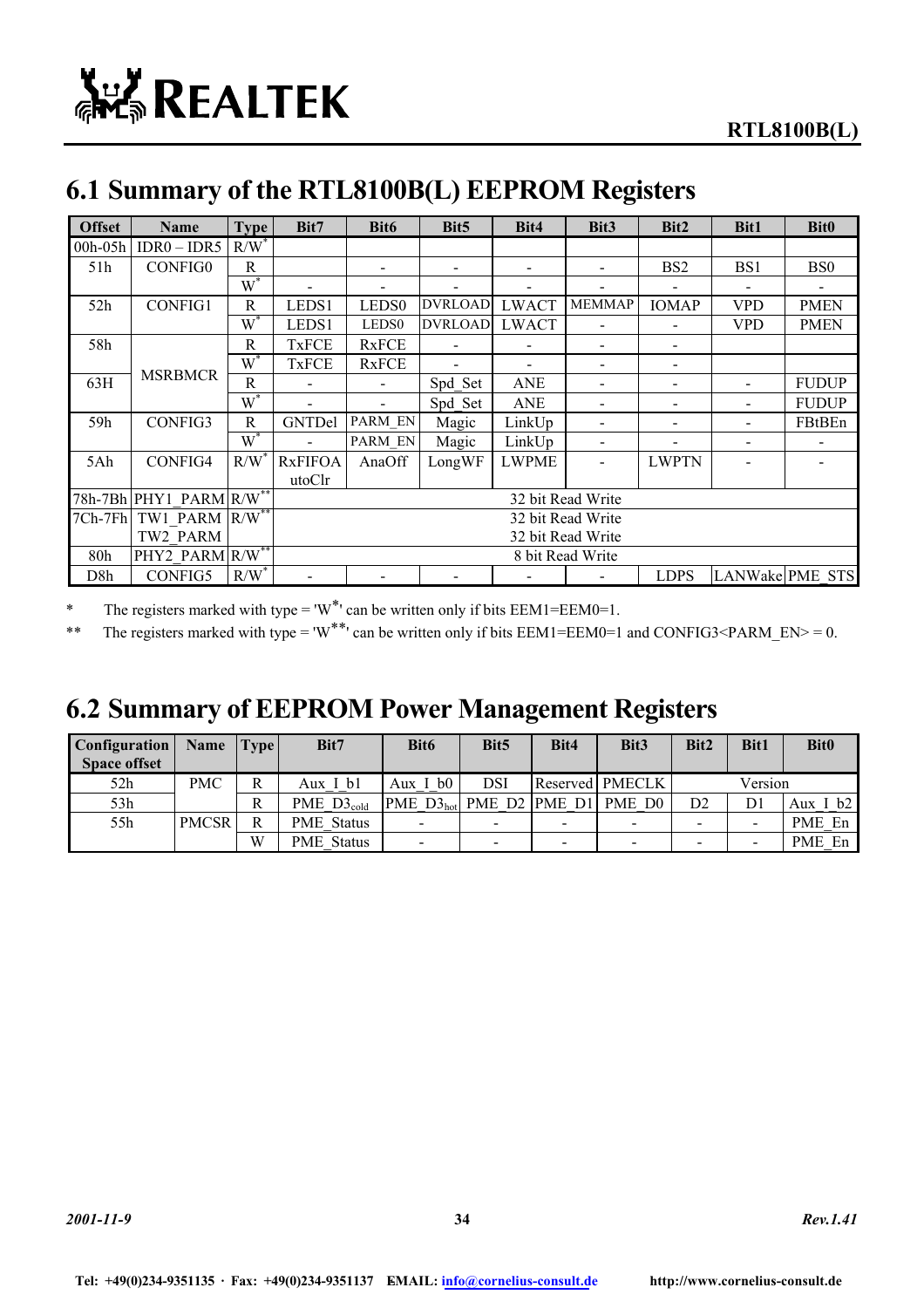# **7. PCI Configuration Space Registers**

# **7.1 PCI Configuration Space Table**

| No.             | Name             | <b>Type</b>    | Bit7             | Bit6              | Bit <sub>5</sub> | Bit4               | Bit3             | Bit2               | Bit1               | <b>Bit0</b>       |
|-----------------|------------------|----------------|------------------|-------------------|------------------|--------------------|------------------|--------------------|--------------------|-------------------|
| 00h             | <b>VID</b>       | R              | 1                | 1                 | 1                | $\boldsymbol{0}$   | 1                | 1                  | $\boldsymbol{0}$   | $\boldsymbol{0}$  |
| 01h             |                  | ${\bf R}$      | $\boldsymbol{0}$ | $\mathbf{0}$      | $\boldsymbol{0}$ | 1                  | $\boldsymbol{0}$ | $\boldsymbol{0}$   | $\boldsymbol{0}$   | $\boldsymbol{0}$  |
| 02h             | DID              | ${\bf R}$      | $\boldsymbol{0}$ | $\boldsymbol{0}$  | $\mathbf{1}$     | $\mathbf{1}$       | $\mathbf{1}$     | $\boldsymbol{0}$   | $\boldsymbol{0}$   | $\mathbf{1}$      |
| 03h             |                  | $\mathbf R$    | $\mathbf{1}$     | $\boldsymbol{0}$  | $\boldsymbol{0}$ | $\boldsymbol{0}$   | $\boldsymbol{0}$ | $\boldsymbol{0}$   | $\mathbf{0}$       | 1                 |
| 04h             | Command          | ${\bf R}$      | $\boldsymbol{0}$ | <b>PERRSP</b>     | $\boldsymbol{0}$ | $\boldsymbol{0}$   | $\overline{a}$   | <b>BMEN</b>        | <b>MEMEN</b>       | <b>IOEN</b>       |
|                 |                  | W              | $\overline{a}$   | <b>PERRSP</b>     | ÷,               |                    |                  | <b>BMEN</b>        | <b>MEMEN</b>       | <b>IOEN</b>       |
| 05h             |                  | $\mathbf R$    | $\boldsymbol{0}$ | $\boldsymbol{0}$  | $\boldsymbol{0}$ | $\boldsymbol{0}$   | $\mathbf{0}$     | $\mathbf{0}$       | <b>FBTBEN</b>      | <b>SERREN</b>     |
|                 |                  | W              |                  |                   |                  |                    |                  |                    |                    | <b>SERREN</b>     |
| 06h             | <b>Status</b>    | $\mathbf R$    | <b>FBBC</b>      | $\boldsymbol{0}$  | $\overline{0}$   | NewCap             | $\overline{0}$   | $\overline{0}$     | $\overline{0}$     | $\mathbf{0}$      |
| 07h             |                  | ${\bf R}$      | <b>DPERR</b>     | <b>SSERR</b>      | <b>RMABT</b>     | <b>RTABT</b>       | <b>STABT</b>     | DST1               | DST <sub>0</sub>   | <b>DPD</b>        |
|                 |                  | W              | <b>DPERR</b>     | <b>SSERR</b>      | <b>RMABT</b>     | <b>RTABT</b>       | <b>STABT</b>     |                    |                    | <b>DPD</b>        |
| 08h             | Revision<br>ID   | $\mathbf R$    | $\boldsymbol{0}$ | $\boldsymbol{0}$  | $\mathbf{0}$     | $\boldsymbol{0}$   | $\mathbf{0}$     | $\boldsymbol{0}$   | $\mathbf{0}$       | $\boldsymbol{0}$  |
| 09h             | <b>PIFR</b>      | $\mathbf R$    | $\boldsymbol{0}$ | $\boldsymbol{0}$  | $\boldsymbol{0}$ | $\boldsymbol{0}$   | $\boldsymbol{0}$ | $\boldsymbol{0}$   | $\boldsymbol{0}$   | $\boldsymbol{0}$  |
| 0Ah             | <b>SCR</b>       | $\mathbf R$    | $\boldsymbol{0}$ | $\boldsymbol{0}$  | $\boldsymbol{0}$ | $\boldsymbol{0}$   | $\boldsymbol{0}$ | $\theta$           | $\boldsymbol{0}$   | $\boldsymbol{0}$  |
| 0Bh             | <b>BCR</b>       | ${\bf R}$      | $\boldsymbol{0}$ | $\boldsymbol{0}$  | $\boldsymbol{0}$ | $\boldsymbol{0}$   | $\boldsymbol{0}$ | $\boldsymbol{0}$   | 1                  | $\mathbf{0}$      |
| 0 <sub>Ch</sub> | CLS              | ${\bf R}$      | $\boldsymbol{0}$ | $\mathbf{0}$      | $\boldsymbol{0}$ | $\mathbf{0}$       | $\boldsymbol{0}$ | $\mathbf{0}$       | $\boldsymbol{0}$   | $\mathbf{0}$      |
| 0Dh             | <b>LTR</b>       | ${\bf R}$      | LTR7             | LTR6              | LTR5             | LTR4               | LTR3             | LTP2               | LTR1               | LTR0              |
|                 |                  | W              | LTR7             | LTR6              | LTR5             | LTR4               | LTR3             | LTP2               | LTR1               | LTR0              |
| 0Eh             | <b>HTR</b>       | ${\bf R}$      | $\boldsymbol{0}$ | $\boldsymbol{0}$  | $\boldsymbol{0}$ | $\boldsymbol{0}$   | $\mathbf{0}$     | $\boldsymbol{0}$   | $\boldsymbol{0}$   | $\boldsymbol{0}$  |
| 0Fh             | <b>BIST</b>      | $\mathbf R$    | $\boldsymbol{0}$ | $\boldsymbol{0}$  | $\boldsymbol{0}$ | $\boldsymbol{0}$   | $\boldsymbol{0}$ | $\boldsymbol{0}$   | $\boldsymbol{0}$   | $\overline{0}$    |
| 10h             | <b>IOAR</b>      | $\mathbf R$    | $\boldsymbol{0}$ | $\boldsymbol{0}$  | $\boldsymbol{0}$ | $\boldsymbol{0}$   | $\boldsymbol{0}$ | $\boldsymbol{0}$   | $\boldsymbol{0}$   | IOIN              |
|                 |                  | W              |                  |                   |                  |                    |                  |                    |                    |                   |
| 11h             |                  | $\rm R/W$      | IOAR15           | IOAR14            | IOAR13           | IOAR12             | IOAR11           | IOAR10             | IOAR9              | IOAR8             |
| 12h             |                  | R/W            | IOAR23           | IOAR22            | IOAR21           | IOAR <sub>20</sub> | IOAR19           | IOAR18             | IOAR17             | IOAR16            |
| 13h             |                  | R/W            | IOAR31           | IOAR30            | IOAR29           | IOAR28             | IOAR27           | IOAR <sub>26</sub> | IOAR <sub>25</sub> | IOAR24            |
| 14h             | <b>MEMAR</b>     | $\mathbb{R}$   | $\boldsymbol{0}$ | $\boldsymbol{0}$  | $\boldsymbol{0}$ | $\boldsymbol{0}$   | $\boldsymbol{0}$ | $\boldsymbol{0}$   | $\boldsymbol{0}$   | <b>MEMIN</b>      |
|                 |                  | W              |                  |                   |                  |                    |                  |                    |                    |                   |
| 15h             |                  | R/W            | MEM15            | MEM14             | MEM13            | MEM12              | MEM11            | MEM10              | MEM9               | MEM8              |
| 16h             |                  | R/W            | MEM23            | MEM22             | MEM21            | MEM20              | MEM19            | MEM18              | MEM17              | MEM16             |
| 17h             |                  | R/W            | MEM31            | MEM30             | MEM29            | MEM28              | MEM27            | MEM26              | MEM25              | MEM24             |
| 18h-2Bh         |                  |                |                  |                   |                  | <b>RESERVED</b>    |                  |                    |                    |                   |
| 2Ch             | <b>SVID</b>      | $\mathbf R$    | SVID7            | SVID <sub>6</sub> | SVID5            | SVID4              | SVID3            | SVID <sub>2</sub>  | SVID1              | SVID <sub>0</sub> |
| 2Dh             |                  | $\mathbf R$    | SVID15           | SVID14            | SVID13           | SVID12             | SVID11           | SVID10             | SVID9              | SVID <sub>8</sub> |
| 2Eh             | <b>SMID</b>      | $\overline{R}$ | SMID7            | SMID <sub>6</sub> | SMID5            | SMID4              | SMID3            | SMID <sub>2</sub>  | SMID1              | SMID <sub>0</sub> |
| 2Fh             |                  | $\mathbb{R}$   | SMID15           | SMID14            | SMID13           | SMID12             | SMID11           | SMID10             | SMID9              | SMID <sub>8</sub> |
|                 | 30h-33h Reserved |                |                  |                   |                  |                    |                  |                    |                    |                   |
| 34h             | Cap Ptr          | $\mathbf R$    | $\mathbf{0}$     | $\mathbf{1}$      | $\theta$         | 1                  | $\mathbf{0}$     | $\theta$           | $\mathbf{0}$       | $\overline{0}$    |
| 35h-3Bh         |                  |                |                  |                   |                  | <b>RESERVED</b>    |                  |                    |                    |                   |
| 3Ch             | <b>ILR</b>       | R/W            | IRL7             | ILR6              | ILR5             | ILR4               | ILR3             | ILR2               | ILR1               | ILR0              |
| 3Dh             | <b>IPR</b>       | $\mathbf R$    | $\mathbf{0}$     | $\mathbf{0}$      | $\mathbf{0}$     | $\theta$           | $\mathbf{0}$     | $\boldsymbol{0}$   | $\boldsymbol{0}$   | 1                 |
| 3Eh             | <b>MNGNT</b>     | $\mathbf R$    | $\boldsymbol{0}$ | $\boldsymbol{0}$  | 1                | $\theta$           | $\overline{0}$   | $\boldsymbol{0}$   | $\boldsymbol{0}$   | $\boldsymbol{0}$  |
| 3Fh             | <b>MXLAT</b>     | $\mathbf R$    | $\boldsymbol{0}$ | $\boldsymbol{0}$  |                  | $\Omega$           | $\overline{0}$   | $\boldsymbol{0}$   | $\overline{0}$     | $\Omega$          |
| 40h-4Fh         |                  |                |                  |                   |                  | <b>RESERVED</b>    |                  |                    |                    |                   |
| 50h             | <b>PMID</b>      | $\mathbb{R}$   | $\boldsymbol{0}$ | $\boldsymbol{0}$  | $\boldsymbol{0}$ | $\theta$           | $\mathbf{0}$     | $\boldsymbol{0}$   | $\mathbf{0}$       |                   |
| 51h             | NextPtr          | $\mathbf R$    | $\mathbf{0}$     | $\mathbf{0}$      | $\mathbf{0}$     | $\Omega$           | $\mathbf{0}$     | $\boldsymbol{0}$   | $\theta$           | $\boldsymbol{0}$  |
| 52h             | <b>PMC</b>       | $\mathbf R$    | Aux I b1         | Aux I b0          | <b>DSI</b>       | Reserved           | <b>PMECLK</b>    |                    | Version            |                   |

*2001-11-9* **35** *Rev.1.41*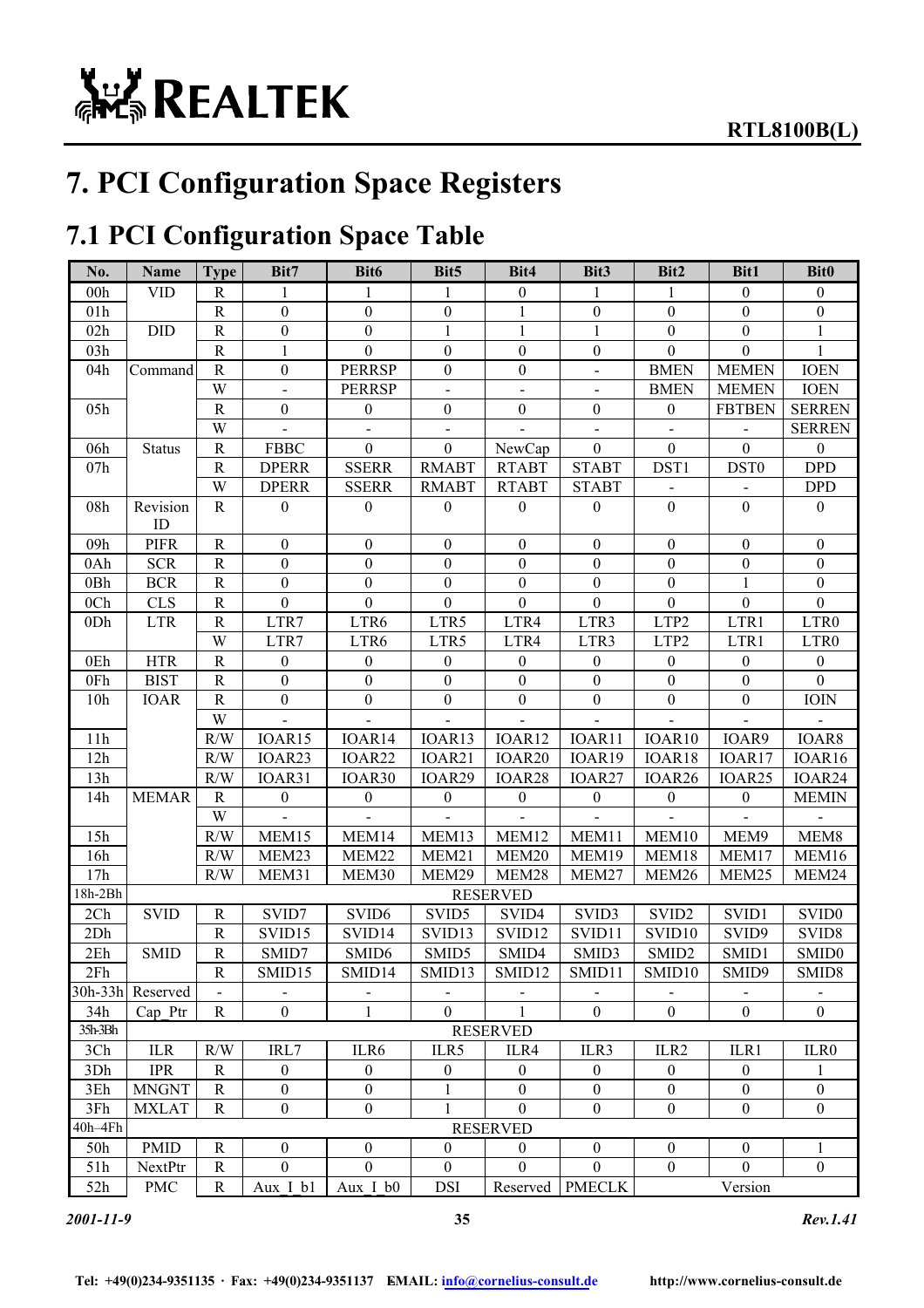

### **RTL8100B(L)**

| 53h         |                 | R   | PME $D3_{cold}$ PME $D3_{hot}$ |                    | PME D <sub>2</sub> | PME D1                         | PME D <sub>0</sub> | D2              | D <sub>1</sub> | Aux I b2       |
|-------------|-----------------|-----|--------------------------------|--------------------|--------------------|--------------------------------|--------------------|-----------------|----------------|----------------|
| 54h         | <b>PMCSR</b>    | R   | $\theta$                       | $\theta$           | $\theta$           | $\theta$                       | $\theta$           | $\theta$        |                | Power State    |
|             |                 | W   |                                | $\blacksquare$     |                    |                                |                    |                 | Power State    |                |
| 55h         |                 | R   | <b>PME</b> Status              |                    |                    |                                |                    |                 |                | PME En         |
|             |                 | W   | <b>PME</b> Status              |                    |                    |                                |                    |                 |                | PME En         |
| $56h - 5Fh$ |                 |     |                                |                    |                    | <b>RESERVED</b>                |                    |                 |                |                |
| 60h         | <b>VPDID</b>    | R   | $\theta$                       | $\theta$           | $\theta$           | $\theta$                       | $\theta$           | $\Omega$        |                |                |
| 61h         | NextPtr         | R   | $\theta$                       | $\theta$           | $\theta$           | $\Omega$                       | $\theta$           | $\Omega$        | $\theta$       | $\Omega$       |
| 62h         | Flag VPD        | R/W | <b>VPDADDR</b>                 | <b>VPDADDR</b>     | <b>VPDADD</b>      | <b>VPDADD</b><br><b>VPDADD</b> |                    | <b>VPDADD</b>   | <b>VPDADD</b>  | <b>VPDADD</b>  |
|             | Address         |     |                                | 6                  | R5                 | R4                             | R <sub>3</sub>     | R <sub>2</sub>  | R <sub>1</sub> | R <sub>0</sub> |
| 63h         |                 | R/W | Flag                           | <b>VPDADDR</b>     | <b>VPDADD</b>      | <b>VPDADD</b>                  | <b>VPDADD</b>      |                 | <b>VPDADD</b>  | <b>VPDADD</b>  |
|             |                 |     |                                | 14                 | R <sub>13</sub>    | R <sub>12</sub>                | R11                | R <sub>10</sub> | R <sub>9</sub> | R <sup>8</sup> |
| 64h         | <b>VPD</b> Data | R/W | Data7                          | Data6              | Data5              | Data4                          | Data3              | Data2           | Data1          | Data0          |
| 65h         |                 | R/W | Data15                         | Data14             | Data13             | Data12                         | Data11             | Data10          | Data9          | Data8          |
| 66h         |                 | R/W | Data23                         | Data22             | Data21             | Data20                         | Data19             | Data18          | Data17         | Data16         |
| 67h         |                 | R/W | Data31                         | Data <sub>30</sub> | Data29             | Data28                         | Data27             | Data26          | Data25         | Data24         |
| 68h-FFh     |                 |     |                                |                    |                    | <b>RESERVED</b>                |                    |                 |                |                |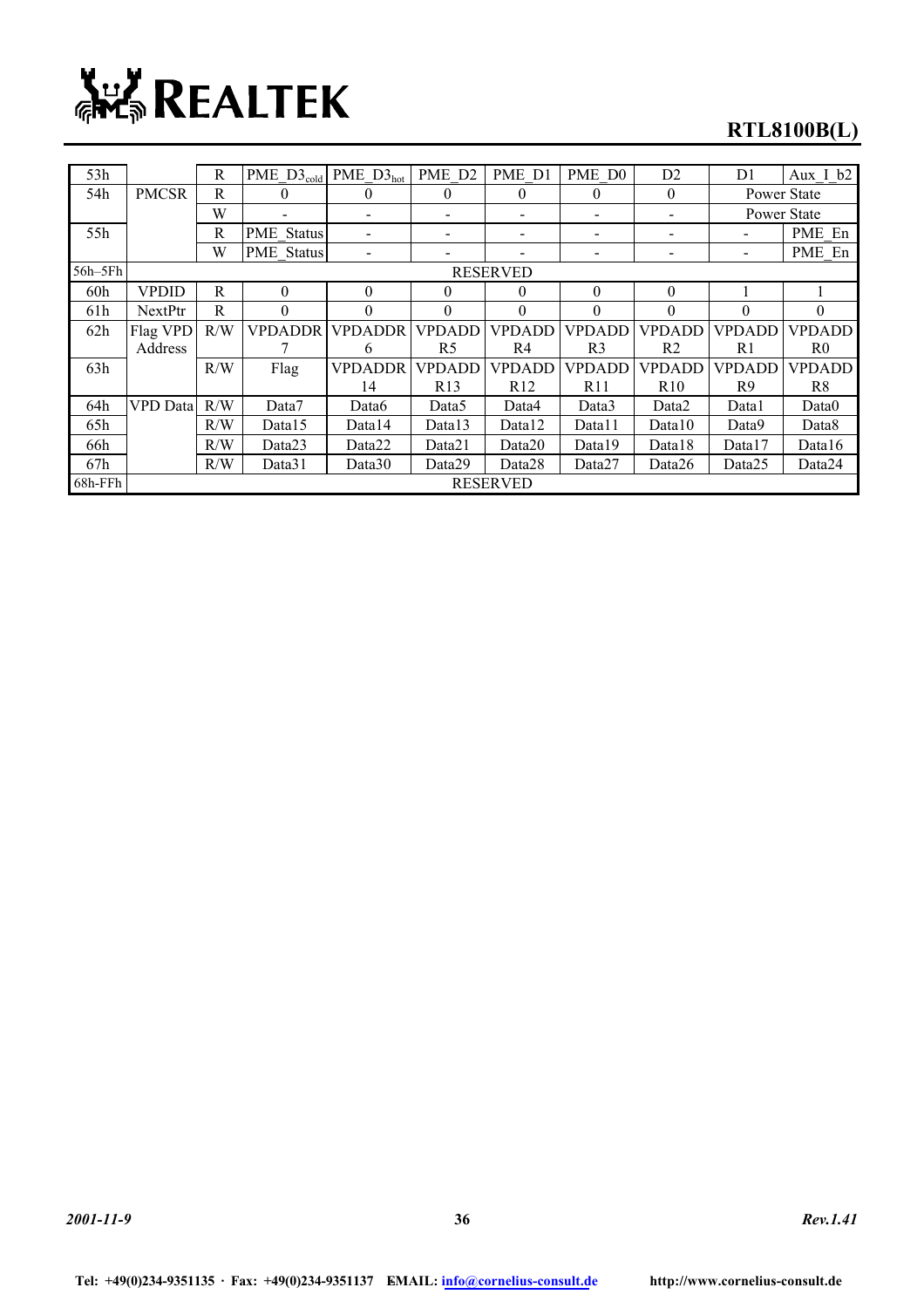

### **7.2 PCI Configuration Space Functions**

The PCI configuration space is intended for configuration, initialization, and catastrophic error handling functions. The functions of RTL8100B(L)'s configuration space are described below.

**VID:** Vendor ID. This field will default to a value of 10ECh which is Realtek Semiconductor's PCI Vendor ID.

**DID:** Device ID. This field will default to a value of 8139h.

**Command:** The command register is a 16-bit register used to provide coarse control over a device's ability to generate and respond to PCI cycles.

| <b>Bit</b>     | <b>Symbol</b>   | <b>Description</b>                                                                                                                                                                                                                                                                                                                                                                                                                                                                                                                                                                                                                                       |
|----------------|-----------------|----------------------------------------------------------------------------------------------------------------------------------------------------------------------------------------------------------------------------------------------------------------------------------------------------------------------------------------------------------------------------------------------------------------------------------------------------------------------------------------------------------------------------------------------------------------------------------------------------------------------------------------------------------|
| $15 - 10$      |                 | <b>Reserved</b>                                                                                                                                                                                                                                                                                                                                                                                                                                                                                                                                                                                                                                          |
| 9              | <b>FBTBEN</b>   | Fast Back-To-Back Enable: Config3 <fbtben>=0:Read as 0. Write operation has no effect. The<br/>RTL8100B(L) will not generate Fast Back-to-back cycles. When Config3<fbtben>=1, This read/write<br/>bit controls whether or not a master can do fast back-to-back transactions to different devices.<br/>Initialization software will set the bit if all targets are fast back-to-back capable. A value of 1 means the<br/>master is allowed to generate fast back-to-back transaction to different agents. A value of 0 means fast<br/>back-to-back transactions are only allowed to the same agent. This bit's state after RST# is 0.</fbtben></fbtben> |
| 8              | <b>SERREN</b>   | System Error Enable: When set to 1, the RTL8100B(L) asserts the SERRB pin when it detects a<br>parity error on the address phase (AD<31:0> and CBEB<3:0>).                                                                                                                                                                                                                                                                                                                                                                                                                                                                                               |
| $\tau$         | <b>ADSTEP</b>   | Address/Data Stepping: Read as 0, write operation has no effect. The RTL8100B(L) never performs<br>address/data stepping.                                                                                                                                                                                                                                                                                                                                                                                                                                                                                                                                |
| 6              | <b>PERRSP</b>   | <b>Parity Error Response:</b> When set to 1, RTL8100B(L) will assert the PERRB pin on the detection of<br>a data parity error when acting as the target, and will sample the PERRB pin as the master. When set to<br>0, any detected parity error is ignored and the RTL8100B(L) continues normal operation.<br>Parity checking is disabled after hardware reset (RSTB).                                                                                                                                                                                                                                                                                 |
| 5              | <b>VGASNOOP</b> | VGA palette SNOOP: Read as 0, write operation has no effect.                                                                                                                                                                                                                                                                                                                                                                                                                                                                                                                                                                                             |
| $\overline{4}$ | <b>MWIEN</b>    | Memory Write and Invalidate cycle Enable: Read as 0, write operation has no effect.                                                                                                                                                                                                                                                                                                                                                                                                                                                                                                                                                                      |
| $\mathcal{E}$  | <b>SCYCEN</b>   | Special Cycle Enable: Read as 0, write operation has no effect. The RTL8100B(L) ignores all special<br>cycle operation.                                                                                                                                                                                                                                                                                                                                                                                                                                                                                                                                  |
| $\overline{2}$ | <b>BMEN</b>     | <b>Bus Master Enable:</b> When set to 1, the RTL8100B(L) is capable of acting as a bus master. When set<br>to 0, it is prohibited from acting as a PCI bus master.<br>For the normal operation, this bit must be set by the system BIOS.                                                                                                                                                                                                                                                                                                                                                                                                                 |
| $\mathbf{1}$   | <b>MEMEN</b>    | Memory Space Access: When set to 1, the RTL8100B(L) responds to memory space accesses. When<br>set to 0, the RTL8100B(L) ignores memory space accesses.                                                                                                                                                                                                                                                                                                                                                                                                                                                                                                  |
| $\theta$       | <b>IOEN</b>     | I/O Space Access: When set to 1, the RTL8100B(L) responds to IO space access. When set to 0, the<br>RTL8100B(L) ignores I/O space accesses.                                                                                                                                                                                                                                                                                                                                                                                                                                                                                                              |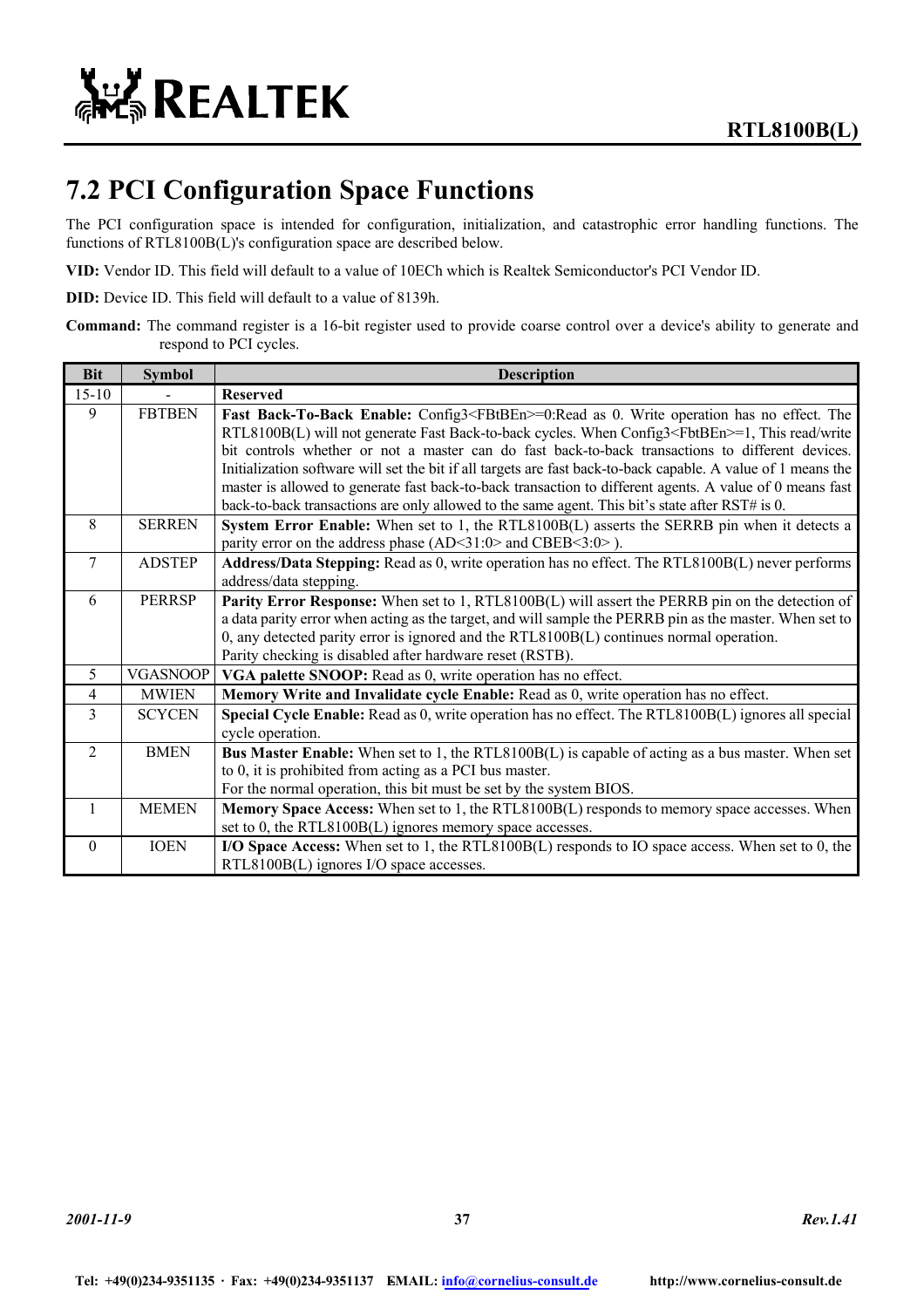

**Status:** The status register is a 16-bit register used to record status information for PCI bus related events. Reads to this register behave normally. Writes are slightly different in that bits can be reset, but not set.

| <b>Bit</b>      | <b>Symbol</b> | <b>Description</b>                                                                                                                                                                                                                                                                                                                                                                                                          |
|-----------------|---------------|-----------------------------------------------------------------------------------------------------------------------------------------------------------------------------------------------------------------------------------------------------------------------------------------------------------------------------------------------------------------------------------------------------------------------------|
| 15              | <b>DPERR</b>  | Detected Parity Error: When set indicates that the RTL8100B(L) detected a parity error, even if parity<br>error handling is disabled in command register PERRSP bit.                                                                                                                                                                                                                                                        |
| 14              | <b>SSERR</b>  | Signaled System Error: When set indicates that the RTL8100B(L) asserted the system error pin,<br>SERRB. Writing a 1 clears this bit to 0.                                                                                                                                                                                                                                                                                   |
| 13              | <b>RMABT</b>  | Received Master Abort: When set indicates that the RTL8100B(L) terminated a master transaction<br>with master abort. Writing a 1 clears this bit to 0.                                                                                                                                                                                                                                                                      |
| 12              | <b>RTABT</b>  | Received Target Abort: When set indicates that the RTL8100B(L) master transaction was terminated<br>due to a target abort. Writing a 1 clears this bit to 0.                                                                                                                                                                                                                                                                |
| 11              | <b>STABT</b>  | Signaled Target Abort: Set to 1 whenever the RTL8100B(L) terminates a transaction with target abort.<br>Writing a 1 clears this bit to 0.                                                                                                                                                                                                                                                                                   |
| $10-9$          | $DST1-0$      | Device Select Timing: These bits encode the timing of DEVSELB. They are set to 01b (medium),<br>indicating the RTL8100B(L) will assert DEVSELB two clocks after FRAMEB is asserted.                                                                                                                                                                                                                                         |
| 8               | <b>DPD</b>    | <b>Data Parity error Detected:</b><br>This bit sets when the following conditions are met:<br>$\hat{\varphi}$ The RTL8100B(L) asserts parity error(PERRB pin) or it senses the assertion of PERRB pin by another<br>device.<br>$\hat{\varphi}$ The RTL8100B(L) operates as a bus master for the operation that caused the error.<br>$\uparrow$ The Command register PERRSP bit is set.<br>Writing a 1 clears this bit to 0. |
| $7\phantom{.0}$ | <b>FBBC</b>   | Fast Back-To-Back Capable: Config3 <fbtben>=0, Read as 0, write operation has no effect.<br/>Config3<fbtben>=1, Read as 1.</fbtben></fbtben>                                                                                                                                                                                                                                                                                |
| 6               | <b>UDF</b>    | User Definable Features Supported: Read as 0, write operation has no effect. The RTL8100B(L) does<br>not support UDF.                                                                                                                                                                                                                                                                                                       |
| 5 <sup>5</sup>  | 66MHz         | 66 MHz Capable: Read as 0, write operation has no effect. The RTL8100B(L) has no 66MHz<br>capability.                                                                                                                                                                                                                                                                                                                       |
| $\overline{4}$  | NewCap        | New Capability: Config3 <pmen>=0, Read as 0, write operation has no effect. Config3<pmen>=1, Read as</pmen></pmen>                                                                                                                                                                                                                                                                                                          |
| $0 - 3$         |               | <b>Reserved</b>                                                                                                                                                                                                                                                                                                                                                                                                             |

#### **RID:** Revision ID Register

The Revision ID register is an 8-bit register that specifies the RTL8100B(L) controller revision number.

#### **PIFR:** Programming Interface Register

The programming interface register is an 8-bit register that identifies the programming interface of the RTL8100B(L) controller. Because the PCI version 2.1 specification does not define any specific value for network devices, PIFR = 00h.

#### **SCR:** Sub-Class Register

The Sub-class register is an 8-bit register that identifies the function of the RTL8100B(L).  $SCR = 00h$  indicates that the RTL8100B(L) is an Ethernet controller.

#### **BCR:** Base-Class Register

The Base-class register is an 8-bit register that broadly classifies the function of the RTL8100B(L). BCR = 02h indicates that the RTL8100B(L) is a network controller.

#### **CLS:** Cache Line Size

Reads will return a 0, writes are ignored.

#### **LTR:** Latency Timer Register

Specifies, in units of PCI bus clocks, the value of the latency timer of the RTL8100B(L).

When the RTL8100B(L) asserts FRAMEB, it enables its latency timer to count. If the RTL8100B(L) deasserts FRAMEB prior to count expiration, the content of the latency timer is ignored. Otherwise, after the count expires, the RTL8100B(L) initiates transaction termination as soon as its GNTB is deasserted. Software is able to read or write, and the default value is 00H.

#### **HTR:** Header Type Register

Reads will return a 0, writes are ignored.

*2001-11-9* **38** *Rev.1.41*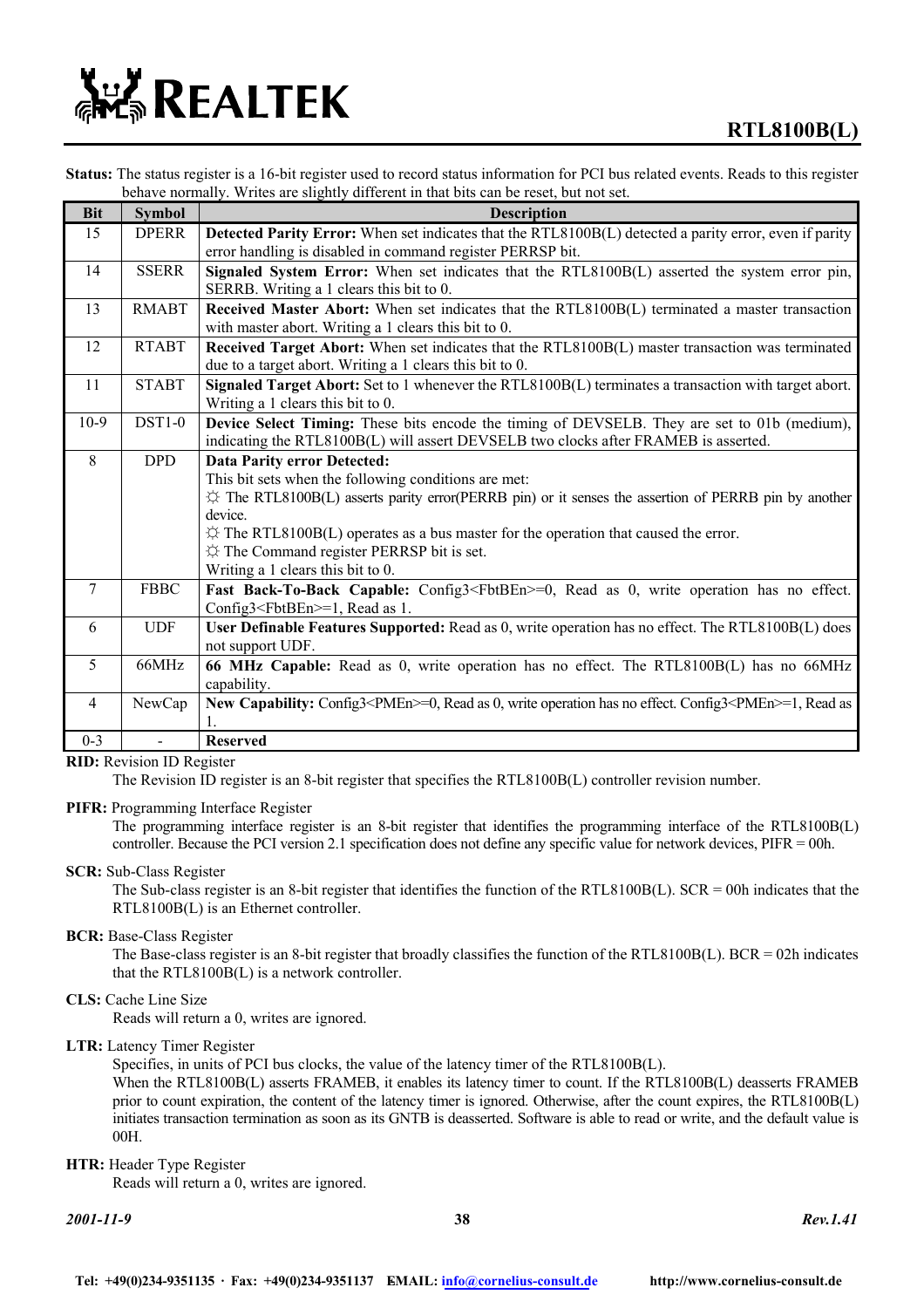#### **BIST:** Built-in Self Test

Reads will return a 0, writes are ignored.

**IOAR:** This register specifies the BASE IO address which is required to build an address map during configuration. It also specifies the number of bytes required as well as an indication that it can be mapped into IO space.

| <b>Bit</b> | <b>Symbol</b> | <b>Description</b>                                                                                           |
|------------|---------------|--------------------------------------------------------------------------------------------------------------|
| $31 - 8$   |               | IOAR31-8   BASE IO Address: This is set by software to the Base IO address for the operational register map. |
| $7 - 2$    | <b>IOSIZE</b> | Size Indication: Read back as 0. This allows the PCI bridge to determine that the RTL8100B(L)                |
|            |               | requires 256 bytes of IO space.                                                                              |
|            |               | <b>Reserved</b>                                                                                              |
| $\theta$   | <b>IOIN</b>   | <b>IO Space Indicator:</b> Read only. Set to 1 by the RTL8100B(L) to indicate that it is capable of being    |
|            |               | mapped into IO space.                                                                                        |

**MEMAR:** This register specifies the base memory address for memory accesses to the RTL8100B(L) operational registers. This register must be initialized prior to accessing any of the RTL8100B(L)'s register with memory access.

| <b>Bit</b> | <b>Symbol</b>  | <b>Description</b>                                                                                        |
|------------|----------------|-----------------------------------------------------------------------------------------------------------|
| $31 - 8$   | <b>MEM31-8</b> | <b>Base Memory Address:</b> This is set by software to the base address for the operational register map. |
| $7-4$      |                | MEMSIZE   Memory Size: These bits return 0, which indicates that the RTL8100B(L) requires 256 bytes of    |
|            |                | Memory Space.                                                                                             |
| 3          | <b>MEMPF</b>   | <b>Memory Prefetchable:</b> Read only. Set to 0 by the RTL8100B(L).                                       |
| $2 - 1$    | MEMLOC         | Memory Location Select: Read only. Set to 0 by the RTL8100B(L). This indicates that the base              |
|            |                | register is 32-bit wide and can be placed anywhere in the 32-bit memory space.                            |
| $\theta$   | <b>MEMIN</b>   | <b>Memory Space Indicator:</b> Read only. Set to 0 by the RTL8100B(L) to indicate that it is capable of   |
|            |                | being mapped into memory space.                                                                           |

- **SVID:** Subsystem Vendor ID. This field will be set to a value corresponding to PCI Subsystem Vendor ID in the external EEPROM. If there is no EEPROM, this field will default to a value of 10ECh which is Realtek Semiconductor's PCI Subsystem Vendor ID.
- **SMID:** Subsystem ID. This field will be set to value corresponding to PCI Subsystem ID in the external EEPROM. If there is no EEPROM, this field will default to a value of 8139h.
- **BMAR:** This register is disabled in the RTL8100B(L).

#### **ILR:** Interrupt Line Register

The Interrupt Line Register is an 8-bit register used to communicate with the routing of the interrupt. It is written by the POST software to set interrupt line for the RTL8100B(L).

#### **IPR:** Interrupt Pin Register

The Interrupt Pin register is an 8-bit register indicating the interrupt pin used by the RTL8100B(L). The RTL8100B(L) uses INTA interrupt pin. Read only.  $IPR = 01H$ .

#### **MNGNT:** Minimum Grant Timer: Read only

Specifies how long a burst period the RTL8100B(L) needs at 33 MHz clock rate in units of 1/4 microsecond. This field will be set to a value from the external EEPROM. If there is no EEPROM, this field will default to a value of 20h.

#### **MXLAT:** Maximum Latency Timer: Read only

Specifies how often the RTL8100B(L) needs to gain access to the PCI bus in units of 1/4 microseconds. This field will be set to a value from the external EEPROM. If there is no EEPROM, this field will default to a value of 20h.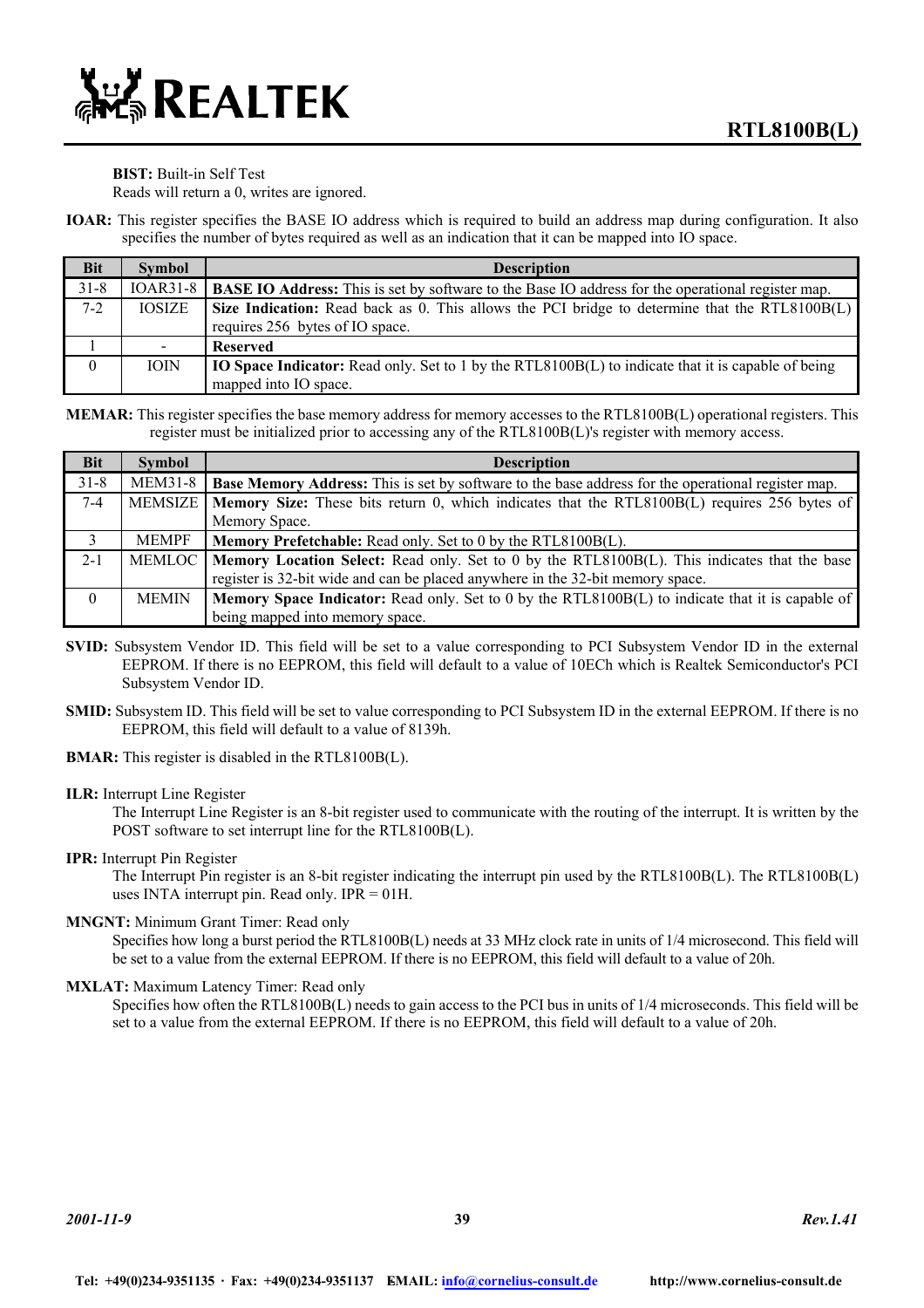# **ALL REALTEK**

### **7.3 Default Values after Power-on (RSTB asserted)**

| No.             | Name           | <b>Type</b>              | Bit7                     | Bit <sub>6</sub>         | Bit <sub>5</sub>        | Bit4                     | Bit <sub>3</sub> | Bit2                     | <b>Bit1</b>      | <b>Bit0</b>              |
|-----------------|----------------|--------------------------|--------------------------|--------------------------|-------------------------|--------------------------|------------------|--------------------------|------------------|--------------------------|
| 00h             | <b>VID</b>     | R                        | 1                        | 1                        | 1                       | $\boldsymbol{0}$         | 1                | 1                        | $\mathbf{0}$     | $\boldsymbol{0}$         |
| 01h             |                | ${\bf R}$                | $\boldsymbol{0}$         | $\boldsymbol{0}$         | $\boldsymbol{0}$        | $\mathbf{1}$             | $\boldsymbol{0}$ | $\mathbf{0}$             | $\boldsymbol{0}$ | $\overline{0}$           |
| 02h             | DID            | ${\bf R}$                | $\boldsymbol{0}$         | $\boldsymbol{0}$         | 1                       | 1                        | 1                | $\mathbf{0}$             | $\boldsymbol{0}$ |                          |
| 03h             |                | ${\bf R}$                | $\mathbf{1}$             | $\boldsymbol{0}$         | $\boldsymbol{0}$        | $\boldsymbol{0}$         | $\boldsymbol{0}$ | $\boldsymbol{0}$         | $\boldsymbol{0}$ | 1                        |
| 04h             | Command        | $\mathbf R$              | $\boldsymbol{0}$         | $\mathbf{0}$             | $\boldsymbol{0}$        | $\boldsymbol{0}$         | $\boldsymbol{0}$ | $\boldsymbol{0}$         | $\mathbf{0}$     | $\overline{0}$           |
|                 |                | W                        | $\blacksquare$           | <b>PERRSP</b>            | $\blacksquare$          | $\blacksquare$           | $\blacksquare$   | <b>BMEN</b>              | <b>MEMEN</b>     | <b>IOEN</b>              |
| 05h             |                | $\mathbf R$              | $\boldsymbol{0}$         | $\boldsymbol{0}$         | $\boldsymbol{0}$        | $\boldsymbol{0}$         | $\boldsymbol{0}$ | $\boldsymbol{0}$         | $\boldsymbol{0}$ | $\mathbf{0}$             |
|                 |                | W                        | $\overline{\phantom{a}}$ | $\blacksquare$           | $\blacksquare$          | $\overline{\phantom{a}}$ | $\blacksquare$   | $\overline{\phantom{0}}$ | $\blacksquare$   | <b>SERREN</b>            |
| 06h             | <b>Status</b>  | $\mathbf R$              | $\boldsymbol{0}$         | $\mathbf{0}$             | $\boldsymbol{0}$        | NewCap                   | $\boldsymbol{0}$ | $\boldsymbol{0}$         | $\boldsymbol{0}$ | $\mathbf{0}$             |
| 07h             |                | $\mathbf R$              | $\boldsymbol{0}$         | $\boldsymbol{0}$         | $\theta$                | $\theta$                 | $\mathbf{0}$     | $\boldsymbol{0}$         | $\mathbf{1}$     | $\mathbf{0}$             |
|                 |                | W                        | <b>DPERR</b>             | <b>SSERR</b>             | <b>RMABT</b>            | <b>RTABT</b>             | <b>STABT</b>     | $\blacksquare$           | $\blacksquare$   | <b>DPD</b>               |
| 08h             | Revision ID    | $\mathbf R$              | $\mathbf{0}$             | $\boldsymbol{0}$         | $\mathbf{0}$            | $\boldsymbol{0}$         | $\boldsymbol{0}$ | $\boldsymbol{0}$         | $\boldsymbol{0}$ | $\boldsymbol{0}$         |
| 09h             | <b>PIFR</b>    | $\mathbb{R}$             | $\boldsymbol{0}$         | $\boldsymbol{0}$         | $\boldsymbol{0}$        | $\boldsymbol{0}$         | $\boldsymbol{0}$ | $\boldsymbol{0}$         | $\boldsymbol{0}$ | $\mathbf{0}$             |
| 0Ah             | <b>SCR</b>     | ${\bf R}$                | $\boldsymbol{0}$         | $\boldsymbol{0}$         | $\boldsymbol{0}$        | $\boldsymbol{0}$         | $\boldsymbol{0}$ | $\boldsymbol{0}$         | $\boldsymbol{0}$ | $\boldsymbol{0}$         |
| 0Bh             | <b>BCR</b>     | ${\bf R}$                | $\boldsymbol{0}$         | $\boldsymbol{0}$         | $\boldsymbol{0}$        | $\mathbf{0}$             | $\boldsymbol{0}$ | $\boldsymbol{0}$         | $\mathbf{1}$     | $\boldsymbol{0}$         |
| 0 <sub>Ch</sub> | <b>CLS</b>     | ${\bf R}$                | $\boldsymbol{0}$         | $\boldsymbol{0}$         | $\boldsymbol{0}$        | $\boldsymbol{0}$         | $\boldsymbol{0}$ | $\boldsymbol{0}$         | $\boldsymbol{0}$ | $\overline{0}$           |
| 0Dh             | <b>LTR</b>     | $\mathbb{R}$             | $\theta$                 | $\mathbf{0}$             | $\theta$                | $\overline{0}$           | $\mathbf{0}$     | $\boldsymbol{0}$         | $\mathbf{0}$     | $\overline{0}$           |
|                 |                | W                        | LTR7                     | LTR6                     | LTR5                    | LTR4                     | LTR3             | LTP2                     | LTR1             | LTR0                     |
| 0Eh             | <b>HTR</b>     | ${\bf R}$                | $\theta$                 | $\boldsymbol{0}$         | $\theta$                | $\theta$                 | $\boldsymbol{0}$ | $\boldsymbol{0}$         | $\boldsymbol{0}$ | $\mathbf{0}$             |
| 0Fh             | <b>BIST</b>    | $\mathbb{R}$             | $\theta$                 | $\boldsymbol{0}$         | $\overline{0}$          | $\mathbf{0}$             | $\mathbf{0}$     | $\boldsymbol{0}$         | $\boldsymbol{0}$ | $\mathbf{0}$             |
| 10 <sub>h</sub> | <b>IOAR</b>    | ${\bf R}$                | $\mathbf{0}$             | $\boldsymbol{0}$         | $\boldsymbol{0}$        | $\boldsymbol{0}$         | $\mathbf{0}$     | $\boldsymbol{0}$         | $\boldsymbol{0}$ | 1                        |
| 11h             |                | R/W                      | $\boldsymbol{0}$         | $\boldsymbol{0}$         | $\overline{0}$          | $\boldsymbol{0}$         | $\boldsymbol{0}$ | $\boldsymbol{0}$         | $\boldsymbol{0}$ | $\theta$                 |
| 12h             |                | R/W                      | $\boldsymbol{0}$         | $\boldsymbol{0}$         | $\mathbf{0}$            | $\mathbf{0}$             | $\boldsymbol{0}$ | $\boldsymbol{0}$         | $\boldsymbol{0}$ | $\mathbf{0}$             |
| 13h             |                | R/W                      | $\boldsymbol{0}$         | $\boldsymbol{0}$         | $\boldsymbol{0}$        | $\boldsymbol{0}$         | $\boldsymbol{0}$ | $\boldsymbol{0}$         | $\boldsymbol{0}$ | $\boldsymbol{0}$         |
| 14h             | <b>MEMAR</b>   | $\mathbf R$              | $\boldsymbol{0}$         | $\boldsymbol{0}$         | $\boldsymbol{0}$        | $\boldsymbol{0}$         | $\boldsymbol{0}$ | $\mathbf{0}$             | $\boldsymbol{0}$ | $\boldsymbol{0}$         |
| 15h             |                | R/W                      | $\boldsymbol{0}$         | $\boldsymbol{0}$         | $\boldsymbol{0}$        | $\mathbf{0}$             | $\boldsymbol{0}$ | $\boldsymbol{0}$         | $\boldsymbol{0}$ | $\mathbf{0}$             |
| 16h             |                | R/W                      | $\boldsymbol{0}$         | $\boldsymbol{0}$         | $\boldsymbol{0}$        | $\mathbf{0}$             | $\boldsymbol{0}$ | $\boldsymbol{0}$         | $\boldsymbol{0}$ | $\boldsymbol{0}$         |
| 17h             |                | R/W                      | $\boldsymbol{0}$         | $\boldsymbol{0}$         | $\mathbf{0}$            | $\overline{0}$           | $\mathbf{0}$     | $\boldsymbol{0}$         | $\boldsymbol{0}$ | $\boldsymbol{0}$         |
| 18h-2Bh         |                |                          |                          |                          | <b>RESERVED (ALL 0)</b> |                          |                  |                          |                  |                          |
| 2Ch             | <b>SVID</b>    | ${\bf R}$                | 1                        | $\mathbf{1}$             | 1                       | $\theta$                 | 1                | 1                        | $\boldsymbol{0}$ | $\boldsymbol{0}$         |
| 2Dh             |                | ${\bf R}$                | $\theta$                 | $\boldsymbol{0}$         | $\overline{0}$          | 1                        | $\boldsymbol{0}$ | $\boldsymbol{0}$         | $\boldsymbol{0}$ | 1                        |
| 2Eh             | <b>SMID</b>    | ${\bf R}$                | $\boldsymbol{0}$         | $\boldsymbol{0}$         | 1                       | $\mathbf{1}$             | 1                | $\boldsymbol{0}$         | $\boldsymbol{0}$ | 1                        |
| 2Fh             |                | $\mathbb{R}$             | 1                        | $\boldsymbol{0}$         | $\overline{0}$          | $\boldsymbol{0}$         | $\boldsymbol{0}$ | $\boldsymbol{0}$         | $\boldsymbol{0}$ | 1                        |
| 30h-33h         | Reserved       | $\overline{\phantom{a}}$ | $\blacksquare$           | $\overline{\phantom{a}}$ | $\blacksquare$          | $\blacksquare$           | $\blacksquare$   | $\blacksquare$           | $\blacksquare$   | $\overline{\phantom{0}}$ |
| 34h             | Cap-Ptr        | $\mathbf R$              | Ptr7                     | Ptr6                     | Ptr5                    | Ptr4                     | Ptr3             | Ptr2                     | Ptr1             | Ptr0                     |
| 35h-3Bh         |                |                          |                          |                          | <b>RESERVED (ALL 0)</b> |                          |                  |                          |                  |                          |
| 3Ch             | <b>ILR</b>     | R/W                      | $\mathbf{0}$             | $\mathbf{0}$             | $\mathbf{0}$            | $\overline{0}$           | $\boldsymbol{0}$ | $\boldsymbol{0}$         | $\boldsymbol{0}$ | $\boldsymbol{0}$         |
| 3Dh             | <b>IPR</b>     | $\mathbf R$              | $\boldsymbol{0}$         | $\boldsymbol{0}$         | $\boldsymbol{0}$        | $\mathbf{0}$             | $\boldsymbol{0}$ | $\boldsymbol{0}$         | $\boldsymbol{0}$ | $\mathbf{1}$             |
| 3Eh             | <b>MNGNT</b>   | $\mathbf R$              | $\boldsymbol{0}$         | $\boldsymbol{0}$         | $\mathbf{1}$            | $\overline{0}$           | $\boldsymbol{0}$ | $\boldsymbol{0}$         | $\boldsymbol{0}$ | $\boldsymbol{0}$         |
| 3Fh             | <b>MXLAT</b>   | $\mathbf R$              | $\boldsymbol{0}$         | $\boldsymbol{0}$         |                         | $\overline{0}$           | $\mathbf{0}$     | $\boldsymbol{0}$         | $\boldsymbol{0}$ | $\boldsymbol{0}$         |
| 40h-FFh         | $\blacksquare$ |                          |                          |                          |                         | <b>RESERVED</b> (ALL 0)  |                  |                          |                  |                          |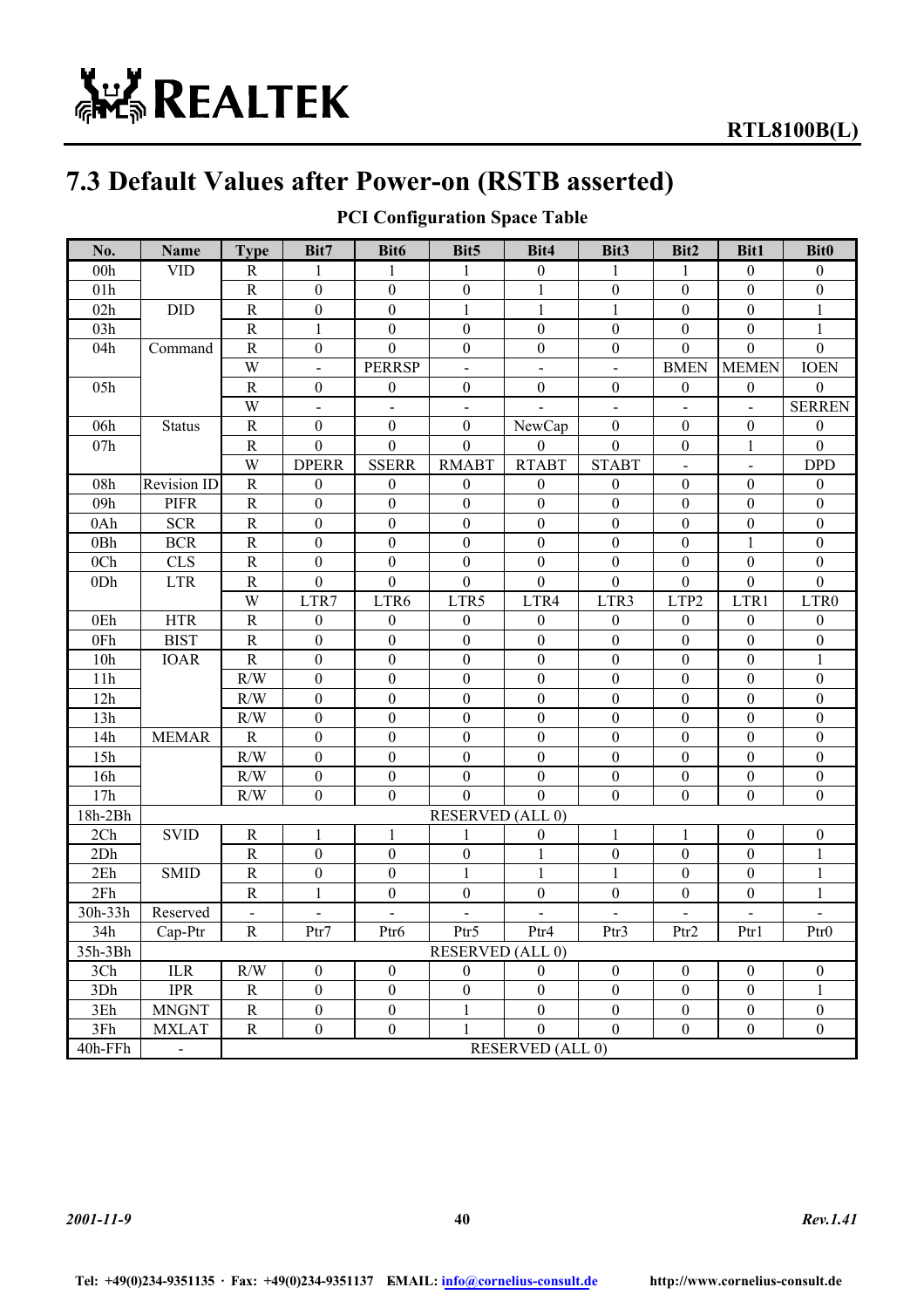

### **7.4 PCI Power Management Functions**

The RTL8100B(L) is compliant to ACPI (Rev 1.1), PCI Power Management (Rev 1.1), and Device Class Power Management Reference Specification (V1.0a), such as to support an OS Directed Power Management (OSPM) environment. To support this, the RTL8100B(L) provides the following capabilities:

- ¾ The RTL8100B(L) can monitor the network for a Wakeup Frame, a Magic Packet, or a Link Change, and notify the system via PME# when such a packet or event arrives. Then, the whole system can be restored to a working state to process the incoming jobs.
- $\triangleright$  The RTL8100B(L) can be isolated from the PCI bus automatically with the auxiliary power circuit when the PCI bus is in B3 state, i.e. the power on the PCI bus is removed. When the motherboard includes a built-in RTL8100B(L) single-chip fast Ethernet controller, the RTL8100B(L) can be disabled when needed by pulling the isolate pin low to 0V.

When the RTL8100B(L) is in power down mode ( $D1 \sim D3$ ),

- The Rx state machine is stopped, and the RTL8100B(L) keeps monitoring the network for wakeup event such Magic Packet, Wakeup Frame, and/or Link Change, in order to wake up the system. When in power down mode, the RTL8100B(L) will not reflect the status of any incoming packets in the ISR register and will not receive any packets into the Rx FIFO.
- ♦ The FIFO status and the packets which are already contained in the Rx FIFO before entering power down mode are kept by the RTL8100B(L) during power down mode.
- ♦ The transmission is stopped. The action of PCI bus master mode is stopped as well. The Tx FIFO is kept.
- ♦ After restoration to D0 state, the PCI bus master mode continues to transfer the data, which is not yet moved into the Tx FIFO from the last break. The packet that was not transmitted completely last time is transmitted again.
- D3cold\_support\_PME bit(bit15, PMC register) & Aux\_I\_b2:0 (bit8:6, PMC register) in PCI configuration space. If 9346 D3cold\_support\_PME bit(bit15, PMC) = 1, the above 4 bits depend on the existence of Aux power. If 9346 D3cold support PME bit(bit15, PMC) = 0, the above 4 bits are all 0's.  $Ex.$ 
	- 1. If 9346 D3c support  $PME = 1$ ,
		- $\triangleright$  If Aux. power exists, then PMC in PCI config space is the same as 9346 PMC, i.e. if 9346 PMC = C2 F7, then PCI PMC =  $C2$  F7.
		- $\blacktriangleright$  Aux. power is absent, then PMC in PCI config space is the same as 9346 PMC except the above 4 bits are all 0's. I.e. if 9346 PMC = C2 F7, the PCI PMC = 02 76.
			- In this case, if wakeup support is desired when the main power is off, it is suggested that the EEPROM PMC be set to: C2 F7 (Realtek default value). It is not recommended to set the D0 support PME bit to "1".
	- 2. If 9346 D3c support  $PME = 0$ ,
		- $\blacktriangleright$  Aux. power exists, then PMC in PCI config space is the same as 9346 PMC. I.e. if 9346 PMC = C2 77, then PCI PMC  $=$  C2 77.
		- $\blacktriangleright$  Aux. power is absent, then PMC in PCI config space is the same as 9346 PMC except the above 4 bits are all 0's. I.e. if 9346 PMC = C2 77, the PCI PMC = 02 76.
			- In this case, if wakeup support is not desired when the main power is off, it is suggested that the 9346 PMC to be 02 76. It is not recommended to set the D0 support PME bit to "1".

Link Wakeup occurs only when the following conditions are met:

- ♦ The LinkUp bit (CONFIG3#4) is set to 1, the PMEn bit (CONFIG1#0) is set to 1, and the RTL8100B(L) is in isolation state, or the PME# can be asserted in current power state.
- The Link status is re-established.

Magic Packet Wakeup occurs only when the following conditions are met:

- ♦ The destination address of the received Magic Packet matches.
- The received Magic Packet does not contain a CRC error.

*2001-11-9* **41** *Rev.1.41*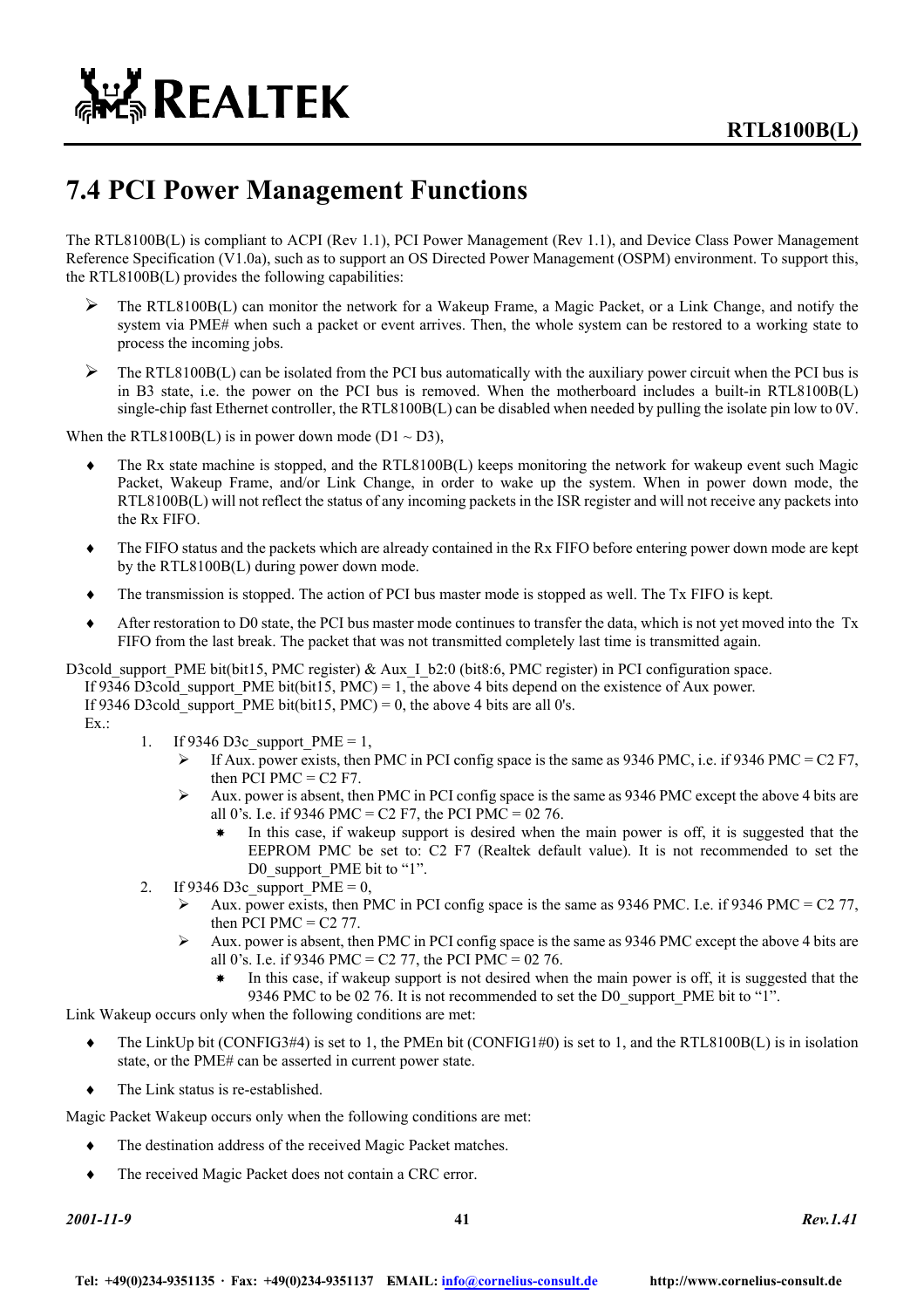- $\blacklozenge$  The Magic bit (CONFIG3#5) is set to 1, the PMEn bit (CONFIG1#0) is set to 1, and the RTL8100B(L) is in isolation state, or the PME# can be asserted in current power state.
- The Magic Packet pattern matches, i.e.  $6 * FFh + MISC(can be none) + 16 * DID(Destination ID)$  in any part of a valid (Fast) Ethernet packet.

Wakeup Frame event occurs only when the following conditions are met:

- The destination address of the received Wakeup Frame matches.
- ♦ The received Wakeup Frame does not contain a CRC error.
- $\blacklozenge$  The PMEn bit (CONFIG1#0) is set to 1.

**EN REALTEK** 

- ◆ The *8-bit CRC<sup>\*</sup>* (or *16-bit CRC*) of the received Wakeup Frame matches with the *8-bit CRC<sup>\*</sup>* (or *16-bit CRC*) of the sample Wakeup Frame pattern received from the local machine's OS.
- The *last masked byte\*\** of the received Wakeup Frame matches with the *last masked byte\*\** of the sample Wakeup Frame pattern provided by the local machine's OS. (In Long Wakeup Frame mode, the last masked byte field is replaced with the high byte of the 16-bit CRC.)

z **8-bit CRC:** 

This 8-bit CRC logic is used to generate an 8-bit CRC from the masked bytes of the received Wakeup Frame packet within offset 12 to 75. Software should calculate the 8-bit Power Management CRC for each specific sample wakeup frame and store the calculated CRC in the corresponding CRC register for the RTL8100B(L) to check if there is a Wakeup Frame packet coming in.

#### z **16-bit CRC: (Long Wakeup Frame mode, the mask bytes cover from offset 0 to 127)**

*Long Wakeup Frame:* The RTL8100B(L) also supports 3 long Wakeup Frames. If the range of mask bytes of the sample Wakeup Frame, passed down by the OS to the driver, exceeds the range from offset 12 to 75, the related registers of wakeup frame 2 and 3 can be merged to support one long wakeup frame by setting the LongWF (bit0, CONFIG4). Thus, the range of effective mask bytes extends from offset 0 to 127. The low byte and high byte of the calculated 16-bit CRC should be put into register CRC2 and LSBCRC2 respectively. The mask bytes (16 bytes) should be stored to register Wakeup2 and Wakeup3. The CRC3 and LSBCRC3 have no meaning in this case and should be reset to 0. Long Wakeup Frame pairs are frames 4 and 5, and frames 6 and 7. The CRC5, CRC7, LSBCRC5, and LSBCRC7 have no meaning in this case and should be reset to 0, if the RTL8100B(L) is set to support long Wakeup Frames. In this case, the RTL8100B(L) support 5 wakeup frames, that are 2 normal wakeup frames and 3 long wakeup frames.

\*\* **last masked byte:** 

The last byte of the masked bytes of the received Wakeup Frame packet within offset 12 to 75 (in 8-bit CRC mode) should match the last byte of the masked bytes of the sample Wakeup Frame provided by the local machine's OS.

The PME# signal is asserted only when the following conditions are met:

- The PMEn bit (bit0, CONFIG1) is set to 1.
- ◆ The PME En bit (bit8, PMCSR) in PCI Configuration Space is set to 1.
- $\blacklozenge$  The RTL8100B(L) may assert PME# in current power state, or the RTL8100B(L) is in isolation state. Refer to PME\_Support(bit15-11) of the PMC register in PCI Configuration Space.
- Magic Packet, LinkUp, or Wakeup Frame has occurred.
	- \* Writing a 1 to the PME\_Status (bit15) of PMCSR register in the PCI Configuration Space will clear this bit and cause the RTL8100B(L) to stop asserting a PME# (if enabled).

When the RTL8100B(L) is in power down mode, ex. D1-D3, the IO, and MEM are all disabled. After RST# asserted, the power state must be changed to D0 if the original power state is D3<sub>cold</sub>. There is no hardware enforced delays at RTL8100B(L)'s power state. When in ACPI mode, the RTL8100B(L) does not support PME from D0 (owing to the setting of PMC register. This setting comes from EEPROM).

*2001-11-9* **42** *Rev.1.41*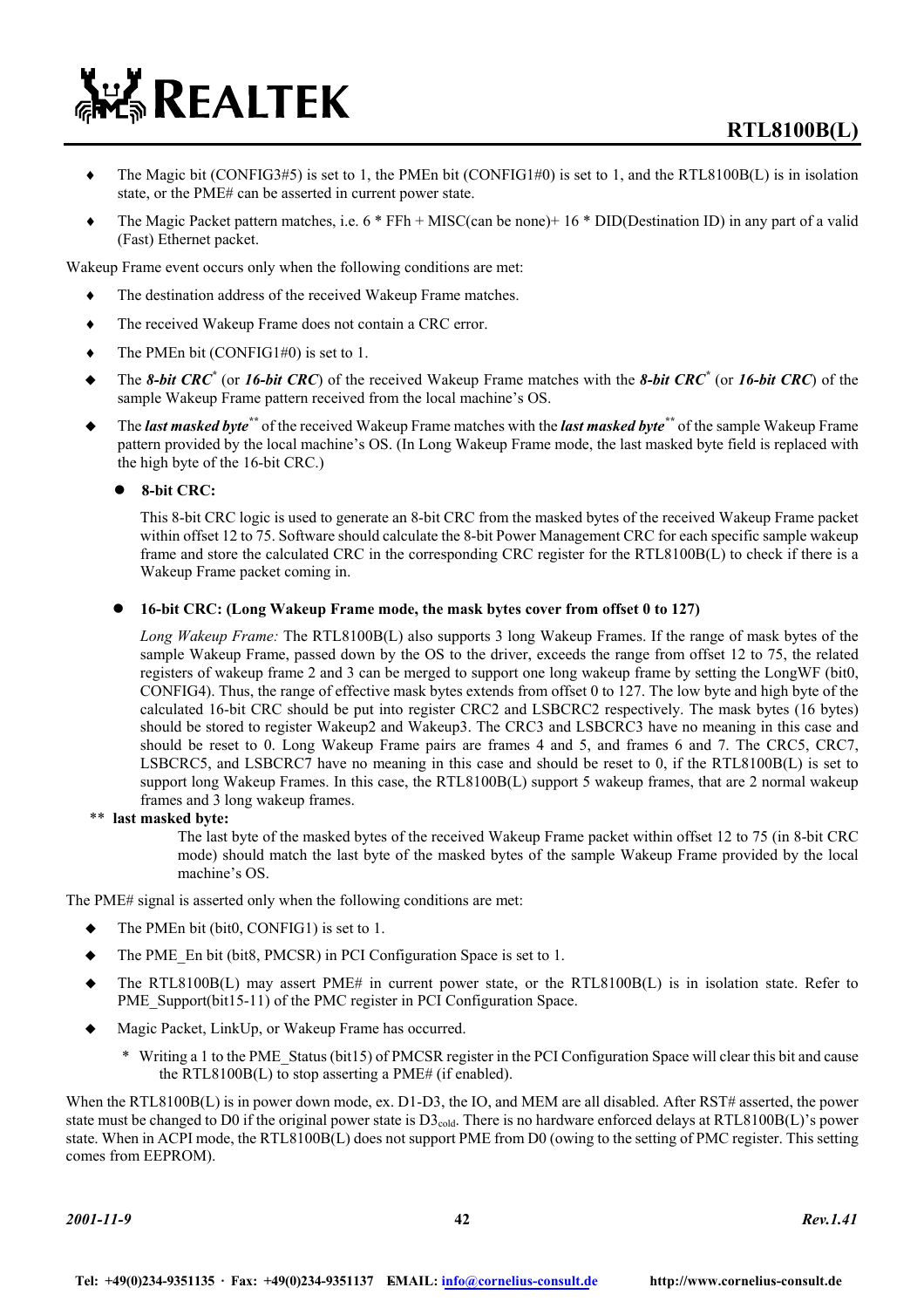

The RTL8100B(L) also supports the LAN WAKE-UP function. The LWAKE pin is used to notify the motherboard to execute the wake-up process whenever the RTL8100B(L) receives a wakeup event, such as Magic Packet.

The LWAKE signal is asserted according the following setting:

- ◆ LWPME bit (bit4, CONFIG4):
	- 0: The LWAKE is asserted whenever there is wakeup event occurs.
	- 1: The LWAKE can only be asserted when the PMEB is asserted and the ISOLATEB is low.
- Bit1 of DELAY byte(offset 1Fh, EEPROM):
	- 0: LWAKE signal is disabled.
	- 1: LWAKE signal is enabled

### **7.5 VPD (Vital Product Data)**

Bit 31 of the VPD is used to issue VPD read/write commands and is also a flag used to indicate whether the transfer of data between the VPD data register and the 93C46 is completed or not.

- 1. Write VPD register: (write data to 93C46) Write the flag bit to a one at the same time the VPD address is written. When the flag bit is set to zero by the RTL8100B(L), the VPD data (all 4 bytes) has been transferred from the VPD data register to the 93C46.
- 2. Read VPD register: (read data from 93C46) Write the flag bit to a zero at the same time the VPD address is written. When the flag bit is set to one by the RTL8100B(L), the VPD data (all 4 bytes) has been transferred from 93C46 to the VPD data register.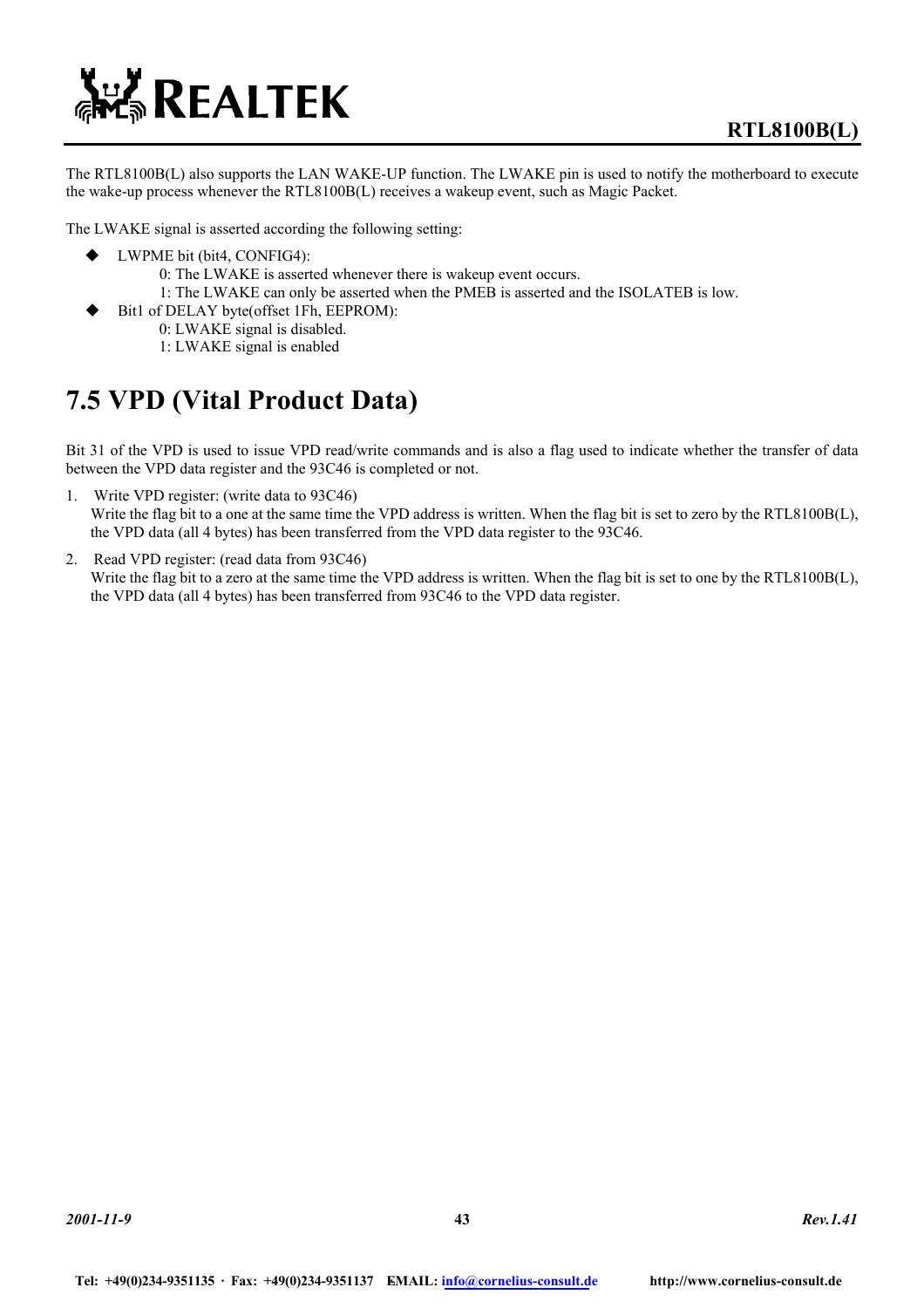

**RTL8100B(L)** 

# **8. Block Diagram**



*2001-11-9* **44** *Rev.1.41*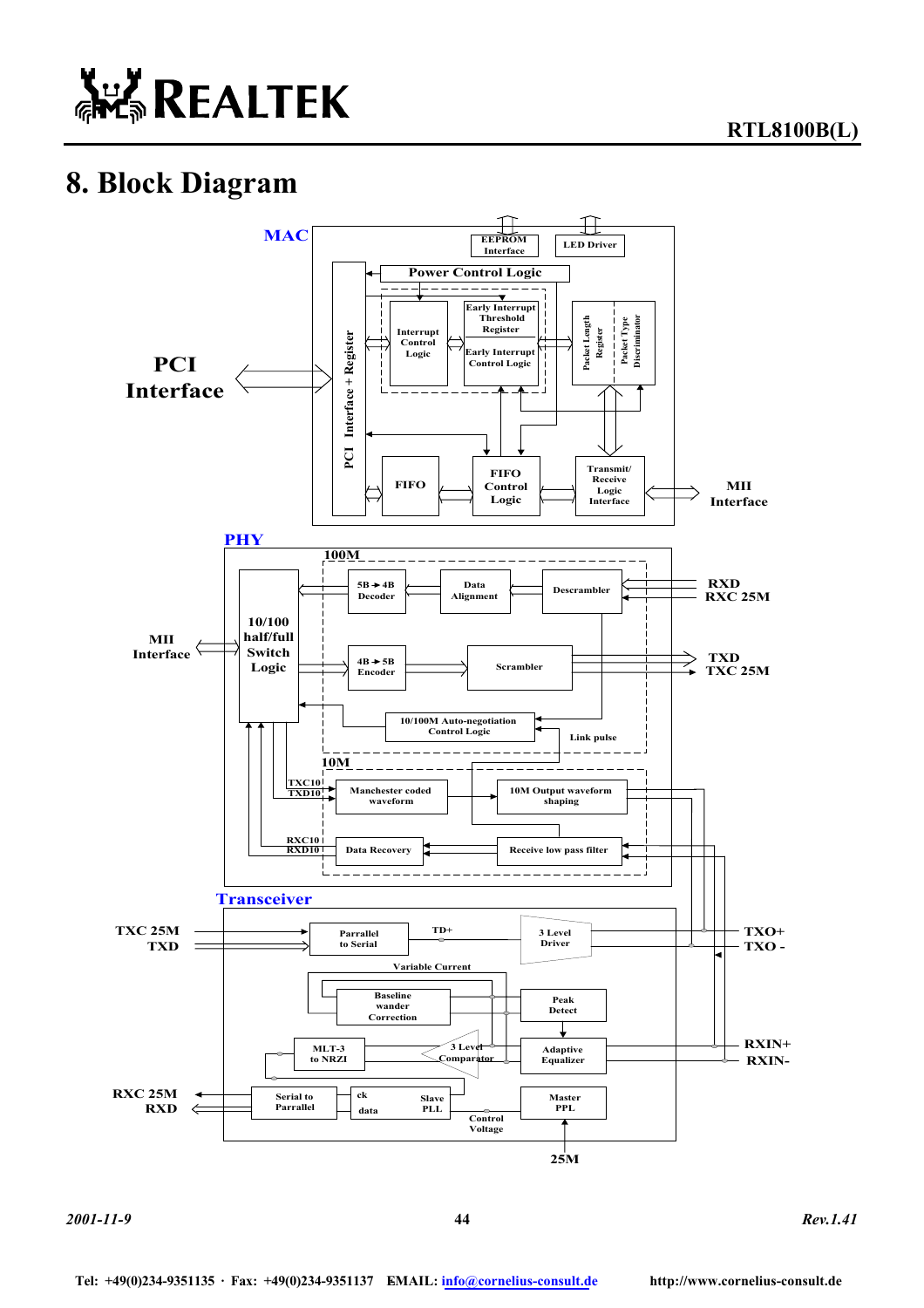

# **9. Functional Description**

### **9.1 Transmit operation**

The host CPU initiates a transmit by storing an entire packet of data in one of the descriptors in the main memory. When the entire packet has been transferred to the Tx buffer, the RTL8100B(L) is instructed to move the data from the Tx buffer to the internal transmit FIFO in PCI bus master mode. When the transmit FIFO contains a complete packet or is filled to the programmed threshold level, the RTL8100B(L) begins packet transmission.

### **9.2 Receive operation**

The incoming packet is placed in the RTL8100B(L)'s Rx FIFO. Concurrently, the RTL8100B(L) performs address filtering of multicast packets according to its hash algorithms. When the amount of data in the Rx FIFO reaches the level defined in the Receive Configuration Register, the RTL8100B(L) requests the PCI bus to begin transferring the data to the Rx buffer in PCI bus master mode.

### **9.3 Wander Compensation**

The 8100B(L) is ANSI TP-PMD compliant and supports input and Base Line Wander (BLW) compensation in 100Base-TX mode. The 8100B(L) does not require external attenuation circuitry at its receive inputs, RD+/-. It accepts TP-PMD compliant waveforms directly, requiring only a  $100\Omega$  termination and a 1:1 transformer.

BLW is the change in the average DC content, over time, of an AC coupled digital transmission over a given transmission medium. BLW is a result from the interaction between the low frequency components of a transmitted bit stream and the frequency response of the AC coupling component(s) within the transmission system. If the low frequency content of the digital bit stream goes below the low frequency pole of the AC coupling transformers, then the droop characteristics of the transformers will dominate resulting in potentially serious BLW. If BLW is not compensated, packet loss can occur.

### **9.4 Signal Detect**

The 8100B(L) supports signal detect in 100Base-TX mode. Therefore, the reception of normal 10Base-T link pulses and fast link pulses defined by IEEE 802.3u Auto-negotiation by the 100Base-TX receiver do not cause the 8100B(L) to assert signal detect.

The signal detect function of the 8100B(L) is incorporated to meet the specifications mandated by the ANSI FDDI TP-PMD standard as well as the IEEE 802.3 100Base-TX standard for both voltage thresholds and timing parameters.

### **9.5 Line Quality Monitor**

The line quality monitor function is available in 100Base-TX mode. It is possible to determine the amount of Equalization being used by accessing certain test registers with the DSP engine. This provides a crude indication of connected cable length. This function allows for a quick and simple verification of the line quality in that any significant deviation from an expected register value (based on a known cable length) would indicate that the signal quality has deviated from the expected nominal case.

### **9.6 Clock Recovery Module**

The Clock Recovery Module (CRM) is supported in 100Base-TX mode. The CRM accepts 125Mb/s MLT3 data from the equalizer. The DPLL locks onto the 125Mb/s data stream and extracts a 125MHz recovered clock. The extracted and synchronized clock and data are used as required by the synchronous receive operations.

### **9.7 Loopback Operation**

Loopback mode is normally used to verify that the logic operations up to the Ethernet cable function correctly. In loopback mode for 100Mbps, the RTL8100B(L) takes frames from the transmit descriptor and transmits them up to internal Twister logic.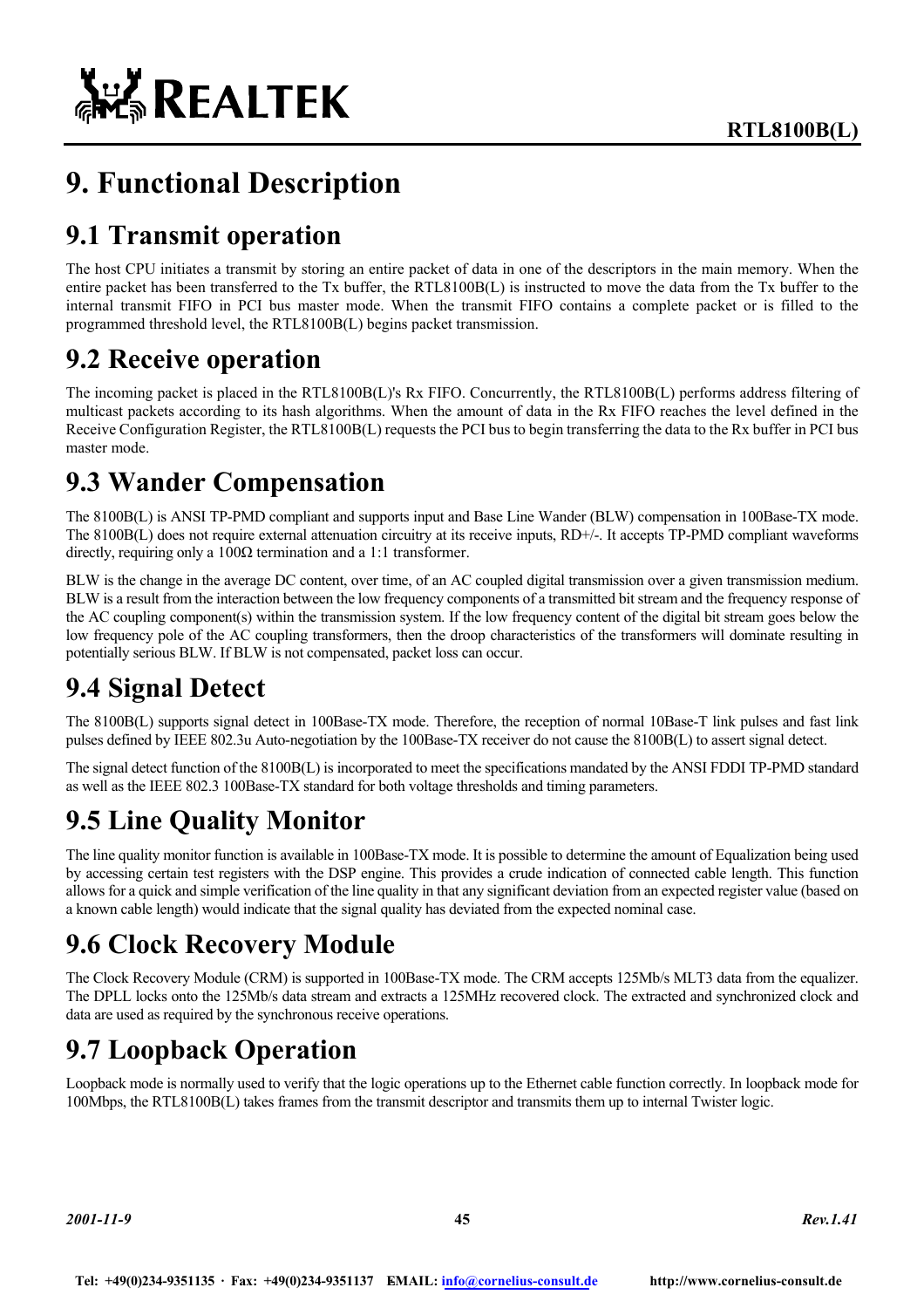

### **9.8 Tx Encapsulation**

While operating in 100Base-TX mode, the RTL8100B(L) encapsulates the frames that it transmits according to the 4B/5B code-groups table. The changes of the original packet data are listed as follows :

- 1. The first byte of the preamble in the MAC frame is replaced with the JK symbol pair.
- 2. After the CRC, the TR symbol pair is inserted.

### **9.9 Collision**

If the RTL8100B(L) is not in full-duplex mode, a collision event occurs when the receive input is not idle while the RTL8100B(L) transmits. If the collision was detected during the preamble transmission, the jam pattern is transmitted after completing the preamble (including the JK symbol pair).

### **9.10 Rx Decapsulation**

The RTL8100B(L) continuously monitors the network when reception is enabled. When activity is recognized it starts to process the incoming data.

After detecting receive activity on the line, the RTL8100B(L) starts to process the preamble bytes based on the mode of operation.

While operating in 100Base-Tx mode, the RTL8100B(L) expects the frame to start with the symbol pair JK in the first bye of the 8-byte preamble.

The RTL8100B(L) checks the CRC bytes and checks if the packet data ends with the TR symbol pair, if not, the RTL8100B(L) reports an CRC error RSR.

The RTL8100B(L) reports a RSR<CRC> error in any of the following cases :

- 1. In the 100Base-Tx mode, one of the following occur.
- a. An invalid symbol (4B/5B Table) is received in the middle of the frame. RSR<ISE> bit also sets.
- b. The frame does not end with the TR symbol pair.

### **9.11 Flow Control**

The RTL8100B(L) supports IEEE802.3X flow control to improve performance in full-duplex mode. It detects PAUSE packets to achieve flow control tasks.

### **9.11.1. Control Frame Transmission**

When the RTL8100B(L) detects that its free receive buffer is less than 3K bytes, it sends a **PAUSE** packet with **pause time(=FFFFh)** to inform the source station to stop transmission for the specified period of time. After the driver has processed the packets in the receive buffer and updated the boundary pointer, the RTL8100B(L) sends the other **PAUSE packet**  with pause time(=0000h) to wake up the source station to restart transmission.

### **9.11.2. Control Frame Reception**

The RTL8100B(L) enters a back off state for a specified period of time when it receives a valid **PAUSE packet with pause time(=n)**. If the PAUSE packet is received while the RTL8100B(L) is transmitting, the RTL8100B(L) starts to back off after current transmission completes. The RTL8100B(L) is free to transmit the next packets when it receives a valid **PAUSE packet with pause time(=0000h)** or the **backoff timer(=n\*512 bit time)** elapses.

Note: The PAUSE operation cannot be used to inhibit transmission of MAC Control frames (e.g. PAUSE packet). The N-way flow control capability can be disabled, please refer to Section 6. EEPROM (93C46) Contents for a detailed description.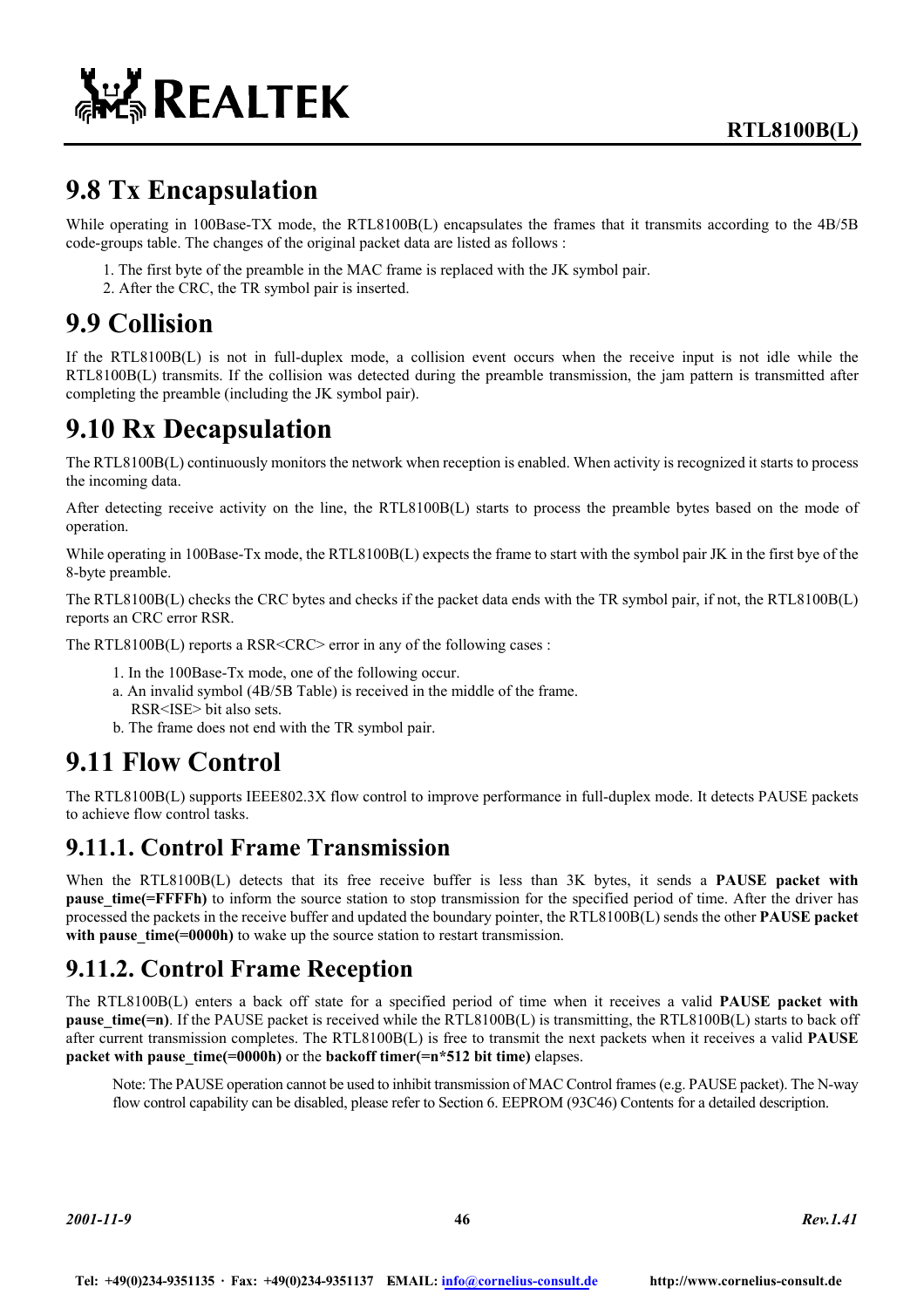

### **9.12 LED Functions**

### **9.12.1 10/100 Mbps Link Monitor**

The Link Monitor senses the link integrity or if a station is down.

### **9.12.2 LED\_RX**

In 10/100 Mbps mode, the LED function is like the RTL8139C(L).



**9.12.3 LED\_TX** 

*2001-11-9* **47** *Rev.1.41*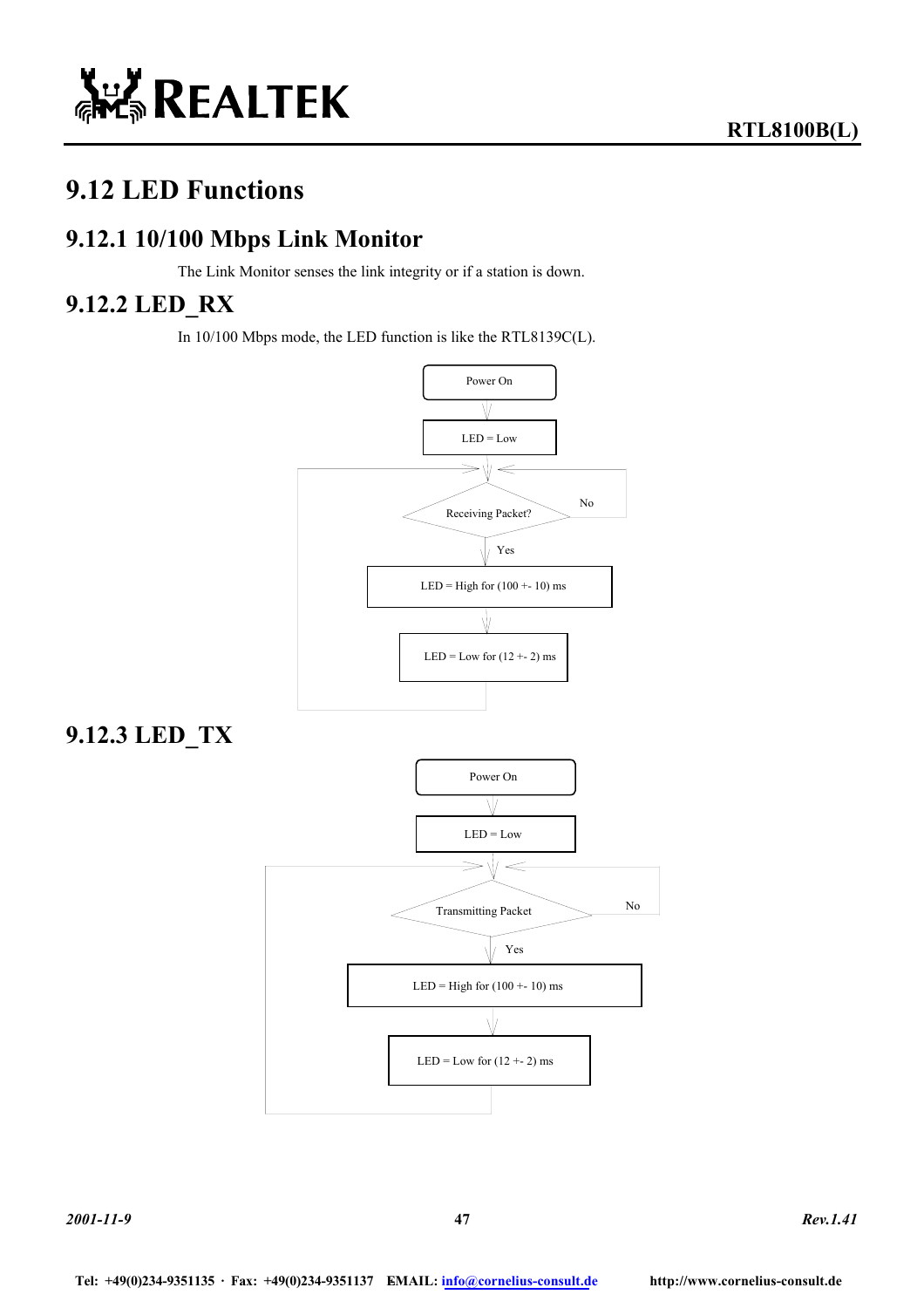

### **9.12.4 LED\_TX+LED\_RX**



# **10. Application Diagram**

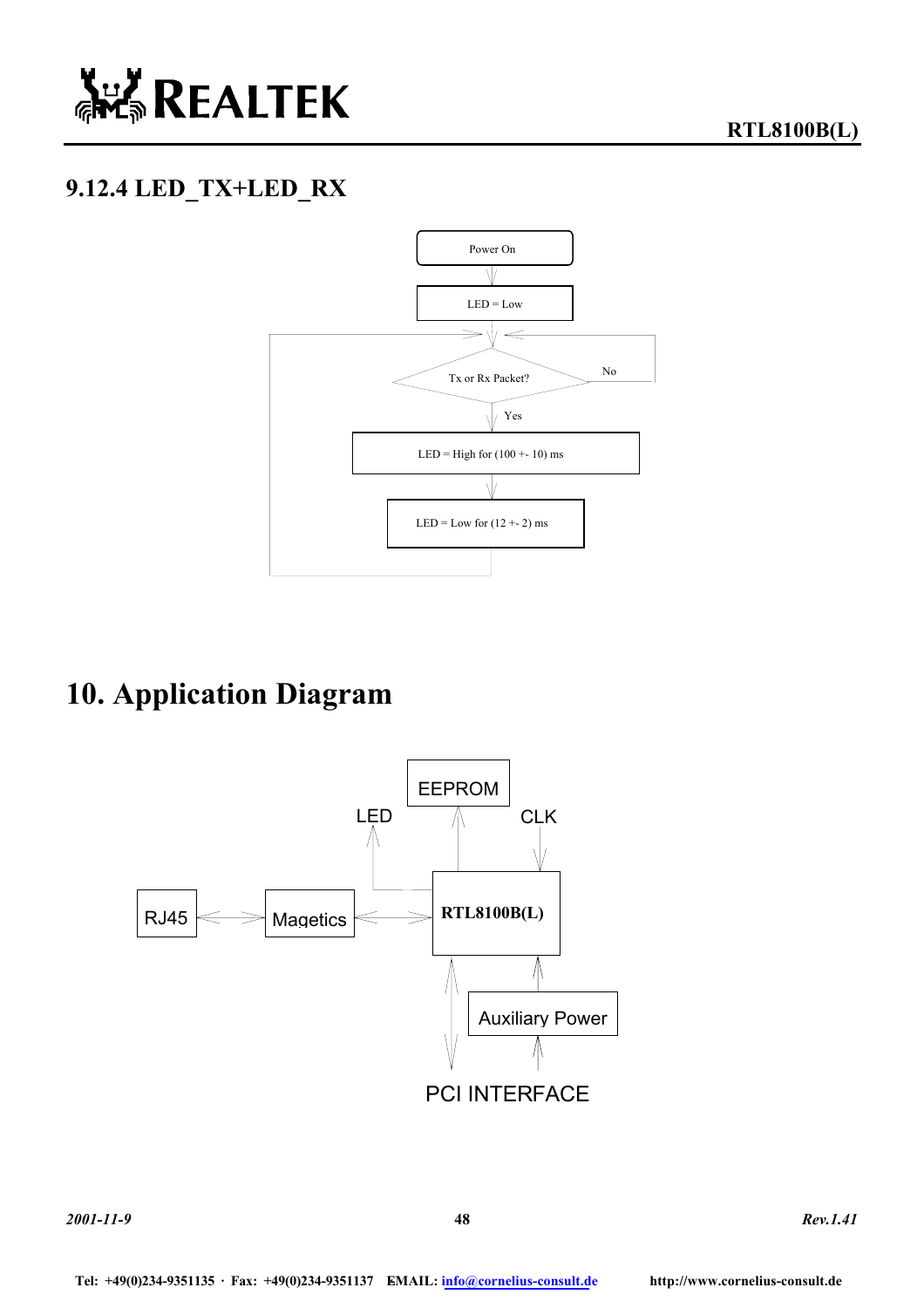

# **11. Electrical Characteristics**

### **11.1 Temperature Limit Ratings**

| Parameter             | Minimum     | Maximum       | <b>Units</b> |
|-----------------------|-------------|---------------|--------------|
| Storage temperature   | -<br>$\sim$ | $\sim$<br>1/2 | ٥r           |
| Operating temperature |             | 70<br>J.      | n.           |

### **11.2 DC Characteristics**

### **11.2.1 Supply voltage**

### **Vcc = 3.0V min. to 3.6V max.**

| <b>Symbol</b> | <b>Parameter</b>                        | <b>Conditions</b>                 | <b>Minimum</b>     | <b>Maximum</b>     | <b>Units</b> |
|---------------|-----------------------------------------|-----------------------------------|--------------------|--------------------|--------------|
| $V_{OH}$      | Minimum High Level Output Voltage       | $1$ OH = $-8$ mA                  | $0.9 * \text{Vcc}$ | Vcc                | V            |
| $V_{OL}$      | Maximum Low Level Output Voltage        | $1OL = 8mA$                       |                    | $0.1 * \text{Vcc}$ | V            |
| $V_{IH}$      | Minimum High Level Input Voltage        |                                   | $0.5 * \text{Vcc}$ | $Vec{+}0.5$        | V            |
| $V_{IL}$      | Maximum Low Level Input Voltage         |                                   | $-0.5$             | $0.3 * Vec$        | V            |
| $I_{IN}$      | Input Current                           | $V_{IN} = V_{CC}$ or              | $-1.0$             | 1.0                | uA           |
|               |                                         | <b>GND</b>                        |                    |                    |              |
| $I_{OZ}$      | Tri-State Output Leakage Current        | $V_{\text{OUT}}=V_{\text{CC or}}$ | $-10$              | 10                 | uA           |
|               |                                         | <b>GND</b>                        |                    |                    |              |
| $_{\rm{ICC}}$ | <b>Average Operating Supply Current</b> | $I_{\text{OUT}} = 0$ mA,          |                    | 330                | mA           |

### **11.2.2 Supply voltage**

### **Vdd25 = 2.3V min. to 2.7V max.**

| <b>Symbol</b> | <b>Parameter</b>                  | <b>Conditions</b>                                 | <b>Minimum</b> | <b>Maximum</b> | Units |
|---------------|-----------------------------------|---------------------------------------------------|----------------|----------------|-------|
| $V_{OH}$      | Minimum High Level Output Voltage | $1$ OH= $-8$ mA                                   | $0.9 * Vdd25$  | Vdd25          | V     |
| $V_{OL}$      | Maximum Low Level Output Voltage  | $1$ OL= $8$ mA                                    |                | $0.1 * Vdd25$  | V     |
| $V_{IH}$      | Minimum High Level Input Voltage  |                                                   | $0.5 * Vdd25$  | $Vdd25+0.5$    | V     |
| $V_{IL}$      | Maximum Low Level Input Voltage   |                                                   | $-0.5$         | $0.3 * Vdd25$  | V     |
| $I_{IN}$      | Input Current                     | $V_{IN} = V_{dd25}$ or<br><b>GND</b>              | $-1.0$         | 1.0            | uA    |
| $I_{OZ}$      | Tri-State Output Leakage Current  | $V_{\text{OUT}}=V_{\text{dd25}}$ or<br><b>GND</b> | $-10$          | 10             | uA    |
| $l_{dd25}$    | Average Operating Supply Current  | $I_{\text{OUT}} = 0$ mA,                          |                | 40             | mA    |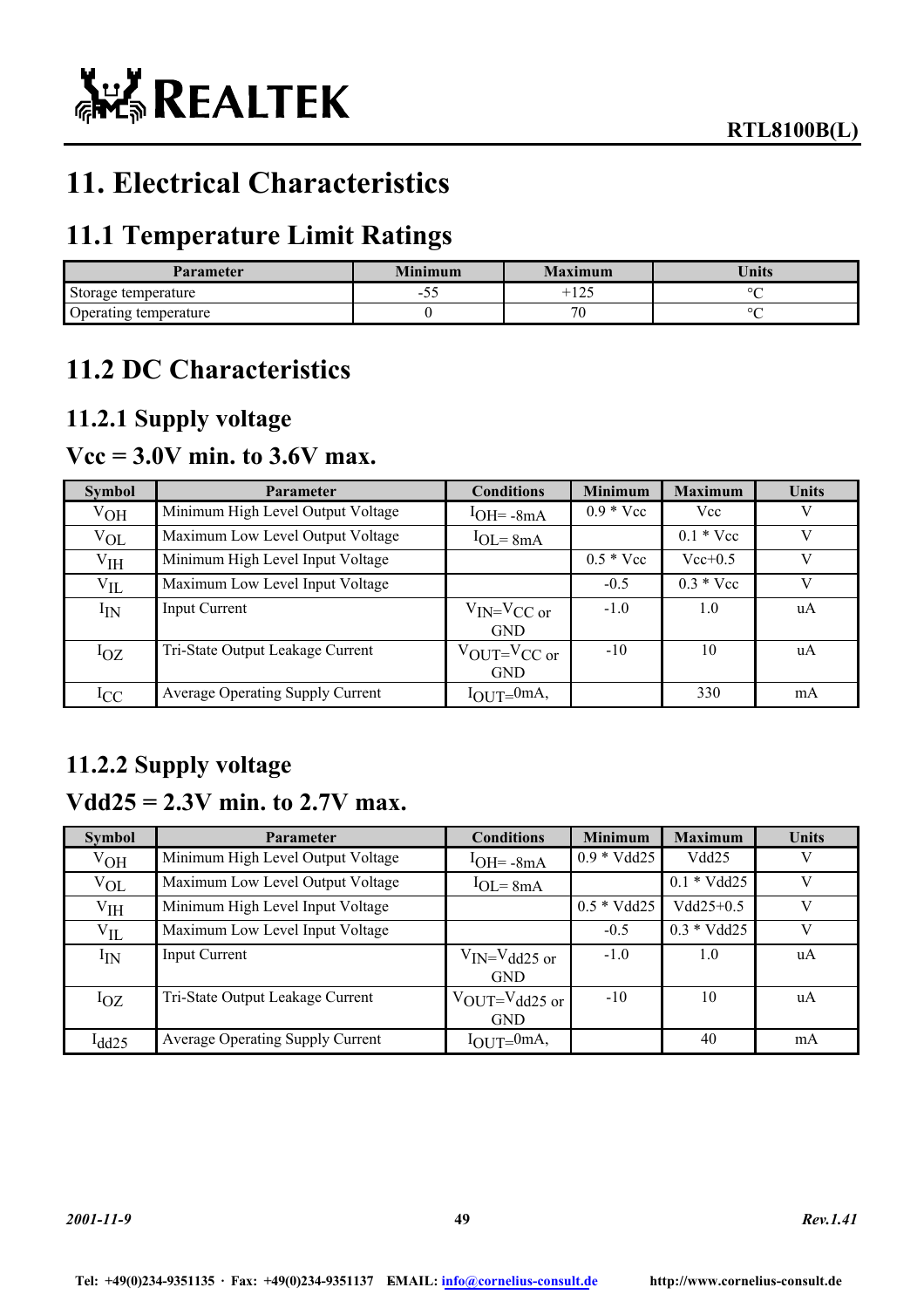# **11.3 AC Characteristics**

### **11.3.1 PCI Bus Operation Timing**

### **Target Read**



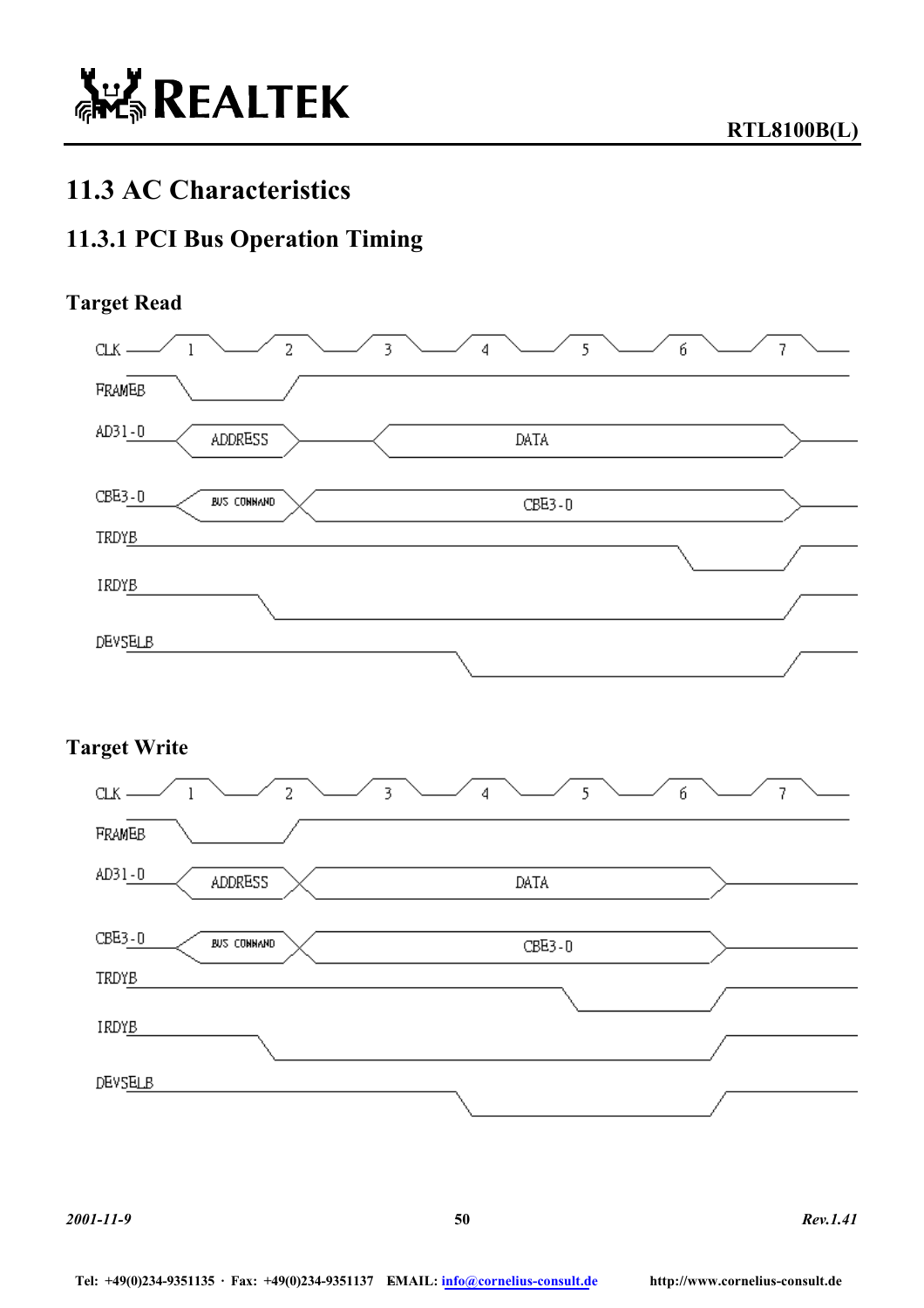

**RTL8100B(L)** 

### **Configuration Read**



*2001-11-9* **51** *Rev.1.41*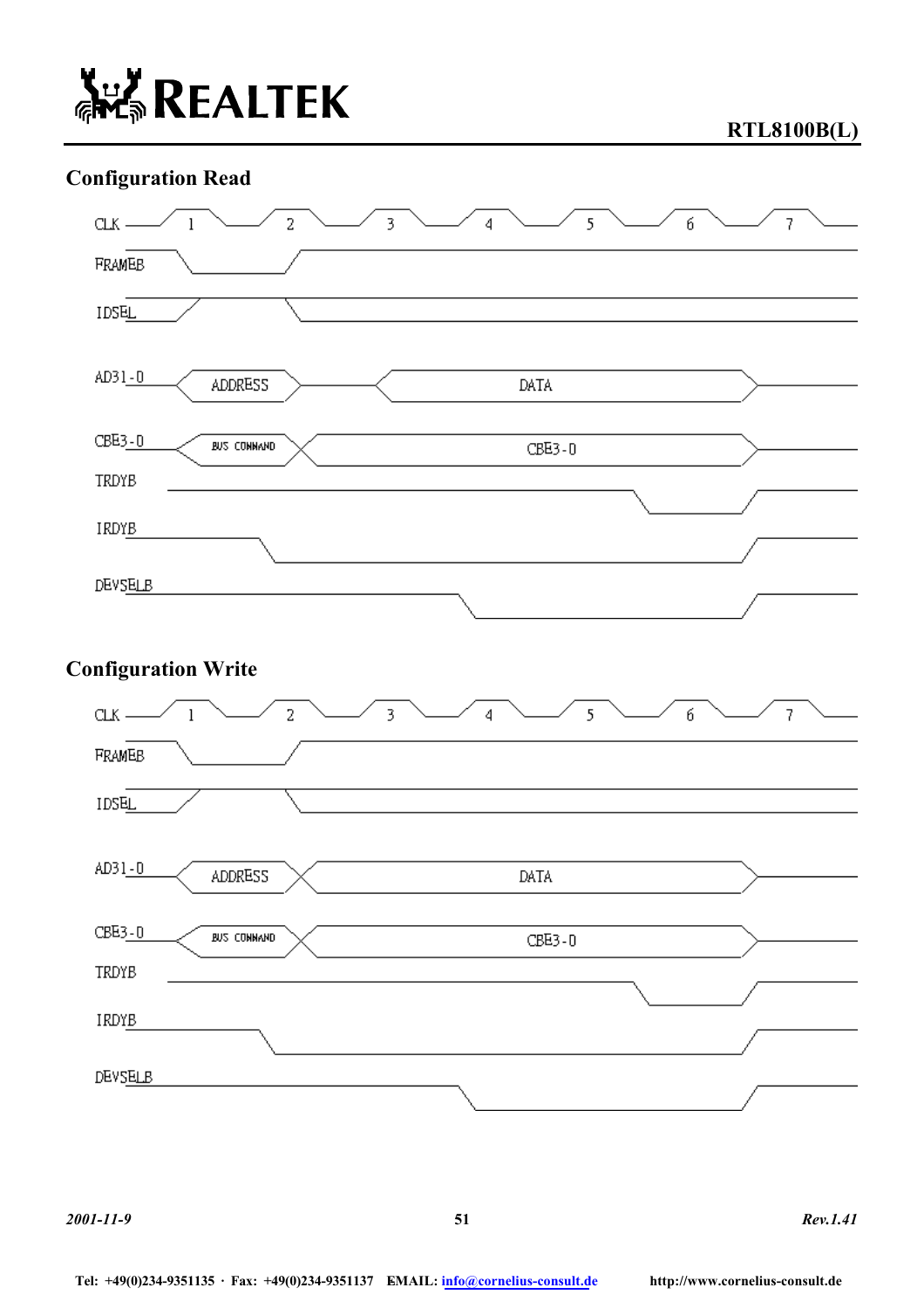

**RTL8100B(L)** 

### **BUS Arbitration**



### **Memory Read**

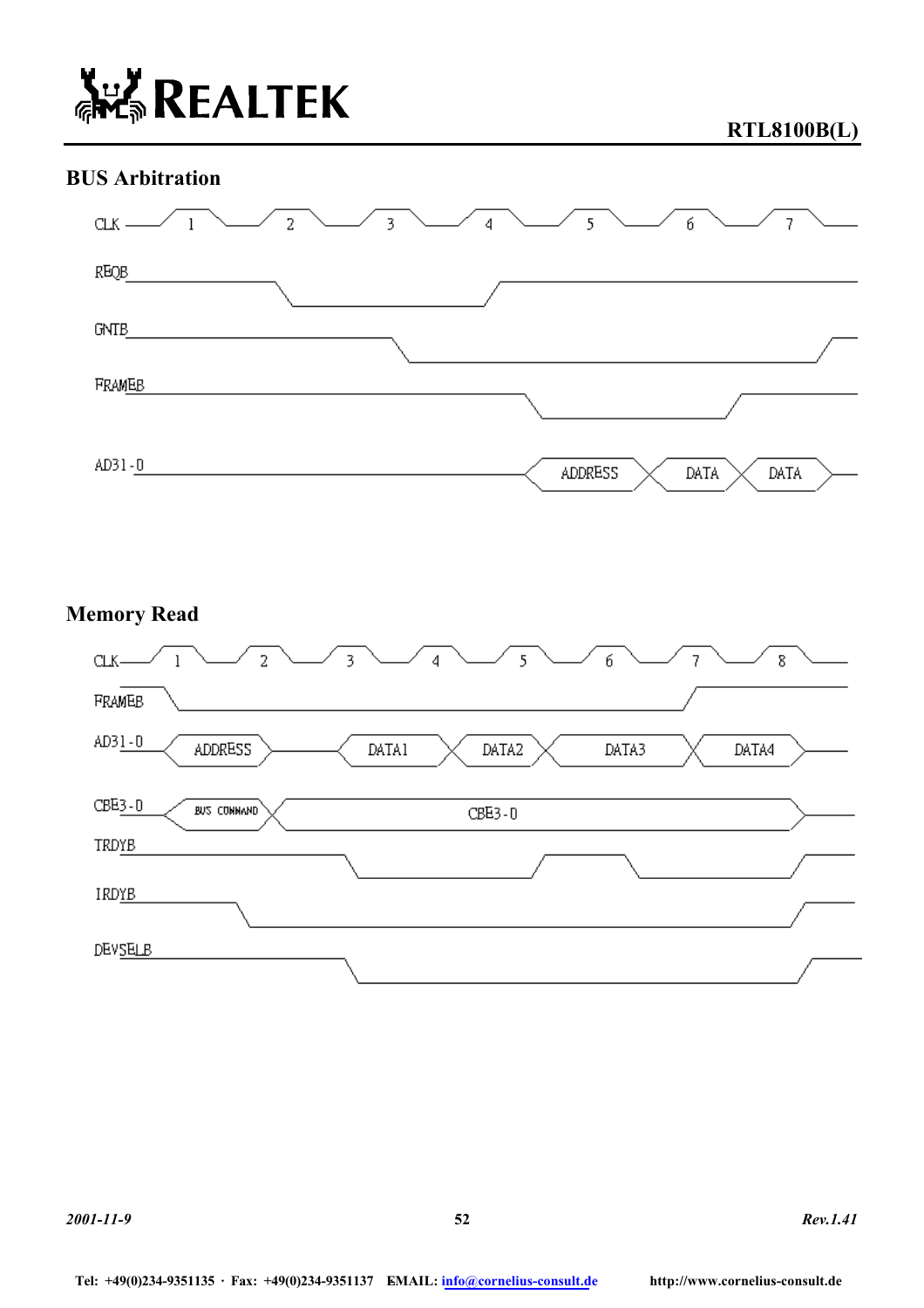### **Memory Write**



### **Target Initiated Termination - Retry**

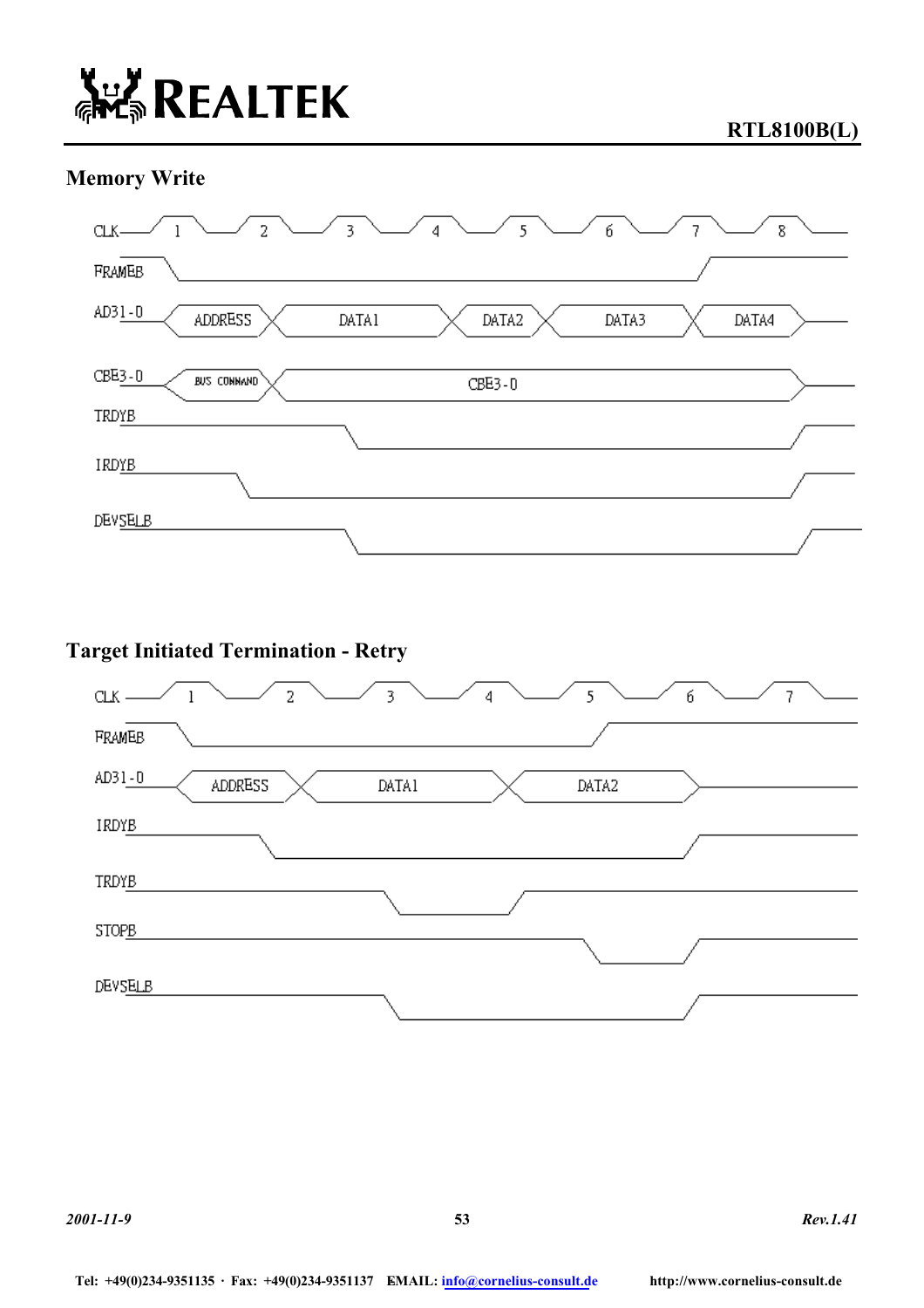

### **Target Initiated Termination - Disconnect**



### **Target Initiated Termination - Abort**

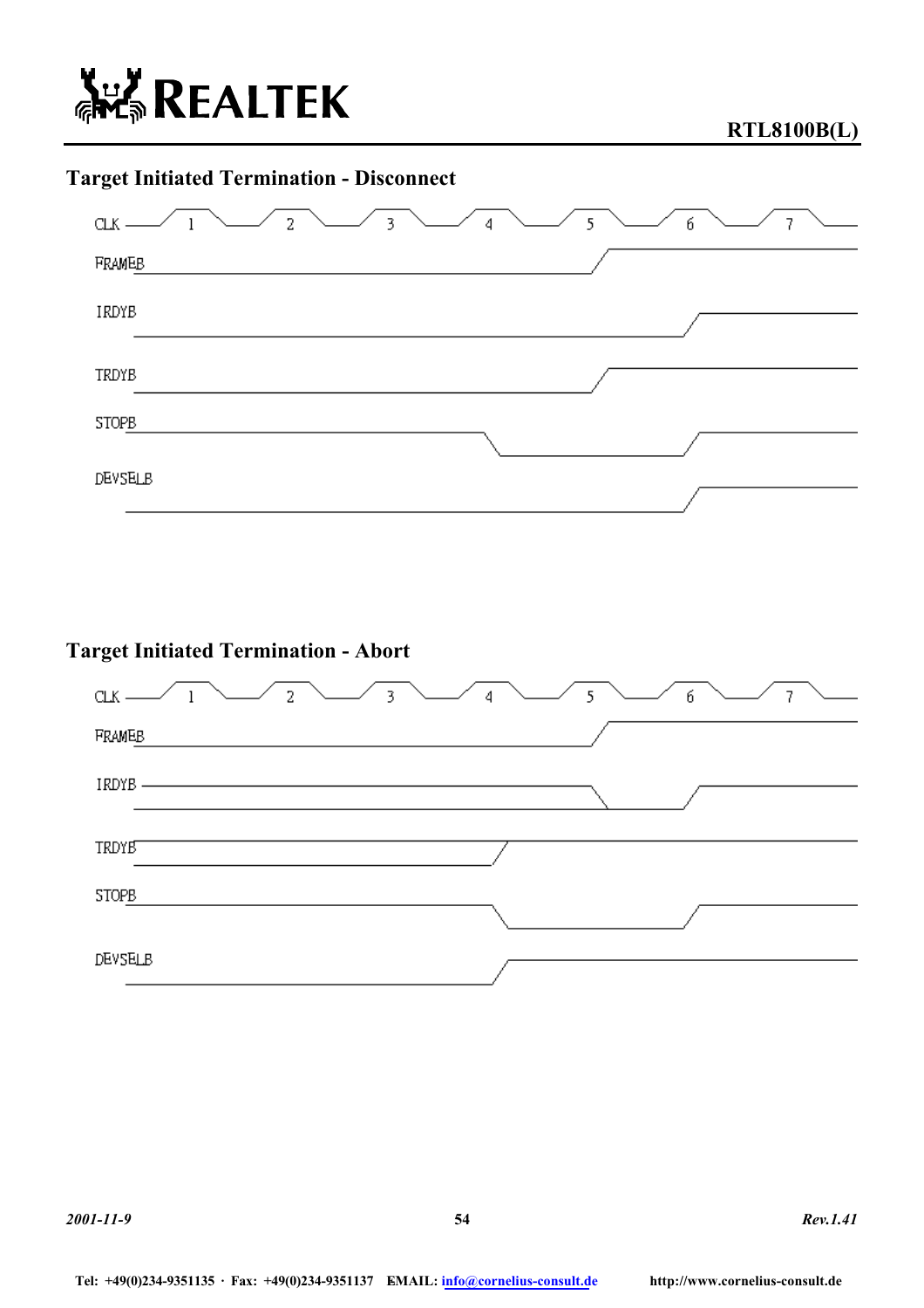

**RTL8100B(L)** 

### **Master Initiated Termination – Abort**



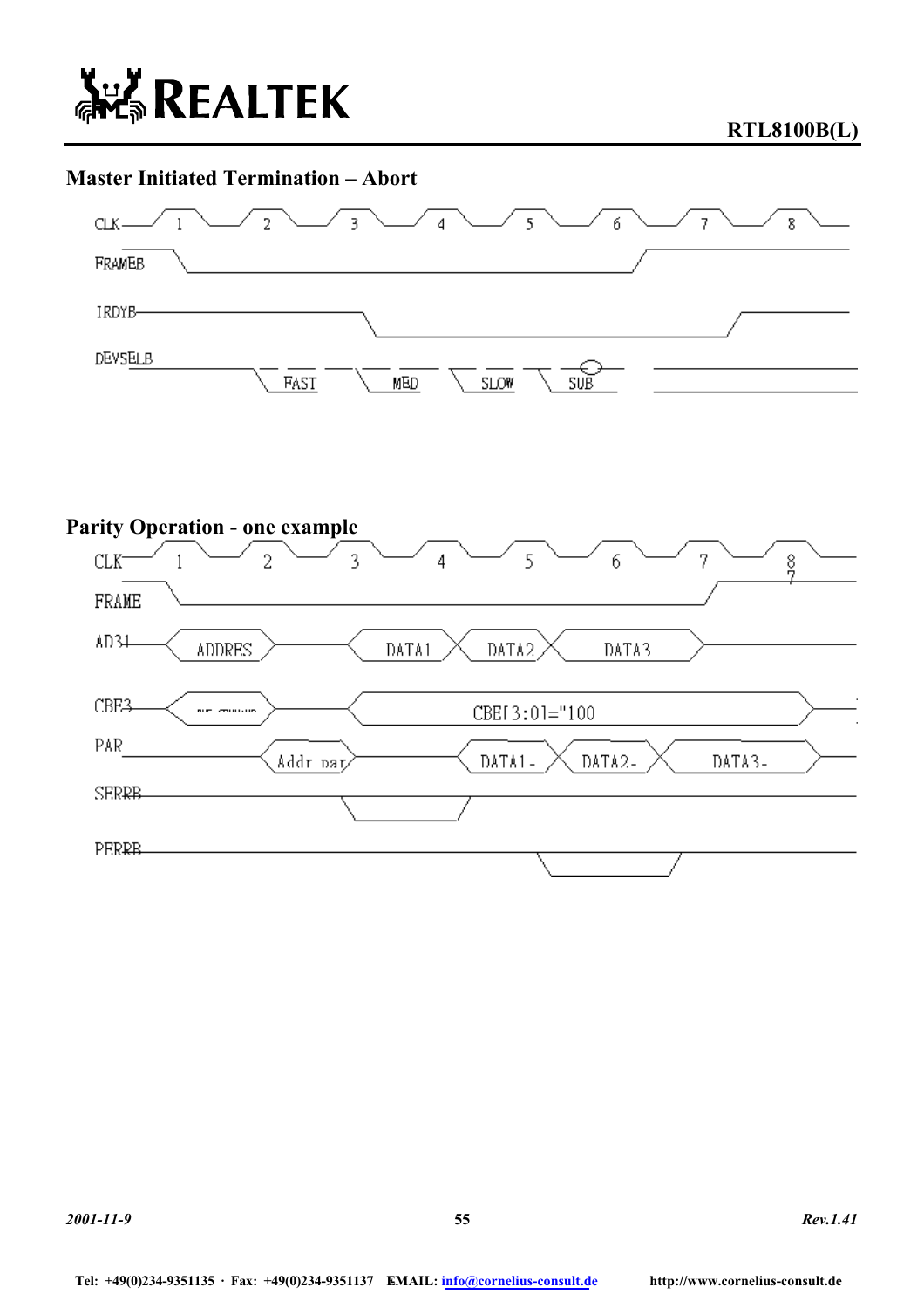

# **12. Mechanical Dimensions 12.1 QFP**



#### Notes:

1.Dimension D  $&$  E do not include interlead flash.

2.Dimension b does not include dambar protrusion/intrusion.

**A1** 4.3 20.1 35.8 0.11 **0.51** 0.91 4.General appearance spec. should be based on final visual inspection spec.

| D              | 541.3       | 551.2 |              | 561.0   13.75   | 14.00                    | 14.25        |                             | TITLE: 100L QFP (14x20 mm <sup>**</sup> 2) FOOTPRINT 4.8 mm |              |      |  |  |  |
|----------------|-------------|-------|--------------|-----------------|--------------------------|--------------|-----------------------------|-------------------------------------------------------------|--------------|------|--|--|--|
| E              | 777.6       | 787.4 | 797.2        | 19.75           | <b>20.00</b>             | 20.25        |                             | PACKAGE OUTLINE DRAWING                                     |              |      |  |  |  |
| e              | 19.7        | 25.6  | 31.5         | 0.50            | 0.65                     | 0.80         |                             | LEADFRAME MATERIAL:                                         |              |      |  |  |  |
| Ŧр             | 726.4       | 740.2 | 753.9        | 18.45           | 18.80                    | 19.15        | <b>APPROVE</b>              |                                                             | DWG NO.      |      |  |  |  |
| HЕ             | 962.6       | 976.4 |              | $990.2$   24.45 | 24.80                    | 25.15        |                             |                                                             | REV NO.      |      |  |  |  |
| L              | 39.4        | 47.2  | 55.1         | 1.00.           | 1.20                     | 1.40         |                             |                                                             | <b>SCALE</b> |      |  |  |  |
| $\mathsf{L}_1$ | 88.6        | 94.5  | 104.3        | 2.25            | 2.40                     | 2.65         | <b>CHECK</b>                | Ricardo Chen                                                | <b>DATE</b>  |      |  |  |  |
| Y              |             | -     | 3.9          |                 | $\overline{\phantom{0}}$ | 0.10         |                             |                                                             | SHT NO.      | - OF |  |  |  |
| $\theta$       | $0^{\circ}$ |       | $12^{\circ}$ | $0^{\circ}$     |                          | $12^{\circ}$ | REALTEK SEMICONDUCTOR CORP. |                                                             |              |      |  |  |  |
|                |             |       |              |                 |                          |              |                             |                                                             |              |      |  |  |  |

| Symbol         |             | Dimension in mil |              |             | Dimension in mm |              | 1. Dimension $D \& E$ do not include interlead |                                      |                                             |                         |  |
|----------------|-------------|------------------|--------------|-------------|-----------------|--------------|------------------------------------------------|--------------------------------------|---------------------------------------------|-------------------------|--|
|                | Min         | <b>Typical</b>   | Max          | Min         | <b>Typical</b>  | Max          | 2. Dimension b does not include dambar prot    |                                      |                                             |                         |  |
| A              | 106.3       | 118.1            | 129.9        | 2.70        | 3.00            | 3.30         |                                                | 3. Controlling dimension: Millimeter |                                             |                         |  |
| A1             | 4.3         | 20.1             | 35.8         | 0.11        | 0.51            | 0.91         |                                                |                                      | 4. General appearance spec. should be based |                         |  |
| A <sub>2</sub> | 102.4       | 112.2            | 122.0        | 2.60        | 2.85            | 3.10         |                                                | inspection spec.                     |                                             |                         |  |
| b              | 7.1         | 11.8             | 16.5         | 0.18        | 0.30            | 0.42         |                                                |                                      |                                             |                         |  |
| $\mathbf c$    | 1.6         | 5.9              | 10.2         | 0.04        | 0.15            | 0.26         |                                                |                                      |                                             |                         |  |
| D              | 541.3       | 551.2            | 561.0        | 13.75       | 14.00           | 14.25        | TITLE: 100L QFP (14x20 mm**2) FC               |                                      |                                             |                         |  |
| E              | 777.6       | 787.4            | 797.2        | 19.75       | 20.00           | 20.25        | PACKAGE OUTLINE DRA                            |                                      |                                             |                         |  |
| e              | 19.7        | 25.6             | 31.5         | 0.50        | 0.65            | 0.80         |                                                |                                      |                                             | <b>LEADFRAME MATERI</b> |  |
| H <sub>D</sub> | 726.4       | 740.2            | 753.9        | 18.45       | 18.80           | 19.15        |                                                | <b>APPROVE</b>                       |                                             | DWG NO.                 |  |
| $H_E$          | 962.6       | 976.4            | 990.2        | 24.45       | 24.80           | 25.15        |                                                |                                      |                                             | REV NO.                 |  |
| L              | 39.4        | 47.2             | 55.1         | 1.00        | 1.20            | 1.40         |                                                |                                      |                                             | <b>SCALE</b>            |  |
| $\mathbf{L}$   | 88.6        | 94.5             | 104.3        | 2.25        | 2.40            | 2.65         |                                                | <b>CHECK</b>                         | Ricardo Chen                                | <b>DATE</b>             |  |
| Y              |             |                  | 3.9          |             |                 | 0.10         |                                                |                                      |                                             | SHT NO.                 |  |
| $\theta$       | $0^{\circ}$ |                  | $12^{\circ}$ | $0^{\circ}$ |                 | $12^{\circ}$ | <b>REALTEK SEMICONDUCTO</b>                    |                                      |                                             |                         |  |

#### *2001-11-9* **56** *Rev.1.41*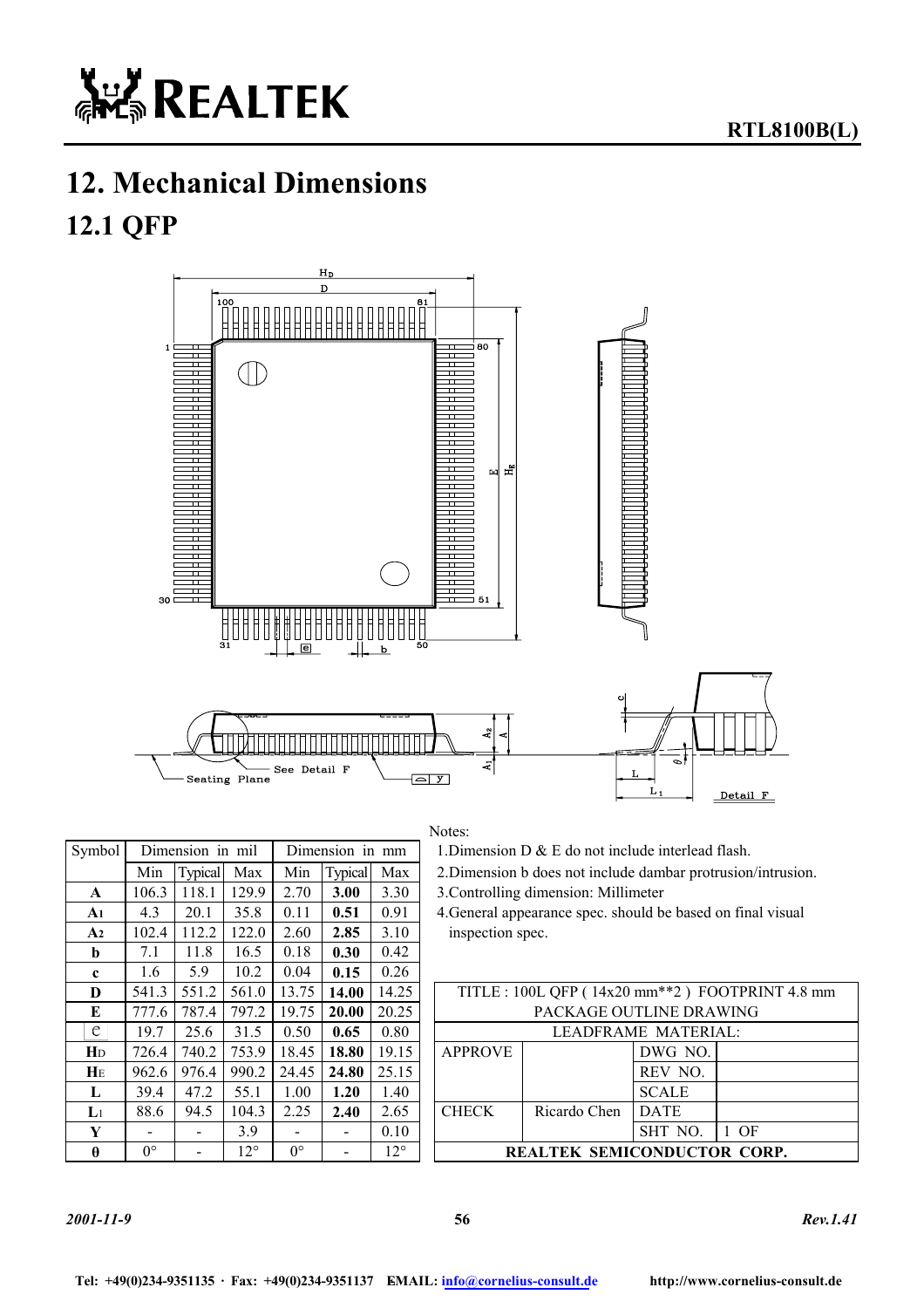# **ALL REALTEK**

### **12.2 LQFP**





**RTL8100B(L)** 



SECTION B-B

Notes:

1.To be determined at seating plane -c-

2.Dimensions D1 and E1 do not include mold protrusion.

Symbol Dimension in inch Dimension in mm D<sub>1</sub> and E<sub>1</sub> are maximum plastic body size dimensions including mold mismatch.

Dambar can not be located on the lower radius of the foot. **4.** Exact shape of each corner is optional.

**b** 0.006 0.009 0.011 0.15 **0.22** 0.29 5.These dimensions apply to the flat section of the lead between 0.10 mm and 0.25 mm from the lead tip.

- $6. A<sub>1</sub>$  is defined as the distance from the seating plane to the lowest point of the package body.
- 7. Controlling dimension : millimeter.

| 0.630 BSC                      |             |       | 16.00 BSC        |             |      | TITLE : $100LD LQFP (14x14x1.4mm)$       |  |  |                                                                     |
|--------------------------------|-------------|-------|------------------|-------------|------|------------------------------------------|--|--|---------------------------------------------------------------------|
| 0.551 BSC                      |             |       | 14.00 BSC        |             |      | PACKAGE OUTLINE DRAWING, FOOTPRINT 2.0mm |  |  |                                                                     |
| 0.020 BSC                      |             |       | 0.50 BSC         |             |      | LEADFRAME MATERIAL:                      |  |  |                                                                     |
|                                |             | 0.031 | 0.40             | 0.60        | 0.80 | <b>APPROVE</b>                           |  |  |                                                                     |
| 0.039 REF<br>$\mathbf{L}$      |             |       | 1.00 REF         |             |      |                                          |  |  |                                                                     |
| $0^{\circ}$                    | $3.5^\circ$ | q۰    | 0°               | $3.5^\circ$ | q۰   |                                          |  |  | OF                                                                  |
| $0^{\circ}$                    |             | -     | $0^{\circ}$      |             |      | <b>CHECK</b>                             |  |  | $LQ100 - P1$                                                        |
| $12^{\circ}$ TYP               |             |       | $12^{\circ}$ TYP |             |      |                                          |  |  |                                                                     |
| $12^{\circ}$ TYP<br>$\theta$ 3 |             |       | $12^{\circ}$ TYP |             |      | <b>REALTEK SEMICONDUCTOR CORP.</b>       |  |  |                                                                     |
|                                |             | 0.016 | 0.024            |             |      |                                          |  |  | DOC. NO.<br><b>VERSION</b><br><b>PAGE</b><br>DWG NO.<br><b>DATE</b> |

|                       | Min         | Nom              | Max              | Min         | Nom         | Max                                    | including mold mismatch.                               |  |  |
|-----------------------|-------------|------------------|------------------|-------------|-------------|----------------------------------------|--------------------------------------------------------|--|--|
| A                     |             |                  | 0.067            |             |             | 1.70                                   | 3. Dimension b does not include dambar protrusion      |  |  |
| A <sub>1</sub>        | 0.000       | 0.004            | 0.008            | 0.00        | 0.1         | 0.20                                   | Dambar can not be located on the lower radius of       |  |  |
| A <sub>2</sub>        | 0.051       | 0.055            | 0.059            | 1.30        | 1.40        | 1.50                                   | 4. Exact shape of each corner is optional.             |  |  |
| b                     | 0.006       | 0.009            | 0.011            | 0.15        | 0.22        | 0.29                                   | 5. These dimensions apply to the flat section of the   |  |  |
| $b1$                  | 0.006       | 0.008            | 0.010            | 0.15        | 0.20        | 0.25                                   | between 0.10 mm and 0.25 mm from the lead tip          |  |  |
| $\mathbf{c}$          | 0.004       |                  | 0.008            | 0.09        |             | 0.20                                   | $6. A1$ is defined as the distance from the seating pl |  |  |
| c <sub>1</sub>        | 0.004       |                  | 0.006            | 0.09        |             | 0.16                                   | to the lowest point of the package body.               |  |  |
| D                     | 0.630 BSC   |                  | 16.00 BSC        |             |             | 7. Controlling dimension : millimeter. |                                                        |  |  |
| $D_1$                 | 0.551 BSC   |                  |                  | 14.00 BSC   |             |                                        | 8. Reference document : JEDEC MS-026, BED.             |  |  |
| E                     | 0.630 BSC   |                  |                  | 16.00 BSC   |             |                                        | TITLE: 100LD LQFP (14x14x1.4r                          |  |  |
| E <sub>1</sub>        | 0.551 BSC   |                  | 14.00 BSC        |             |             | PACKAGE OUTLINE DRAWING, FOOTP         |                                                        |  |  |
| $\overline{e}$        | 0.020 BSC   |                  | 0.50 BSC         |             |             | LEADFRAME MATERIAL:                    |                                                        |  |  |
| L                     | 0.016       | 0.024            | 0.031            | 0.40        | 0.60        | 0.80                                   | <b>APPROVE</b><br>DOC. NO.                             |  |  |
| $\mathbf{L}$          | 0.039 REF   |                  | 1.00 REF         |             |             | $\mathbf{1}$<br>VERSION                |                                                        |  |  |
| $\theta$              | $0^{\circ}$ | $3.5^\circ$      | $9^{\circ}$      | $0^{\circ}$ | $3.5^\circ$ | $9^{\circ}$                            | OF<br>PAGE                                             |  |  |
| $\theta_1$            | $0^{\circ}$ |                  |                  | $0^{\circ}$ |             |                                        | <b>CHECK</b><br>DWG NO.<br>LQ:                         |  |  |
| $\theta$ <sub>2</sub> |             | $12^{\circ}$ TYP | $12^{\circ}$ TYP |             |             | DATE                                   |                                                        |  |  |
| $\theta$ 3            | 12°TYP      |                  |                  | 12°TYP      |             |                                        | <b>REALTEK SEMICONDUCTOR O</b>                         |  |  |

*2001-11-9* **57** *Rev.1.41*